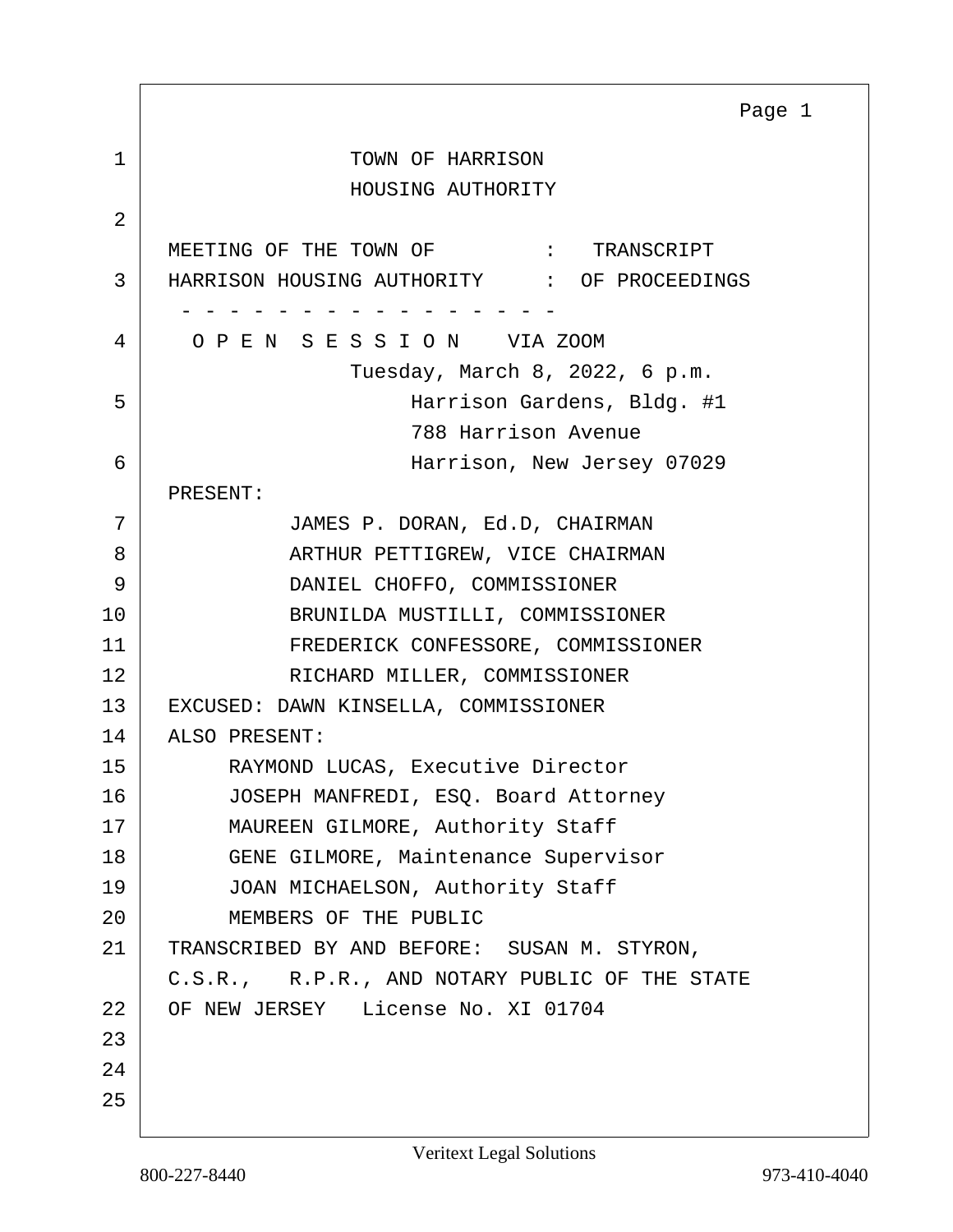<span id="page-1-0"></span>1 THE CHAIRMAN: I hereby declare this 2 meeting to order and state that this is a meeting 3 of the Harrison Housing Authority of the Town of 4 Harrison scheduled for March 8, 2022. This 5 meeting is a regularly scheduled meeting, and  $6$  proper public notice of time, date, location, 7 purpose and agenda have been posted in compliance 8 with the Sunshine Law. 9 | T would invite you all to please stand  $10$  and salute the flag. 11 (Pledge of Allegiance.) 12 THE CHAIRMAN: Will the clerk call the 13 roll. 14 MS. GILMORE: Yes. Commissioner 15 Choffo. 16 COMMISSIONER CHOFFO: Present. 17 MS. GILMORE: Commissioner Confessore. 18 COMMISSIONER CONFESSORE: Here. 19 MS. GILMORE: Commissioner Kinsella is 20 absent. 21 Commissioner Miller? Can he hear me? 22 DIRECTOR LUCAS: Where did he go? Hold 23 on, Dr. D. 24 | MS. GILMORE: Commissioner Miller. 25 COMMISSIONER MILLER: Here. Page 2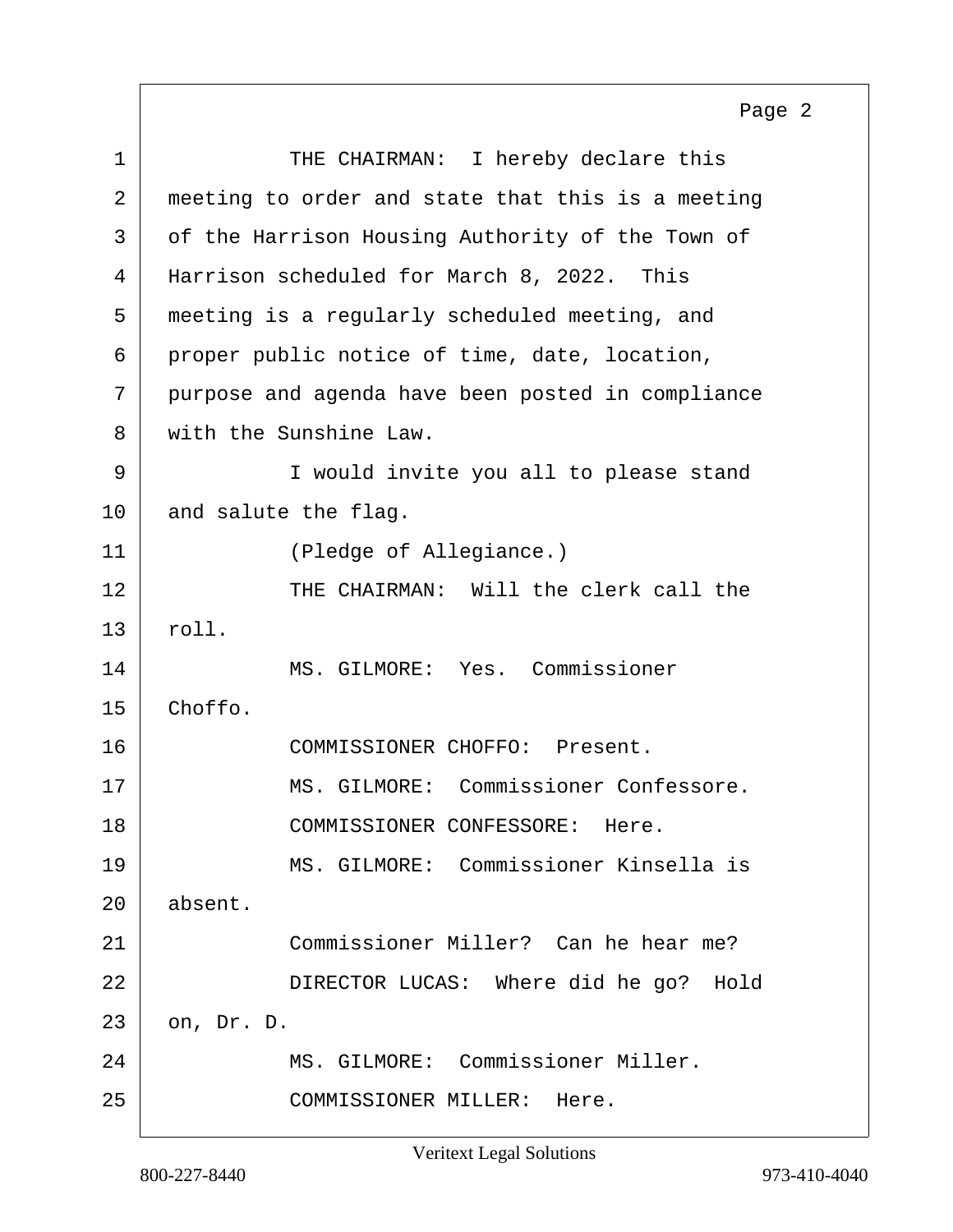<span id="page-2-0"></span>1 MS. GILMORE: Commissioner Mustilli. 2 COMMISSIONER MUSTILLI: Here. 3 MS. GILMORE: Commissioner Pettigrew. 4 COMMISSIONER PETTIGREW: Here. 5 MS. GILMORE: Dr. Doran. 6 THE CHAIRMAN: Here. 7 Can I have a motion to approve the 8 minutes of the February 8, 2022 meeting? 9 COMMISSIONER PETTIGREW: Motion. 10 COMMISSIONER CHOFFO: Second. 11 THE CHAIRMAN: Motion made by 12 Pettigrew, second by Choffo. 13 Clerk, call the roll. 14 | MS. GILMORE: Commissioner Choffo. 15 COMMISSIONER CHOFFO: Aye. 16 MS. GILMORE: Commissioner Confessore. 17 | COMMISSIONER CONFESSORE: Aye. 18 MS. GILMORE: Commissioner Miller. 19 COMMISSIONER MILLER: Aye. 20 MS. GILMORE: Commissioner Mustilli. 21 COMMISSIONER MUSTILLI: Aye. 22 | MS. GILMORE: Commissioner Pettigrew. 23 COMMISSIONER PETTIGREW: Aye. 24 MS. GILMORE: Dr. Doran. 25 THE CHAIRMAN: Aye. Page 3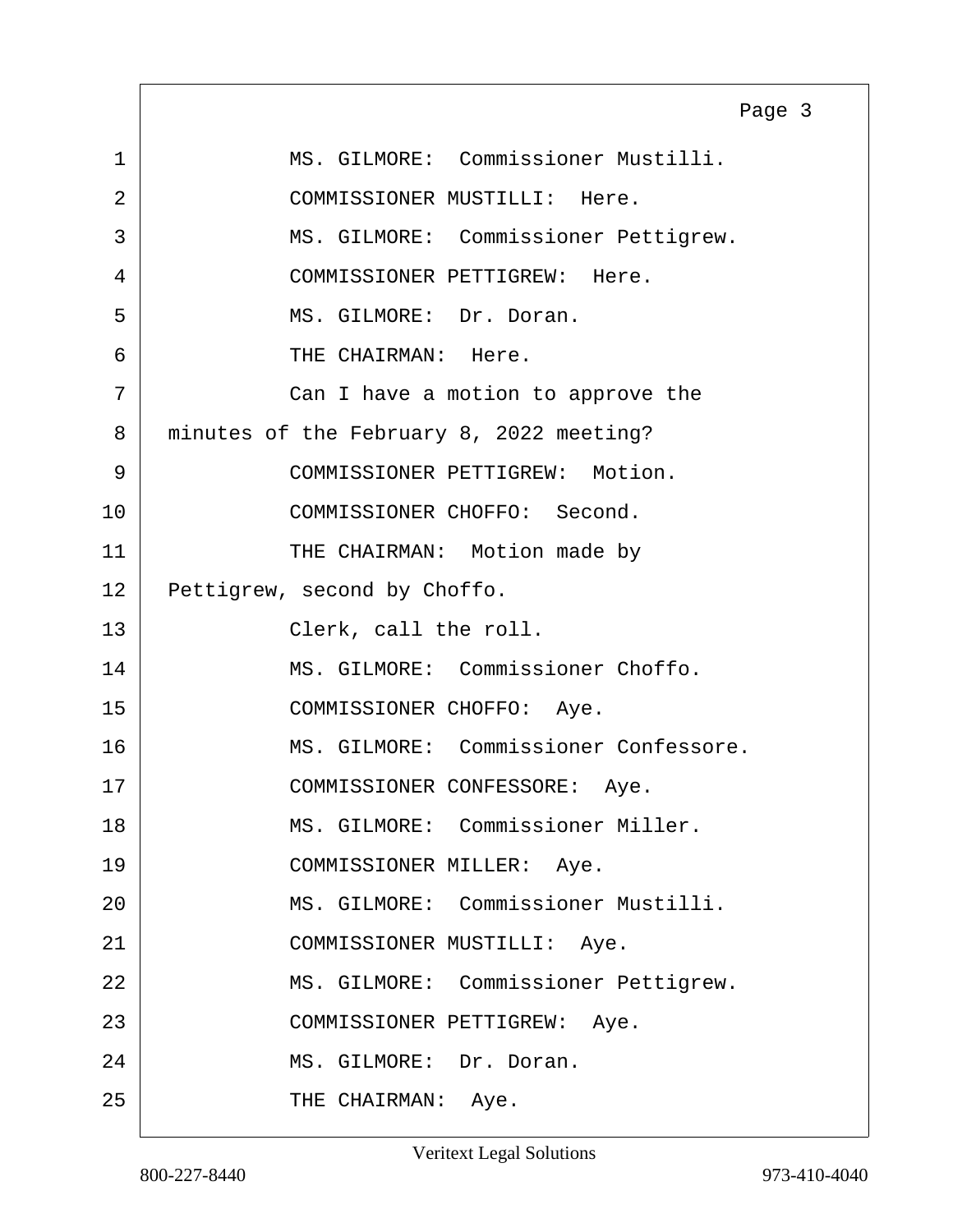<span id="page-3-0"></span>1 Okay. Next a motion to approve the 2 bills. We did have a question come up. Ray, the 3 PSE&G, there's a big for gas, and then there's 4 another bill for 26,505. 5 DIRECTOR LUCAS: Yes, they're a 6 supplemental company that PSE&G is using now. So 7 last year when we had our subcontracts, what 8 | PSE&G does is sub it out to two separate 9 entities, and then the two separate entities we 10 had last year jetted. So these are new companies  $11$  that are subletting, PSE&G is subletting to, 12 which we are in contact with. There was a 13 discrepancy with one of the bills, which Maureen 14 handled, because there was something wrong with 15 the meters. They rescinded that bill and they're 16 sending us a new one, but the one we have current 17 right now, 26, is correct. 18 THE CHAIRMAN: So PSE&G 21,571? 19 DIRECTOR LUCAS: Yes, sir. 20 THE CHAIRMAN: And then paying this 21 other company 26,505? 22 DIRECTOR LUCAS: Yes, sir. One is  $23$  gas  $-$ 24 THE CHAIRMAN: Would there normally be  $25$  a \$50,000 a month gas bill?

Page 4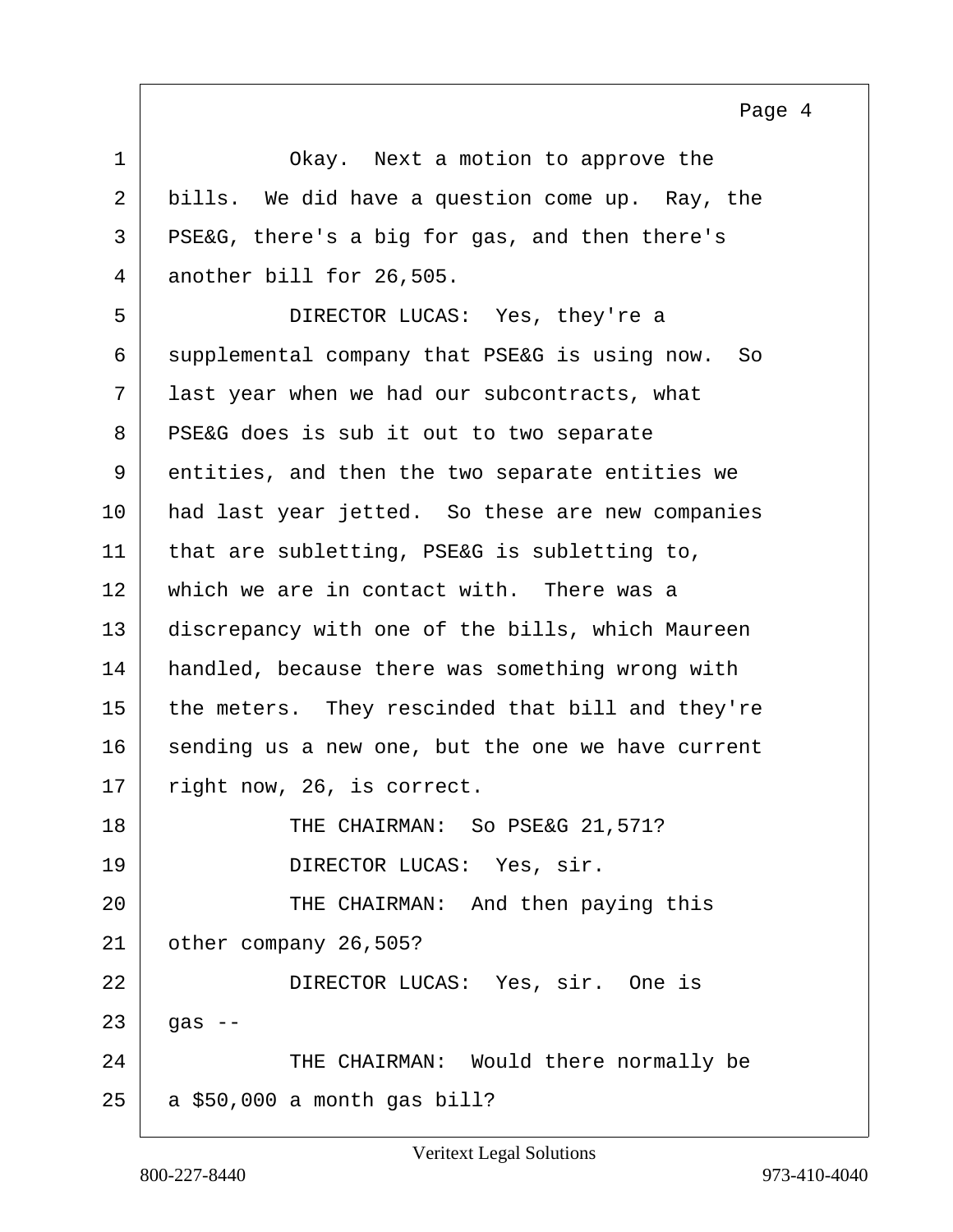<span id="page-4-0"></span>1 DIRECTOR LUCAS: No.

2 MS. GILMORE: It's gas and electric. 3 DIRECTOR LUCAS: Gas and electric. 4 THE CHAIRMAN: Okay. It just says gas. 5 COMMISSIONER MILLER: Dr. Doran, can I 6 ask a question?

 $7$  | THE CHAIRMAN: Yes.

8 COMMISSIONER MILLER: Thank you for the 9 actual versus budget, but I'm used to getting a 10 variance analysis explaining this. It shouldn't  $11$  be like we have to find it. I had similar 12 questions related to that where you've got 13 | numbers in here that are drastically off from 14 budget with no explanation other than, you know, 15 here it is. And in a variance analysis this 16 should be explained to us, you know, explaining  $17$  so that we don't have to do the research about 18 what's going on. If you've gone to another 19 provider of gas and PSE&G is just the 20 transmission agent is normal, but we should have 21 it here. It should be given to us.

22 MS. GILMORE: I'm sorry. We always had 23 a third-party provider. We're with Harrison and  $24$  the county, we're in the group.

25 COMMISSIONER MILLER: Maureen, I just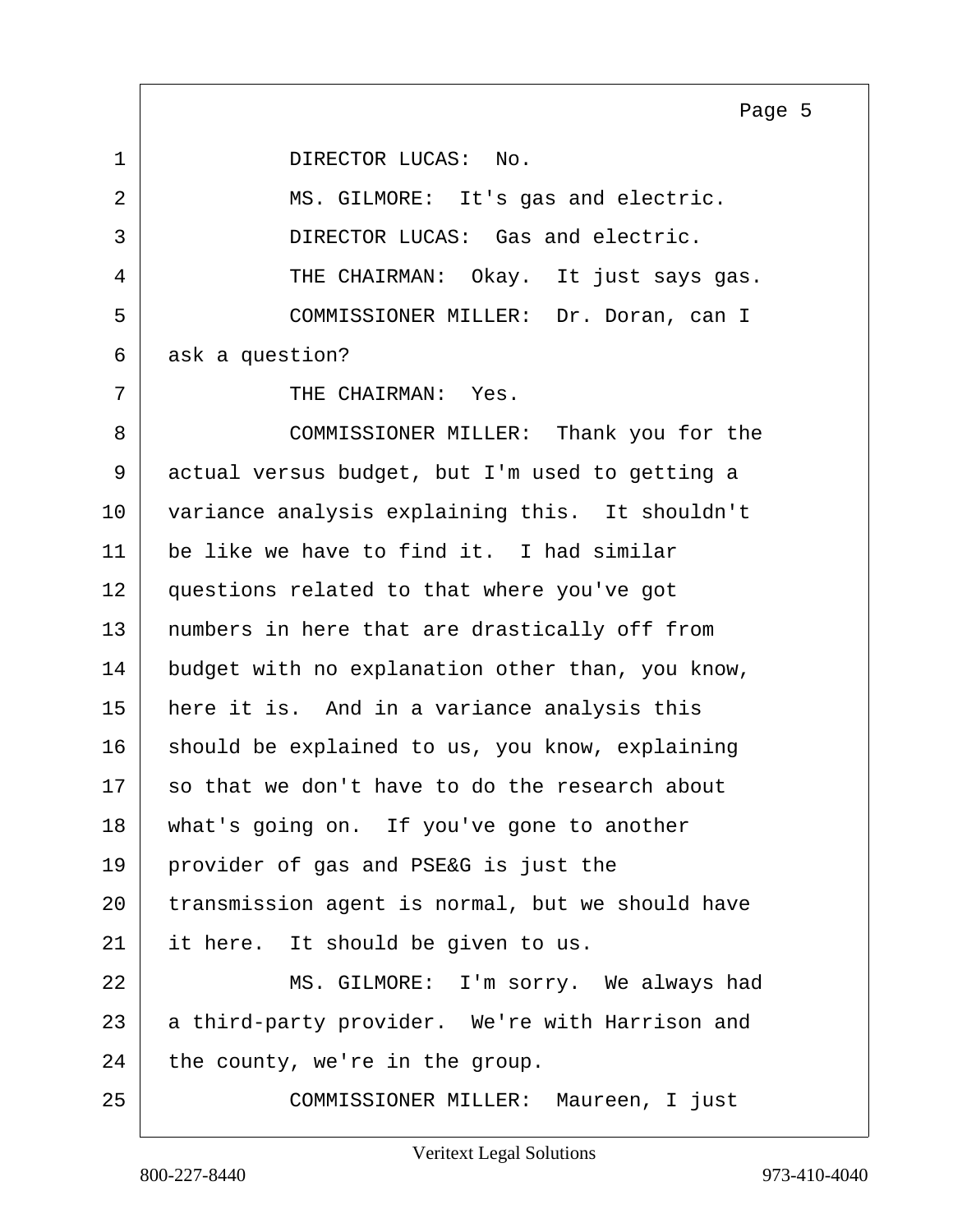<span id="page-5-0"></span>

| $\mathbf{1}$ | meant that -- I do the same thing that you do.    |
|--------------|---------------------------------------------------|
| 2            | But if I had a bust like this on a budget, I      |
| 3            | could tell you that the asset manager for the     |
| 4            | asset would have given a writeup explaining that  |
| 5            | this is what's happening.                         |
| 6            | DIRECTOR LUCAS: We'll do that next                |
| 7            | time, Richard, I promise.                         |
| 8            | COMMISSIONER MILLER: But let me --                |
| 9            | this is what was promised a year ago. I've been   |
| 10           | on the for Board two and a half years now, and    |
| 11           | this is, this should be a monthly report.         |
| 12           | There's like, there's some things in here that    |
| 13           | you should have that are a bust on the budget,    |
| 14           | and it should be in there. One of the other       |
| 15           | budget --                                         |
| 16           | COMMISSIONER CHOFFO: Can Maureen mute             |
| 17           | her thing, please? Because she's talking and I    |
| 18           | can't hear what Richard is saying.                |
| 19           | MS. GILMORE: Oh, I'm sorry.                       |
| 20           | COMMISSIONER MILLER: The other one I              |
| 21           | have is the sewer bill. I mean, you've got a      |
| 22           | budget of zero, and here in Harrison, you get a   |
| 23           | water bill, you get the sewer bill the same time. |
| 24           | How can you budget zero for sewer? That's         |
| 25           | like -- for me, this is what I look at. What I'm  |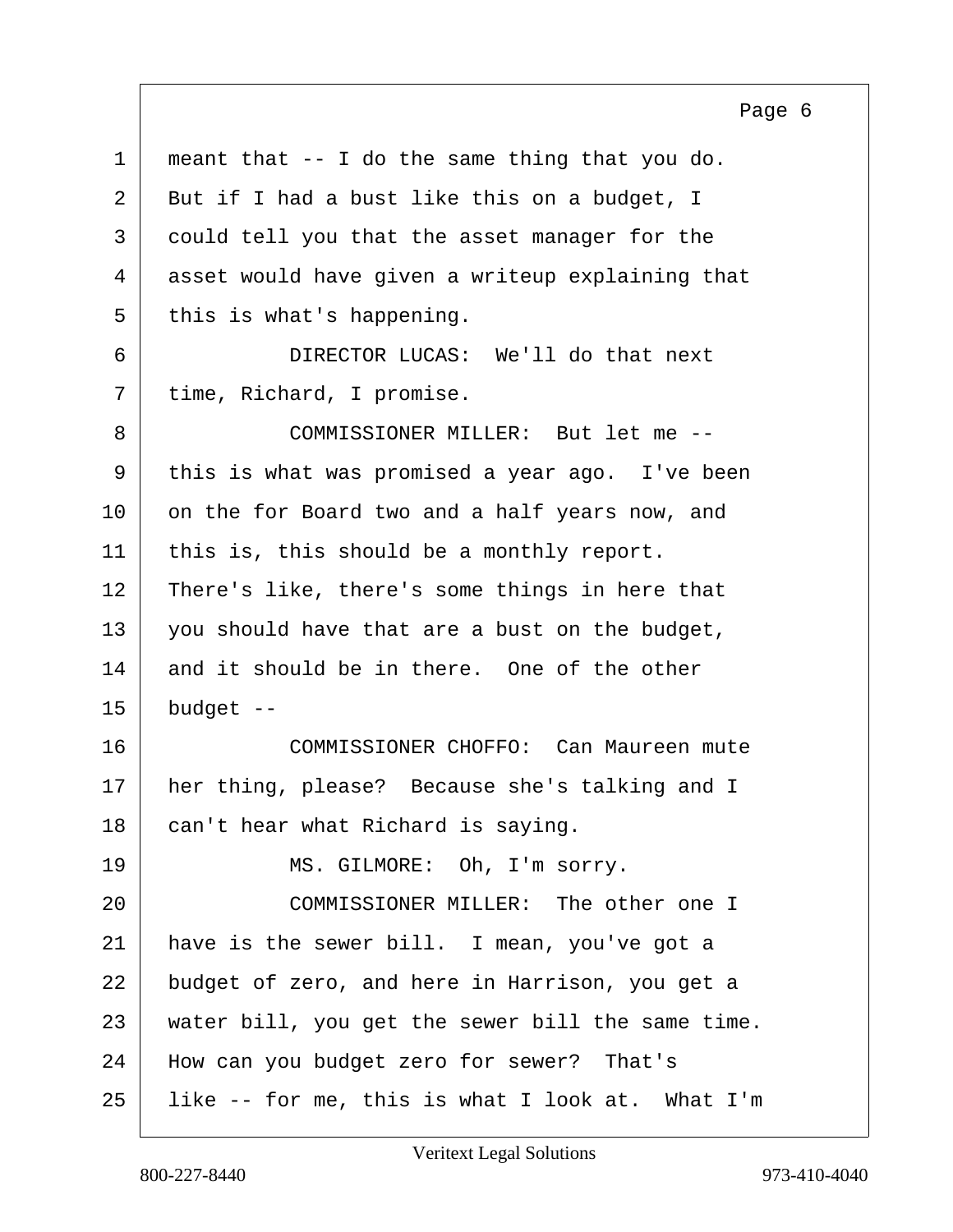<span id="page-6-0"></span>1 looking for are the variances to see if it's 2 performing as planned or is it a bust. And right  $3 \mid now --$ 

4 COMMISSIONER CHOFFO: Just to get back  $5$  to the gas bill. Raymond, I have a question, 6 because in school districts we're involved in 7 what's called ACES, which is the Alliance for 8 Competitive Energy Services. What they do is 9 they recommended a third-party supplier in lieu 10 of PSE&G. Sometimes that company switches, but 11 it's got to be the recommendation of the ACES 12 group. So we get all these fly-by-night 13 companies that vie for different, especially 14 large accounts like ours, all right. So one year  $15$  we  $-$ 16 DIRECTOR LUCAS: Danny, I'm sorry, 17 what's it called? 18 COMMISSIONER CHOFFO: Alliance for 19 Competitive Energy Services, the acronym is ACES, 20 A-C-E-S. So if the Housing Authority has 21 something similar to that, you have to check it  $22$  then. But if you're just going to switch 23 companies you're going to get locked in for maybe  $24$  two or three years. 25 DIRECTOR LUCAS: That's basically how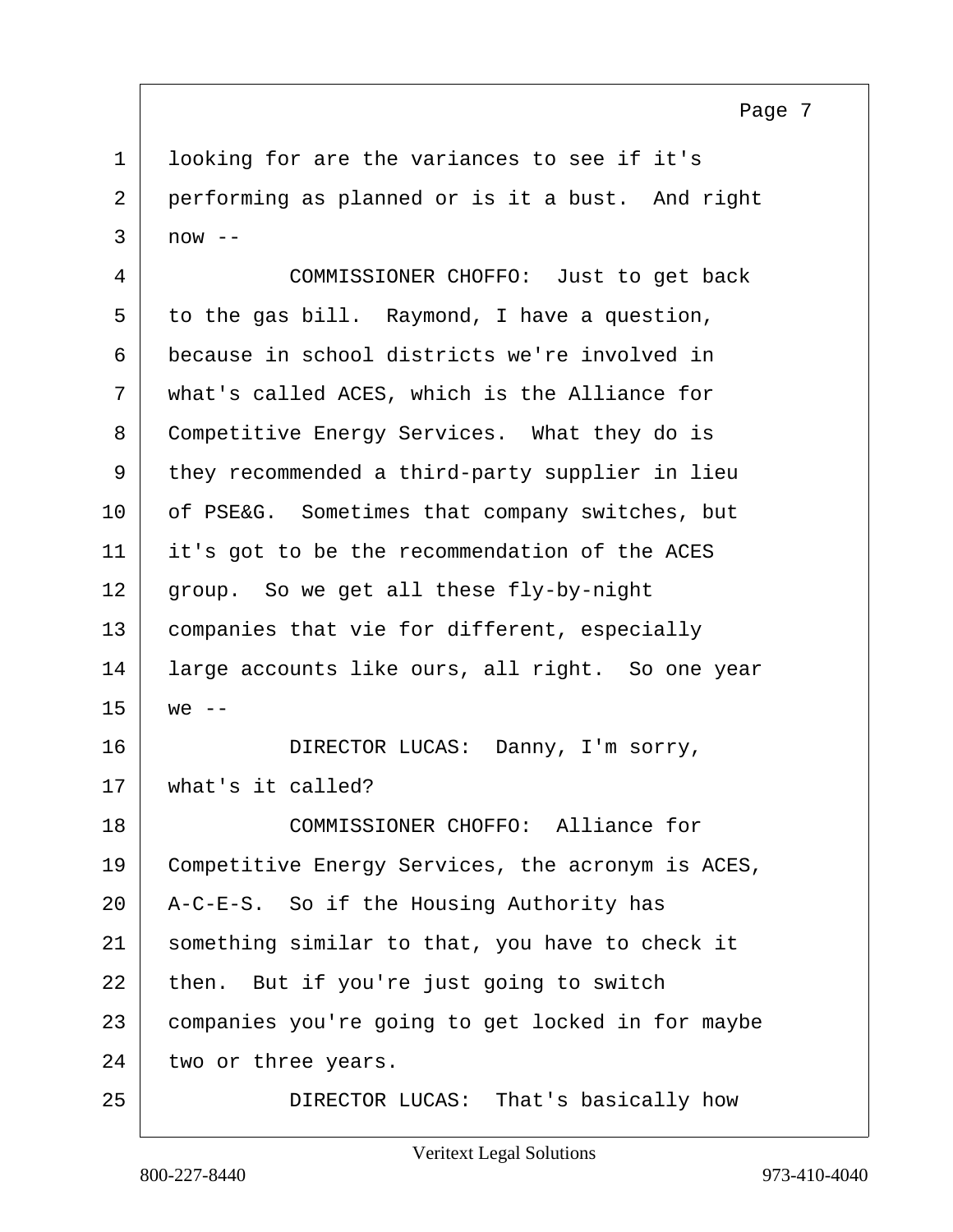<span id="page-7-0"></span>1 it's been going since, Danny, since I got here 2 because they usually don't give us like an 3 option. These are the two companies that they're 4 using. 5 THE CHAIRMAN: Who doesn't give you an 6 option, Ray? 7 DIRECTOR LUCAS: PSE&G. 8 THE CHAIRMAN: They have to give you an 9 option. They can't have any say in it. 10 DIRECTOR LUCAS: I'm telling you, this 11 is just how it's been, Dr. D, since I've been 12 here. 13 COMMISSIONER MILLER: Wait, wait. No, 14 you have the option. What it is is PSE&G is a 15 regulated monopoly, and has to provide a pipeline 16 of gas to you. You have the choice of buying the 17 gas from any gas company that provides it. 18 DIRECTOR LUCAS: Here's what we do. 19 We're in an alliance with the coordination of 20 Hudson County and Passaic, and that's what gives 21 us what our options are. 22 CHAIRMAN: Okay, great. Is 23 Harrison, is the town then using -- 24 DIRECTOR LUCAS: I wouldn't know. I 25 just know what the county and the Passaic guys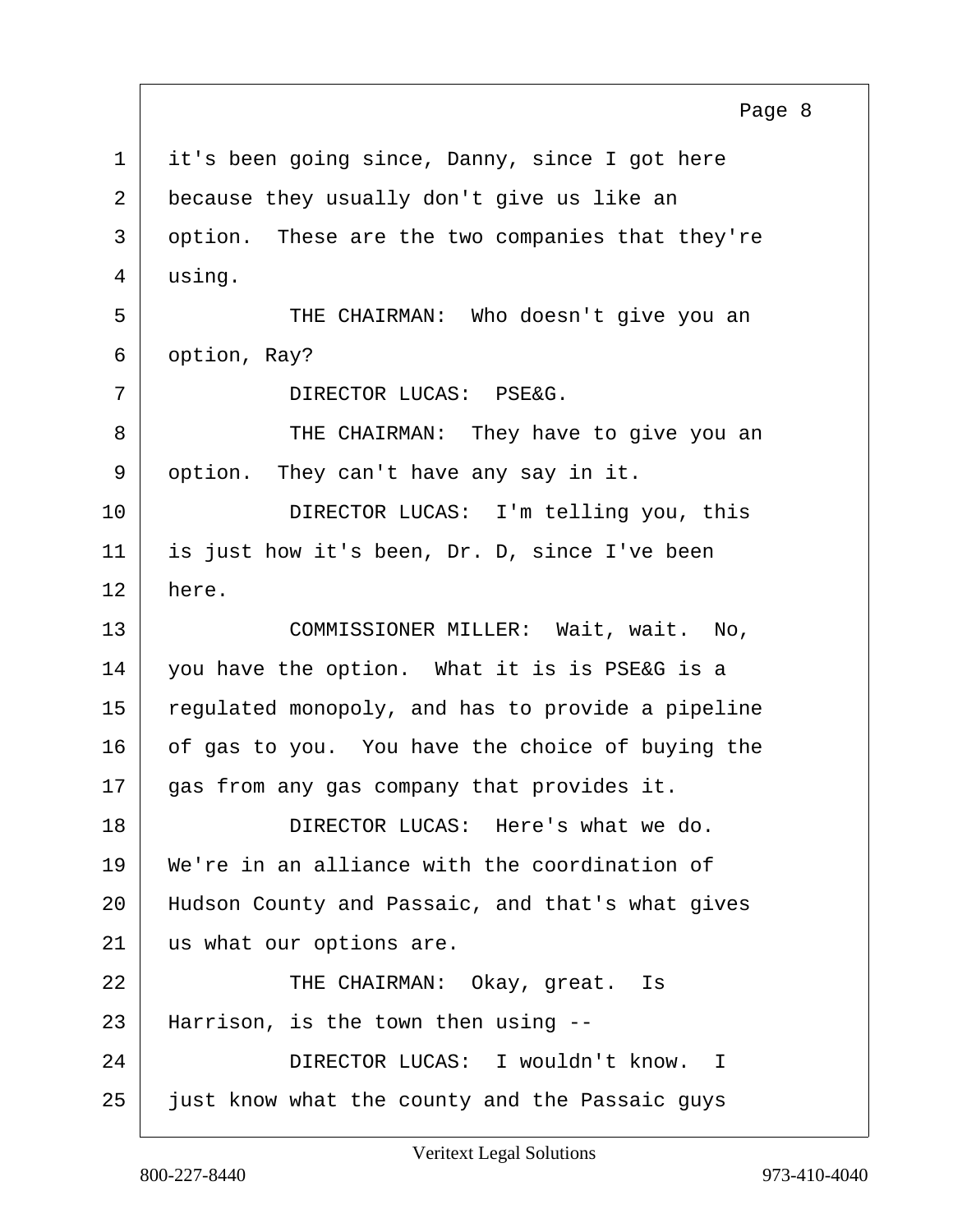<span id="page-8-0"></span>1 tell us what we have options for, and then we go 2 from there, which is not a long list. 3 THE CHAIRMAN: So who's telling us that  $4 \mid$  we have to  $-$ 5 DIRECTOR LUCAS: Hold on one second,  $6$  Dr. D. This is what we have, Dr. D, this is 7 where we get it from. Passaic County Cooperative 8 | Energy Regional Cooperative Pricing System. 9 That's where we get our stuff from. It's with 10 Hudson County. 11 THE CHAIRMAN: And it's -- now, you 12 have a recommendation from them? Do they put  $13$  that in writing, or how do they do that? 14 DIRECTOR LUCAS: Hypershared services 15 | provided, bulk electrical service. 16 THE CHAIRMAN: Okay. So how do they do  $17$  that? Do they notify us with a letter, 18 'effective such-and-such a date this is your new 19 provider'? Is that how that works? 20 DIRECTOR LUCAS: Correct, that's how it 21 works. That's Passaic Cooperative Energy. It's 22 | kind of like what Danny said with the alliance 23 for competitive services. 24 THE CHAIRMAN: How do they notify you? 25 They send the Authority a letter saying it's Page 9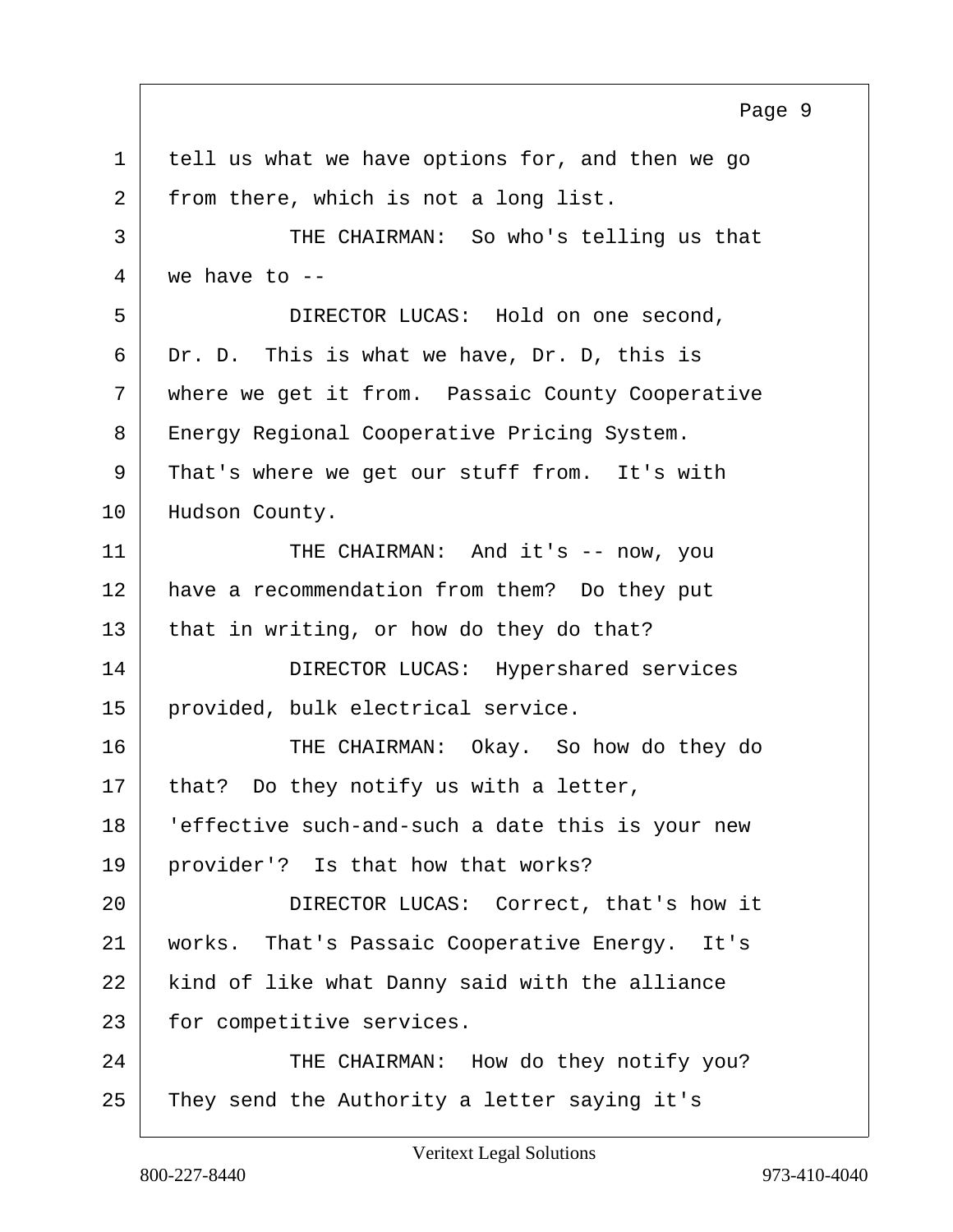<span id="page-9-0"></span>1 effective a certain date? 2 DIRECTOR LUCAS: Maur, we get a letter; 3 correct? Unmute yourself. 4 MS. GILMORE: Yes, I think we get it 5 from Hudson County. They send it to Doreen and 6 that. I don't really have -- I'm not sure. I'll 7 | find out. 8 DIRECTOR LUCAS: Dr. D, I'll have 9 everything for all you guys by end of business 10 tomorrow. Is that okay? 11 MS. GILMORE: Yes. 12 THE CHAIRMAN: I just don't want to see 13 us get locked in by these companies, especially 14 given the volatility of the market right now. 15 With the price of gas and the price of, petroleum 16 gas and regular gas going up, I mean, we can see 17 | ourselves in a very difficult position if we're 18 | locked in with a company that, you know, if we're 19 not sure who they are. 20 DIRECTOR LUCAS: Yeah, I agree with 21 you. 22 | THE CHAIRMAN: They need to be vetted.  $23$  They go to my house all the time, I'm calling on 24 behalf of PSE&G, you need to change your 25 provider, and I'm like get out of here, this is a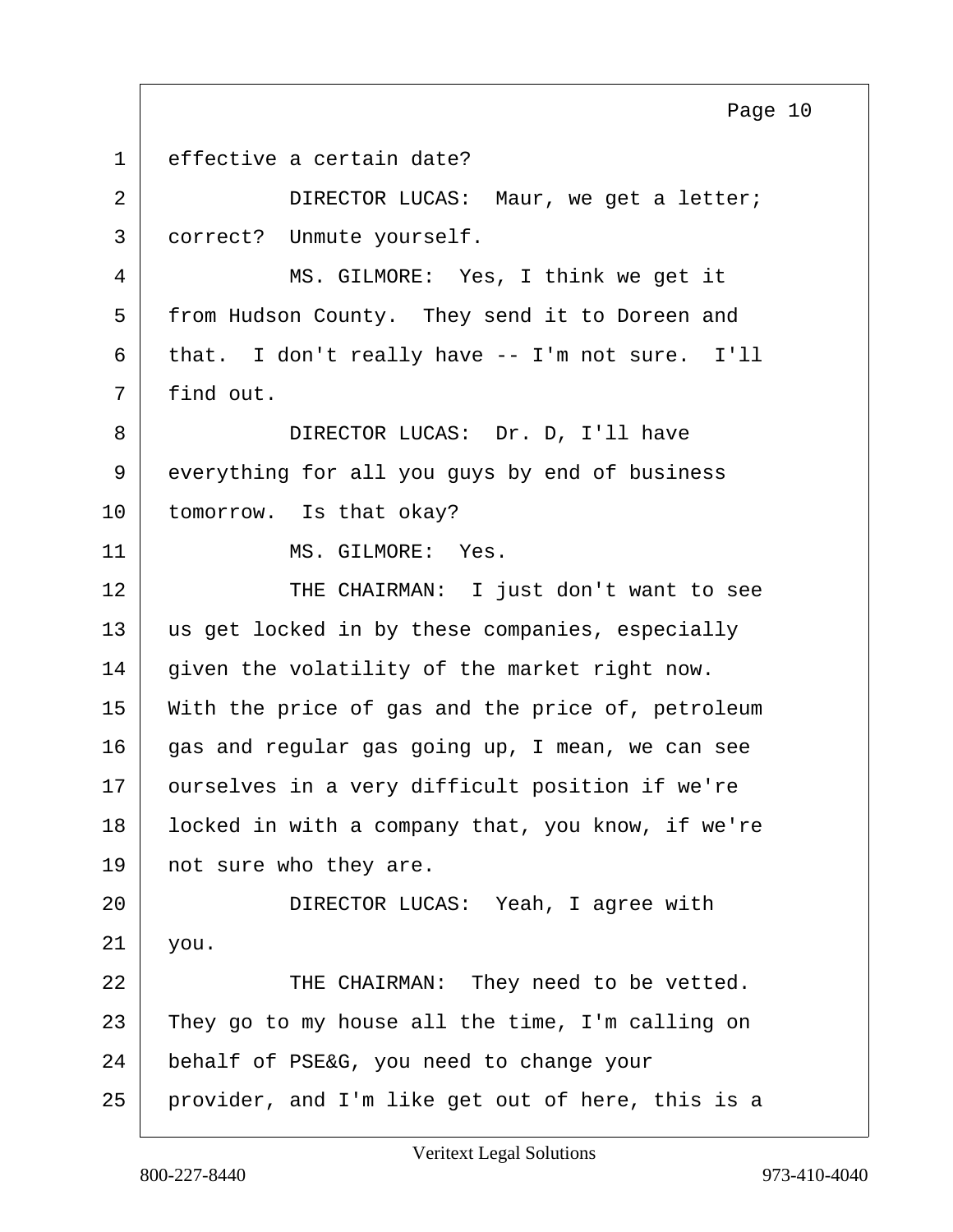<span id="page-10-0"></span> $1 \vert$  scam.

| $\overline{a}$ | COMMISSIONER CONFESSORE: You can                  |
|----------------|---------------------------------------------------|
| 3              | change, if you notify them in writing you can     |
| 4              | switch back to Public Service. It happened to me  |
| 5              | a couple of times, and to my cousin Ronnie        |
| 6              | Alberti. And, you know, they guarantee you, not   |
| 7              | of the consortium, but when you get those phone   |
| 8              | calls you're guaranteed a lower rate, and then    |
| 9              | after the first year it's higher than Public      |
| 10             | Service. I had it happen to me at substation and  |
| 11             | I had it happen to Ronnie Alberti. But I'm not    |
| 12             | saying that's happening with your consortium, but |
| 13             | $it$ $-$                                          |
| 14             | DIRECTOR LUCAS: Yeah, but it could be             |
| 15             | a problem, you know what I'm saying.              |
| 16             | COMMISSIONER CHOFFO: I've had                     |
| 17             | companies saying that they're part of ACES and    |
| 18             | they're not, because we have so many meters in    |
| 19             | the district.                                     |
| 20             | DIRECTOR LUCAS: Dan, do you mind if I             |
| 21             | give you a buzz in the morning and go over it     |
| 22             | after I have the answers; is that all right?      |
| 23             | This way I can get to the bottom of this.         |
| 24             | COMMISSIONER CHOFFO: Sure. And I'll               |
| 25             | look into the co-op, because we get co-ops all    |
|                |                                                   |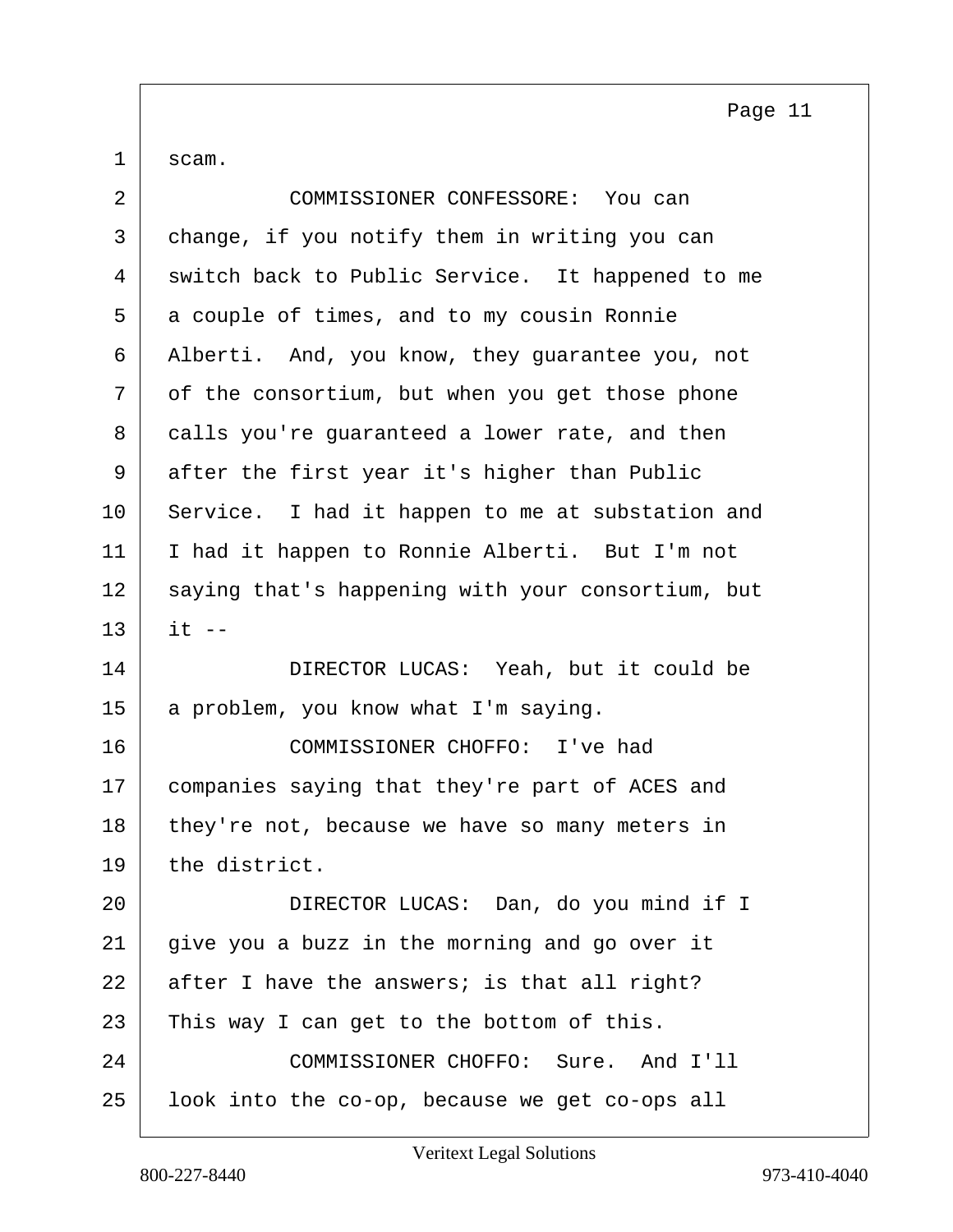<span id="page-11-0"></span>1 | the time. I'll take a look at it. 2 DIRECTOR LUCAS: Okay. And then 3 Richard and everybody, I will send the email out 4 end of business tomorrow with all the answers. 5 THE CHAIRMAN: If I might add just 6 briefly, very quickly, listed on the bill payment  $7$  is that the gas supplier and PSE&G, so we really 8 don't know what bill we're voting on. Are we 9 voting on the electric bill? Because it doesn't  $10$  say that. 11 DIRECTOR LUCAS: Yes, it's gas and 12 electric, Dr. D, but I'll get to the bottom of  $13$  that if you want to hold that off. 14 Joe, can we hold that off? 15 MR. MANFREDI: Yes, you can pass the 16 bill subject to holding those two exceptions. 17 DIRECTOR LUCAS: All right. So give me  $18$  a little time with that, guys, and then we can  $19$  skip that one, Dr. Doran, until I get to the 20 bottom of that. Is that okay? 21 THE CHAIRMAN: Okay, that's fine. 22 All right. So motion to approve the 23 bill -- I'm sorry, is there any other questions? 24 Does anyone else have any questions? 25 | COMMISSIONER MILLER: I just want to,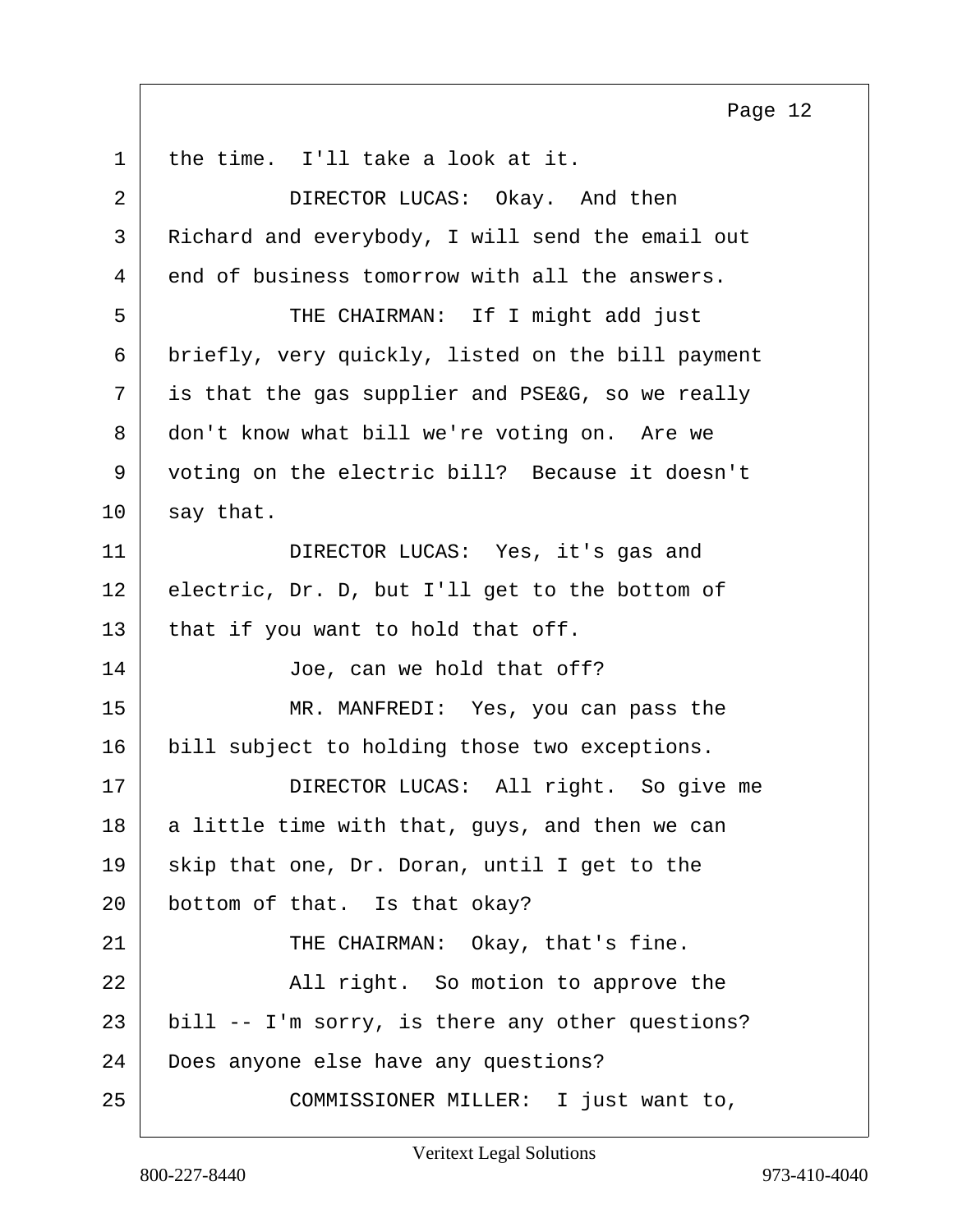<span id="page-12-0"></span>1 before we -- I don't want to not take PSE&G and  $2$  they cut off the electricity or the gas. 3 DIRECTOR LUCAS: They won't, they 4 won't, Richard. 5 THE CHAIRMAN: Is it okay for you guys  $6$  to give me authority to, after discussing it with 7 Dan and Ray, to give me the authority to pay 8 | that? Would that be a good proviso to add to  $9$  that? 10 MR. MANFREDI: Yes, Dr. Doran. 11 COMMISSIONER MILLER: I would agree to  $12$  that. 13 THE CHAIRMAN: Okay. So, Danny, I'll 14 have you work that out with Ray, and if that's 15 | good I'll give the authority to pay that so we 16 don't run into late fees or anything like that. 17 DIRECTOR LUCAS: Thank you. Thanks, 18 | guys. Thanks, Daniel. 19 | COMMISSIONER CHOFFO: You're welcome. 20 THE CHAIRMAN: Okay. Any other 21 questions on the bill list? Okay. So can I have  $22$  a motion and a second to approve the bills? 23 COMMISSIONER PETTIGREW: Motion. 24 COMMISSIONER CONFESSORE: Second. 25 THE CHAIRMAN: Motion by Pettigrew, Page 13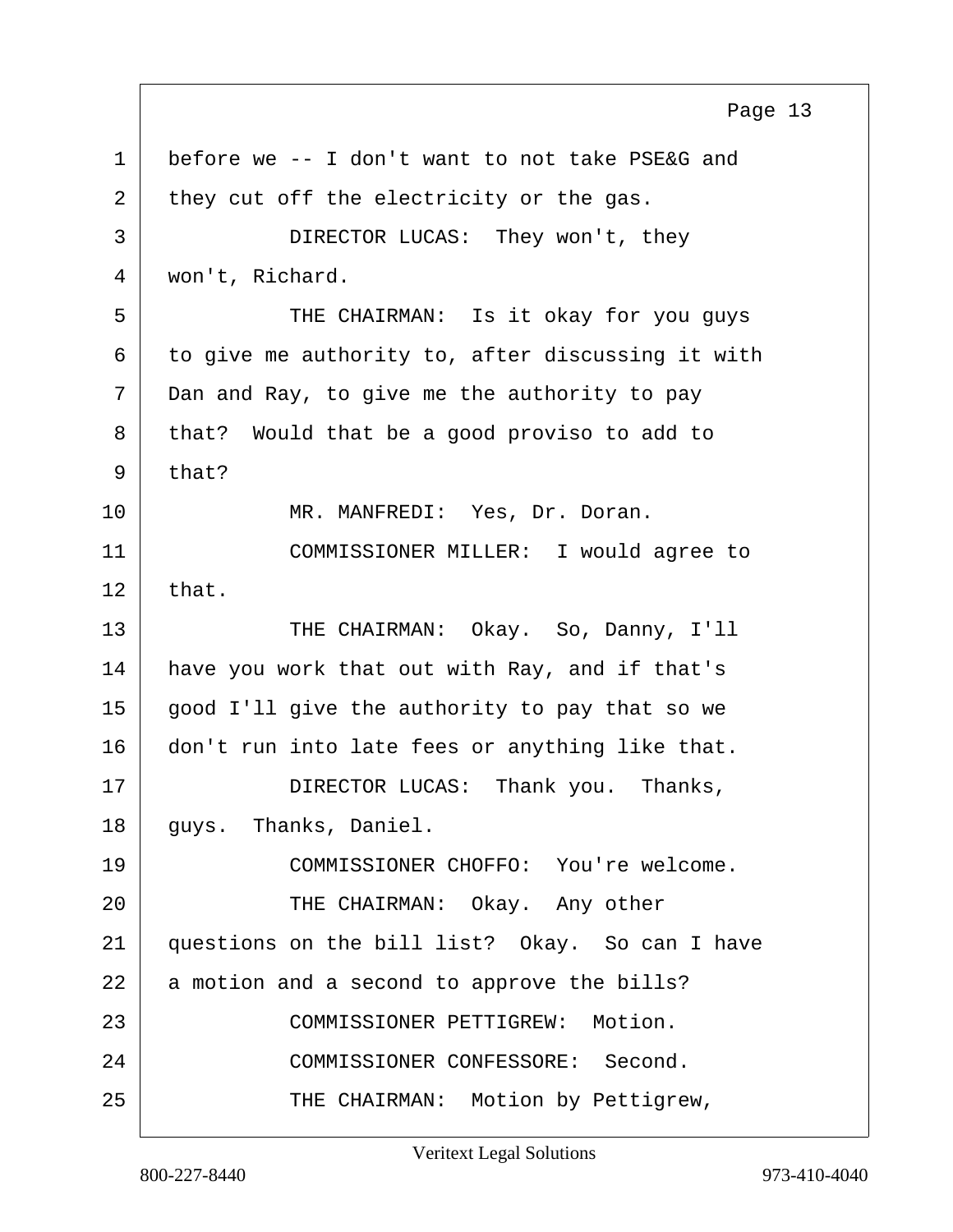<span id="page-13-0"></span>

|             | Page 14                                         |
|-------------|-------------------------------------------------|
| $\mathbf 1$ | second by Fred Confessore. And then proviso is  |
| 2           | we'll have some further discussions, give       |
| 3           | authority to pay the PSE&G and/or gas bill.     |
| 4           | Okey-dokey. Clerk, call the roll on             |
| 5           | that, please.                                   |
| 6           | MS. GILMORE: Commissioner Choffo.               |
| 7           | COMMISSIONER CHOFFO: Aye.                       |
| 8           | MS. GILMORE: Commissioner Confessore.           |
| 9           | COMMISSIONER CONFESSORE: Aye.                   |
| 10          | MS. GILMORE: Commissioner Miller.               |
| 11          | COMMISSIONER MILLER: Aye.                       |
| 12          | MS. GILMORE: Commissioner Mustilli.             |
| 13          | COMMISSIONER MUSTILLI: Aye.                     |
| 14          | MS. GILMORE: Commissioner Pettigrew.            |
| 15          | COMMISSIONER PETTIGREW: Aye.                    |
| 16          | MS. GILMORE: Dr. Doran.                         |
| $17$        | THE CHAIRMAN:<br>Aye.                           |
| 18          | Okay. Communications. We have none,             |
| 19          | Maur?                                           |
| 20          | MS. GILMORE: No, none.                          |
| 21          | THE CHAIRMAN: Okay. Ray, do you want            |
| 22          | to add anything to your executive report?       |
| 23          | DIRECTOR LUCAS: Yes. I would like to            |
| 24          | add, our interim management specialist from HUD |
| 25          | complimented us. As you know, Ken Atkinson had  |

 $\Gamma$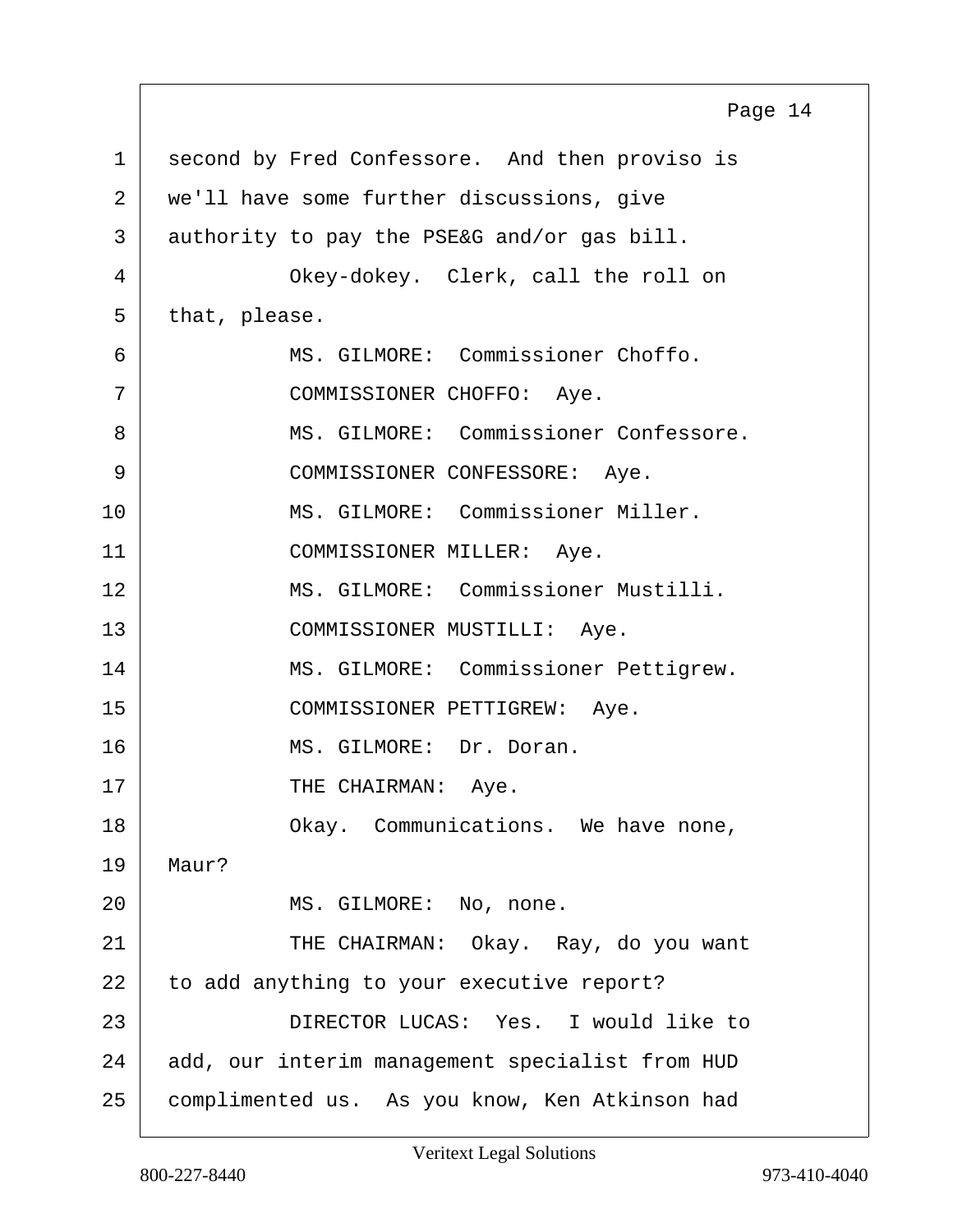<span id="page-14-0"></span>1 retired, he was a our guy for a very long time.  $2 \mid$  She wanted to let us know that she hopes that she 3 will be assigned to be our permanent management 4 specialist, which to explain it, it's kind of up 5 for grabs once Ken retired. Teresa Arce, who's  $6$  our big boss over at HUD, is trying to find 7 someone to fill his shoes, so she said to us 8 during our brief tenure it has been a pleasure 9 dealing with our agency, we're always on time 10 with all HUD reporting and filing. She just 11 | wanted to let us know that she appreciates us 12 being on top of everything. She mentioned that  $13$  she always heard great things about the Harrison 14 Housing Authority in the past, but she realizes 15 | now that the reports were very accurate. I just 16 | wanted to add that to the report. So a little 17 plug from HUD for us. 18 THE CHAIRMAN: Great. 19 DIRECTOR LUCAS: That's it, Dr. D. 20 THE CHAIRMAN: Thank you. 21 COMMISSIONER CHOFFO: I do have a 22 question about the Executive Directors's report. 23 DIRECTOR LUCAS: Hit me, Dan. 24 COMMISSIONER CHOFFO: In there, 25 Raymond, you have down that there's two proposals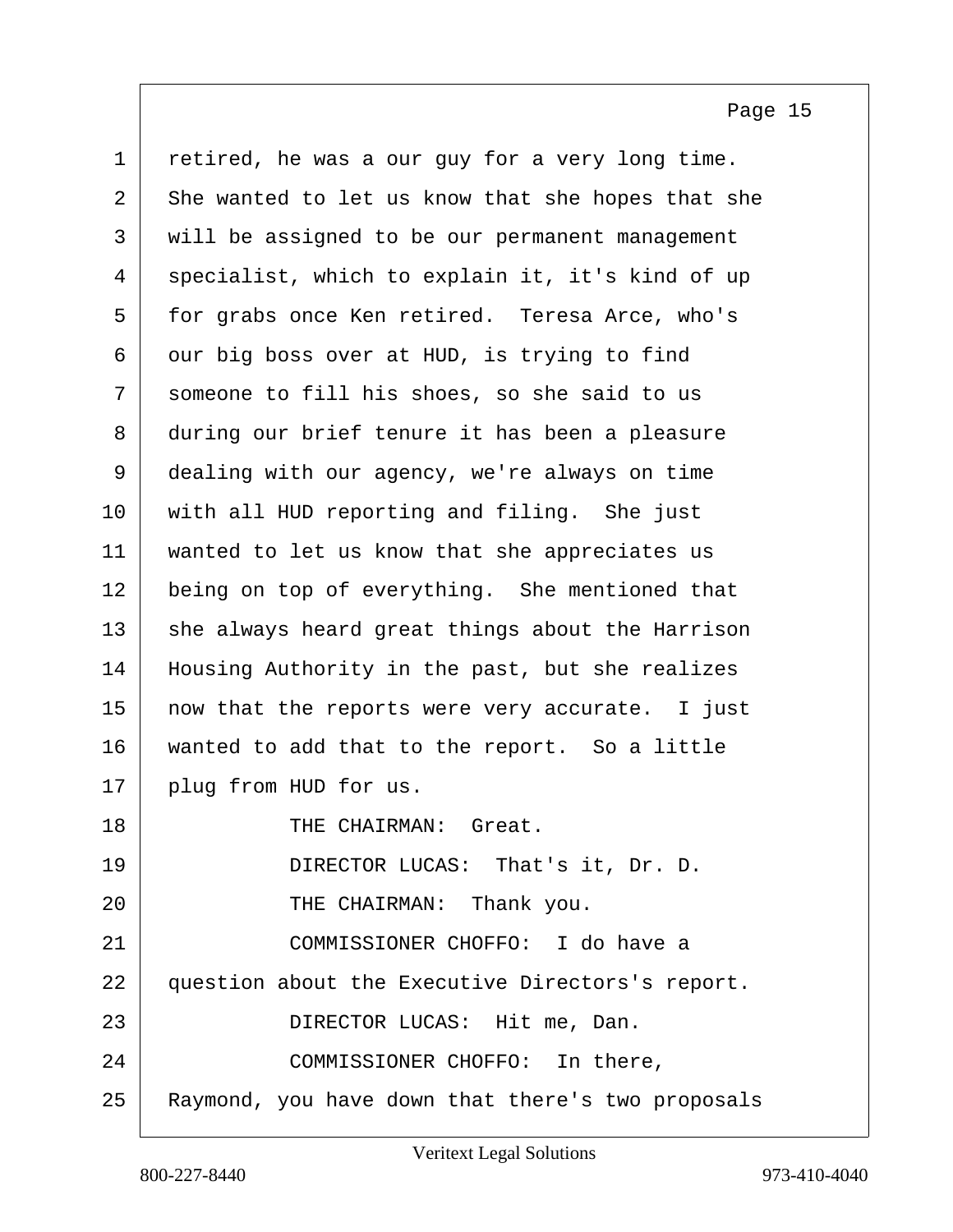<span id="page-15-0"></span>1 for security services, Admiral and Aegis. 2 DIRECTOR LUCAS: Yes. 3 COMMISSIONER CHOFFO: And we're going 4 with Aegis? 5 DIRECTOR LUCAS: Yes. 6 COMMISSIONER CHOFFO: Not so much the 7 price, but in there you have a note saying not 8 satisfied with. Who's current? Admiral has been 9 with us for how long? 10 DIRECTOR LUCAS: Admiral has been with 11 | us two years, two 1/2 years. Since right before 12 COVID we hired them. We've had a lot of 13 no-shoes, we've had a lot of -- the weekend of 14 Thanksgiving, nobody was here the whole entire 15 weekend. 16 COMMISSIONER CHOFFO: Was that our 17 | first company? 18 DIRECTOR LUCAS: We had Jewel before 19 that, and then we hired Admiral. The first 20 people we had for our seven-days-a-week security 21 we had Admiral. 22 COMMISSIONER CHOFFO: We had Admiral, 23 Jewel, and then Admiral again? 24 DIRECTOR LUCAS: Jewel, Admiral, that's 25 it. We've had Admiral up to this point right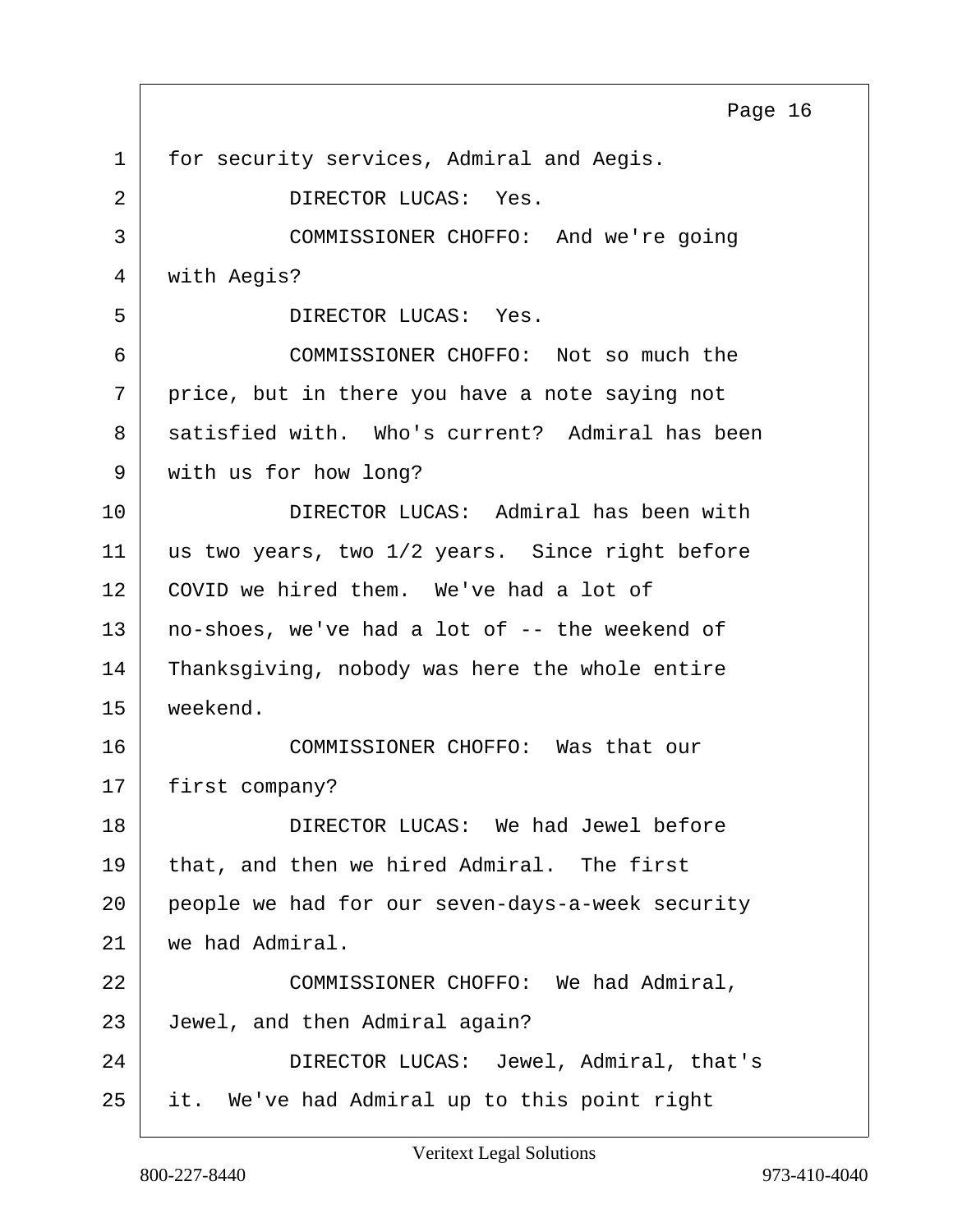<span id="page-16-0"></span>

| $\mathbf 1$    | here, up to this time right here, then we put it  |
|----------------|---------------------------------------------------|
| $\overline{a}$ | out for bid. And after thought of going through   |
| 3              | the whole two years -- we really don't have any   |
| 4              | trouble during the winter months at all. Like it  |
| 5              | doesn't make sense to pay for a company for 12    |
| 6              | months when we can only use them for the summer   |
| 7              | months. So what I'm proposing to do is from       |
| 8              | April to October. So like six months, seven       |
| 9              | months out of the year when we really have the    |
| 10             | trouble down here, it's only really the           |
| 11             | summertime. In the wintertime we really don't     |
| 12             | have any trouble at all now.                      |
| 13             | COMMISSIONER CHOFFO: All right. I was             |
| 14             | just wondering. That was my only question on      |
| 15             | that.                                             |
| 16             | THE CHAIRMAN: On that same thing, Ray,            |
| 17             | I see here that we had two proposals for leasing, |
| 18             | accounting and security services.                 |
| 19             | DIRECTOR LUCAS: That's it.                        |
| 20             | THE CHAIRMAN: And two for accounting              |
| 21             | services, Geltrude Associates and David, is that  |
| 22             | Cirrocco?                                         |
|                |                                                   |
| 23             | DIRECTOR LUCAS: Yes, correct.                     |
| 24             | THE CHAIRMAN: Who do we use now?                  |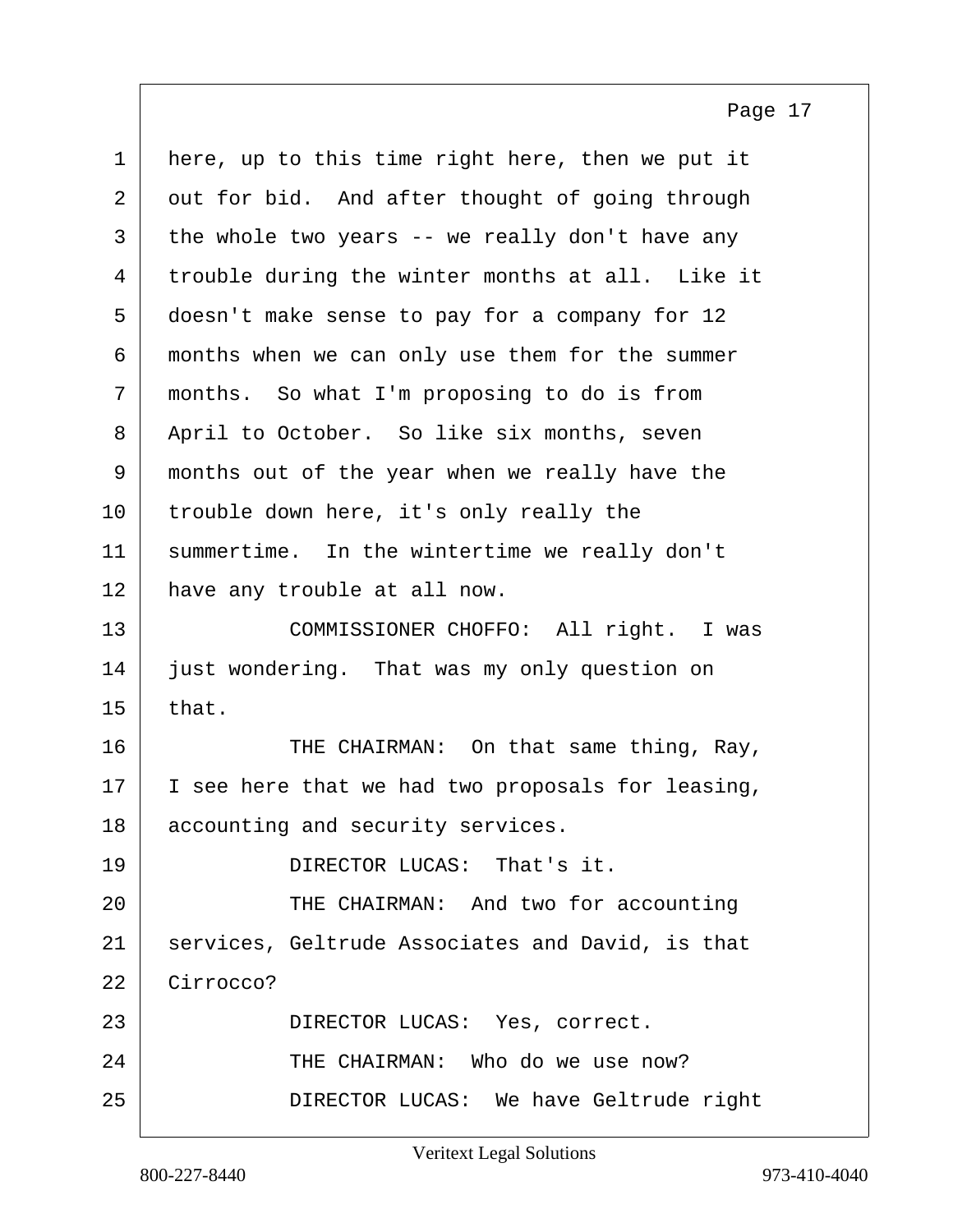<span id="page-17-0"></span> $1 \mid now.$ 

| $\overline{2}$ | THE CHAIRMAN: And is this, these are              |
|----------------|---------------------------------------------------|
| 3              | professional services. We don't have to take the  |
| 4              | lowest bidder. What's the reason for changing?    |
| 5              | DIRECTOR LUCAS: The reason for                    |
| 6              | Geltrude is we're going to PHA-Web, okay, we're   |
| 7              | changing our system for here, which I would say   |
| 8              | 90 percent of the housing authorities in New      |
| 9              | Jersey use PHA-Web. It's an easier way to input,  |
| 10             | export, watch everybody. Geltrude is having a     |
| 11             | hard time inputting and uploading to the PHA-Web. |
| 12             | And the conversation I had with them, not only    |
| 13             | the 24,000, there's going to be additional costs  |
| 14             | after that for them to learn what PHA-Web is. So  |
| 15             | it's not going to be just 24, there's going to be |
| 16             | additional monies involved.                       |
| 17             | MR. MANFREDI: Is that in their                    |
| 18             | proposal, Ray?                                    |
| 19             | DIRECTOR LUCAS: Well, their proposal              |
| 20             | committed 24,000, and then they talked to Maureen |
| 21             | and said there's going to have to be additional   |
| 22             | monies added to the 24 because we went to         |
| 23             | PHA-Web.                                          |
| 24             | MR. MANFREDI: But we have to go on the            |
| 25             | four corners of the proposal, though. Is that     |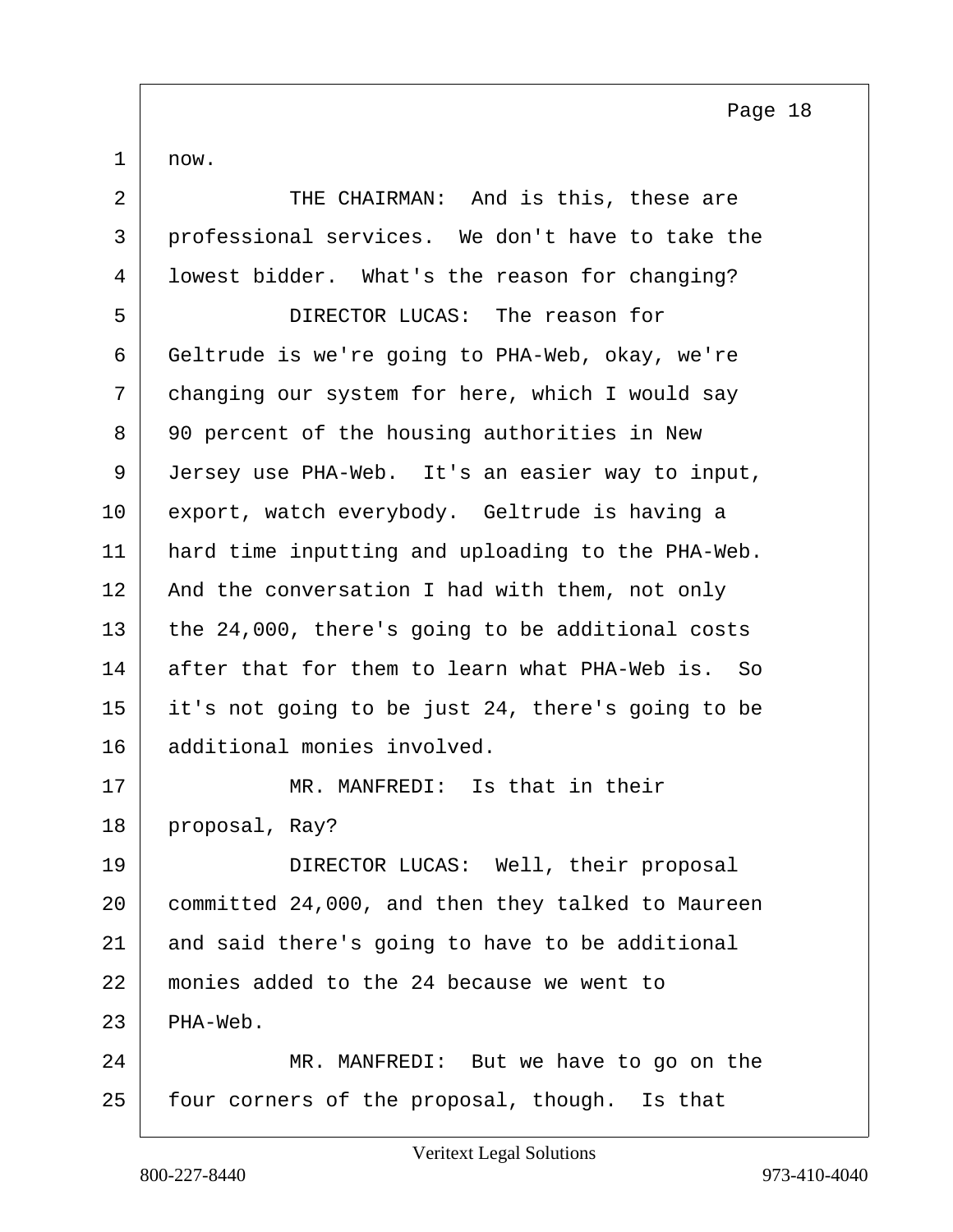<span id="page-18-0"></span>1 before the Board tonight to award? 2 DIRECTOR LUCAS: Yes, it is. 3 MR. MANFREDI: I've not seen any of 4 these. 5 THE CHAIRMAN: I'm going to put them  $6$  out. Can we hold them for legal review until we 7 get to next month? 8 | DIRECTOR LUCAS: You want to table it? 9 CHAIRMAN: Yeah. 10 DIRECTOR LUCAS: Okay. 11 COMMISSIONER CHOFFO: And I have one 12 more thing, I'm sorry, just for housekeeping 13 | later. When we get to the resolution with regard 14 to the audit review certificate, the resolution 15 | we're going to vote on tonight. The first  $16$  section has a date of March 31, 2021 --17 DIRECTOR LUCAS: Maureen fixed it and 18 sent it back out. 19 COMMISSIONER CHOFFO: -- for the 20 resolution. That wasn't on my email, though. 21 DIRECTOR LUCAS: Oh, it wasn't? That 22 one wasn't, either? 23 COMMISSIONER CHOFFO: No, I just caught  $24$  this one after the email. My email referred to 25 the salary one. But the other resolution with Page 19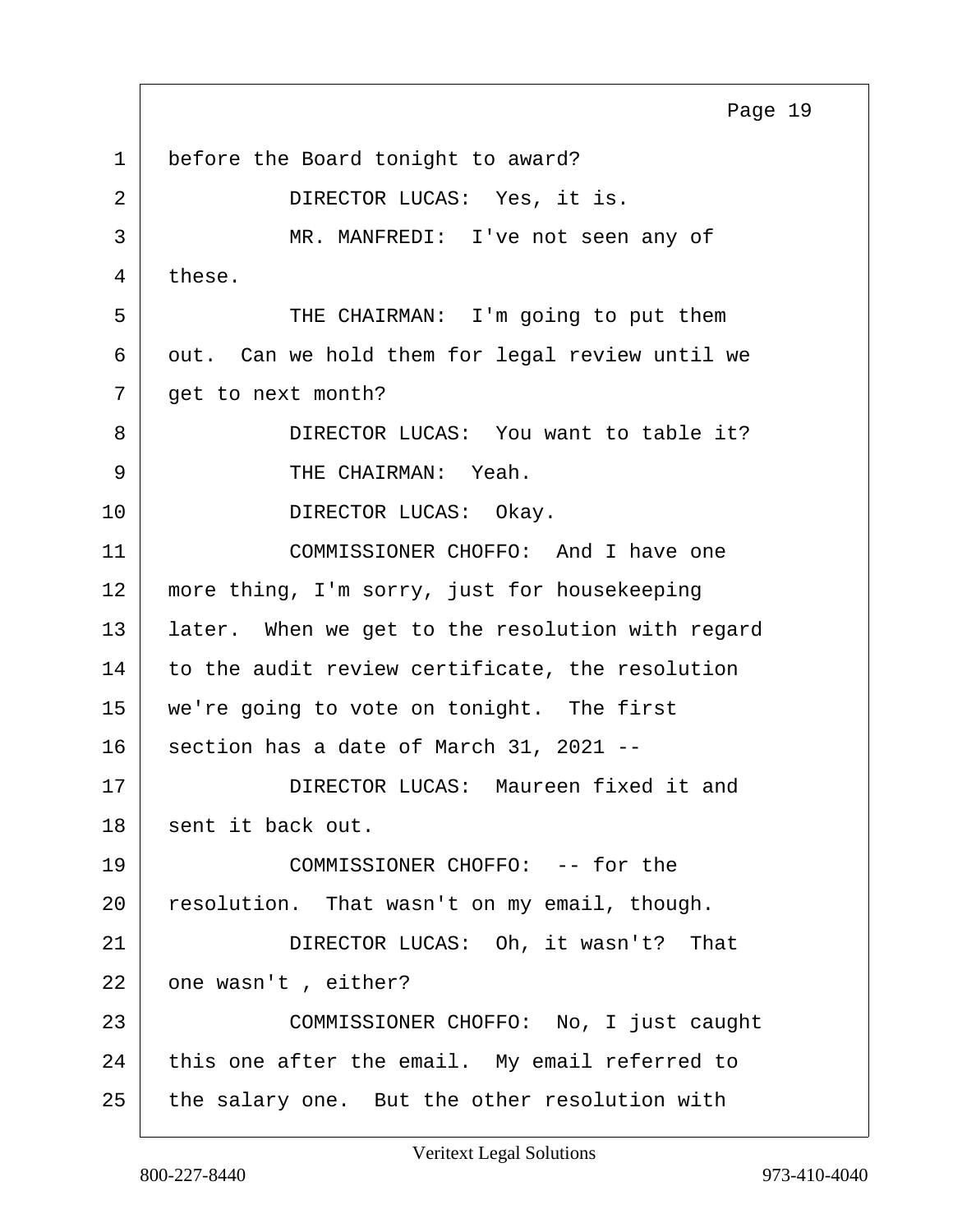<span id="page-19-0"></span>1 regard to the audit review, Resolution  $2 \mid 1580-02-22.$ 3 MS. GILMORE: It is for 3/31/21. This 4 is for the year before. This year's one will be 5 from April 1st, 2021 to March 31, 2022. We're  $6$  not -- that audit hasn't been done. Our year is 7 not up until March 31st. 8 COMMISSIONER CHOFFO: All right. So in 9 Part 2 that's okay, the 2020? 10 MS. GILMORE: Yes, yes. Wait, hold on. 11 THE CHAIRMAN: Dan, can you show us 12 what you're talking about? What resolution is  $13$  that? 14 DIRECTOR LUCAS: That's 1580-03-2022, 15 Dr. D. 16 | MS. GILMORE: Wait a minute, wait a 17 minute. 18 COMMISSIONER CHOFFO: See the red? 19 MS. GILMORE: Yes, it's supposed to be 20 | '21. No, that's different. No, you're right, 21 | '21 that's supposed to be. You're right. 22 DIRECTOR LUCAS: That's my fault, 23 Danny. 24 COMMISSIONER CHOFFO: It's not your

25 fault, Ray. Do you type up the resolutions, too?

Page 20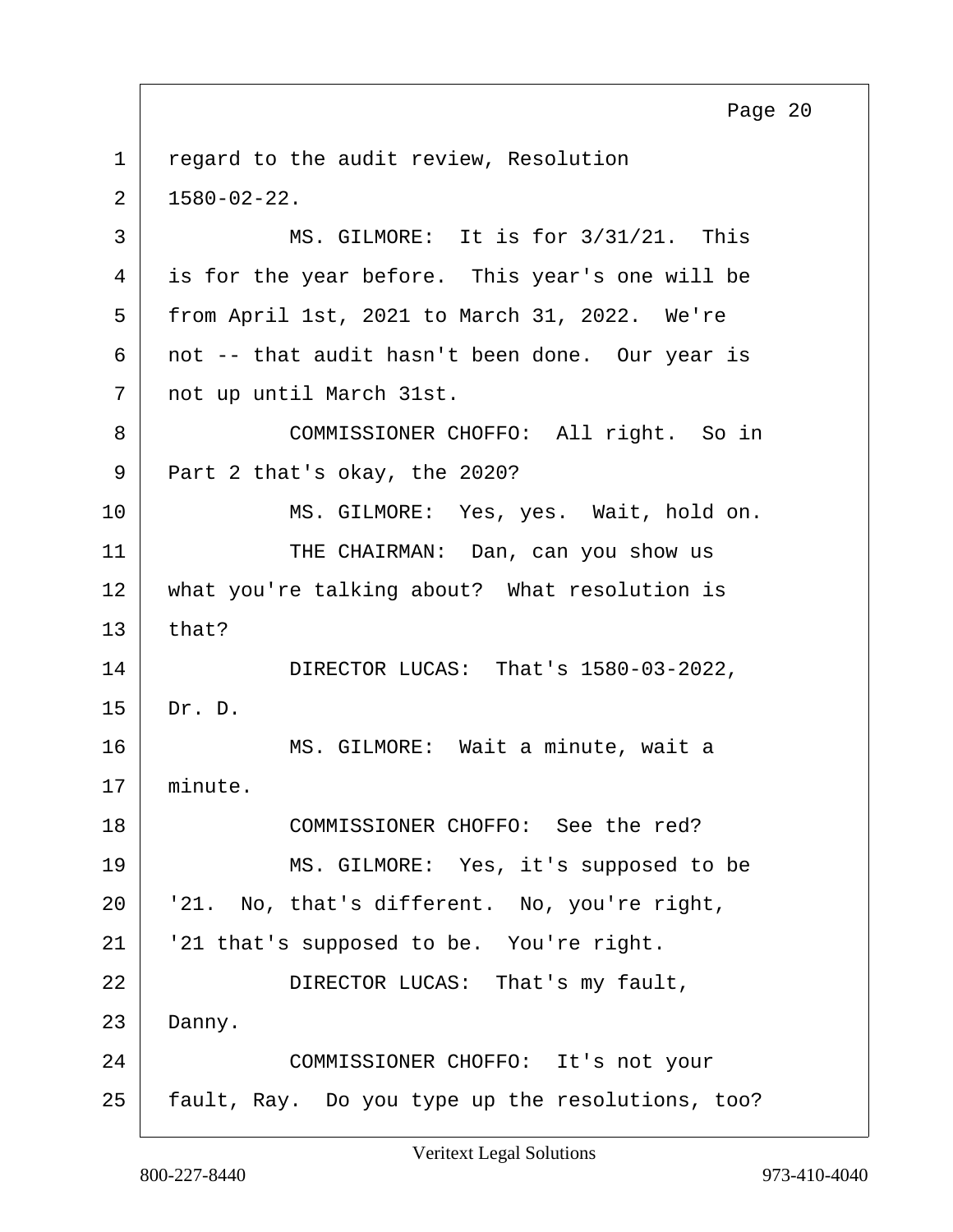<span id="page-20-0"></span>1 | DIRECTOR LUCAS: No, I don't. I can't  $2$  say I do. 3 | MS. GILMORE: No, it's my fault. I 4 made the mistake. 5 COMMISSIONER CHOFFO: We all make 6 mistakes. I'm not pointing fingers. 7 | MS. GILMORE: No, it's my mistake. 8 | It's supposed to be '21. That's supposed to be  $9$  | '21, March 31, '21. We're always a year behind 10 with these audits because of the way our year  $11$  ends. 12 THE CHAIRMAN: But my resolution for  $13$  | 1580-03-22 -- is that the one we're talking 14 about? 15 DIRECTOR LUCAS: Yes, sir. 16 MS. GILMORE: Yes. 17 THE CHAIRMAN: Okay. It says the 18 annual offer one-year period ending March 31,  $19$  2021 as stated. Is that what you're talking 20 about? 21 MS. GILMORE: Right. 22 COMMISSIONER CHOFFO: Go to No. 2. 23 Keep going to No. 2. 24 THE CHAIRMAN: Okay. Oh, that says 25 March 31, 2020.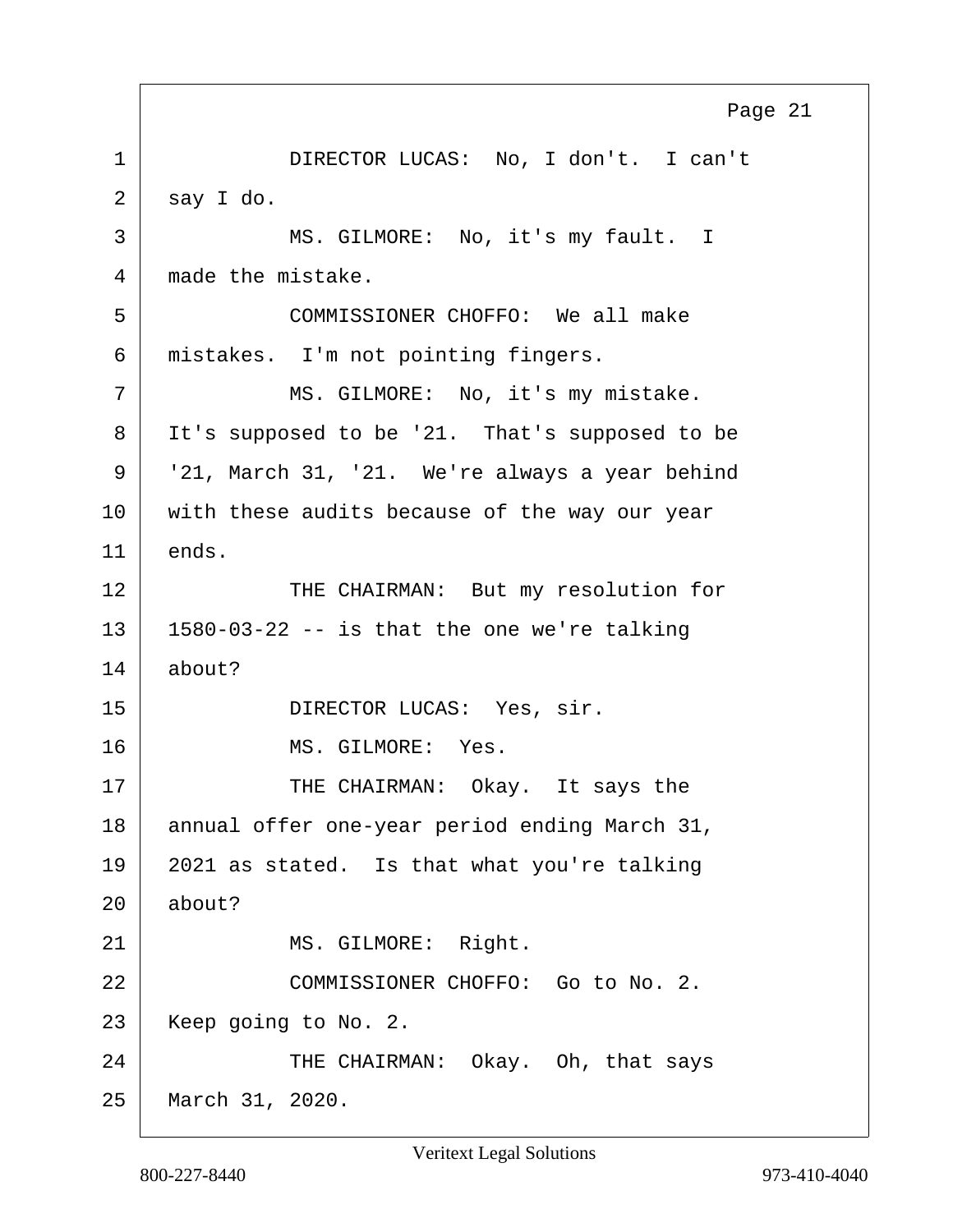<span id="page-21-0"></span>1 MS. GILMORE: Yeah, that's supposed to  $2 \mid$  say '21. 3 THE CHAIRMAN: Okay, that's supposed to  $4$  be '21. 5 | MS. GILMORE: Yes, yes. 6 THE CHAIRMAN: All right. Question for  $7$  you. Why would we, if we're -- I don't see any 8 resolutions here that would have put a contract 9 in for security and/or auditing services 10 anywhere. Looking at your Executive Report, it 11 does not hire them. Am I correct on that, Joe? 12 MR. MANFREDI: Correct, Dr. D. We need  $13$  a resolution before the Board to award 14 | professional services, or security services. 15 THE CHAIRMAN: Yeah, that's not even on  $16$  the agenda; right? 17 DIRECTOR LUCAS: That's my fault, Dr. 18 Doran. 19 THE CHAIRMAN: I mean, why would you 20 put something in your report that's not on the 21 agenda? 22 DIRECTOR LUCAS: That's my fault. We  $23$  can table both of those, Dr. D. 24 Maureen, don't worry about it. We'll  $25$  table it. Page 22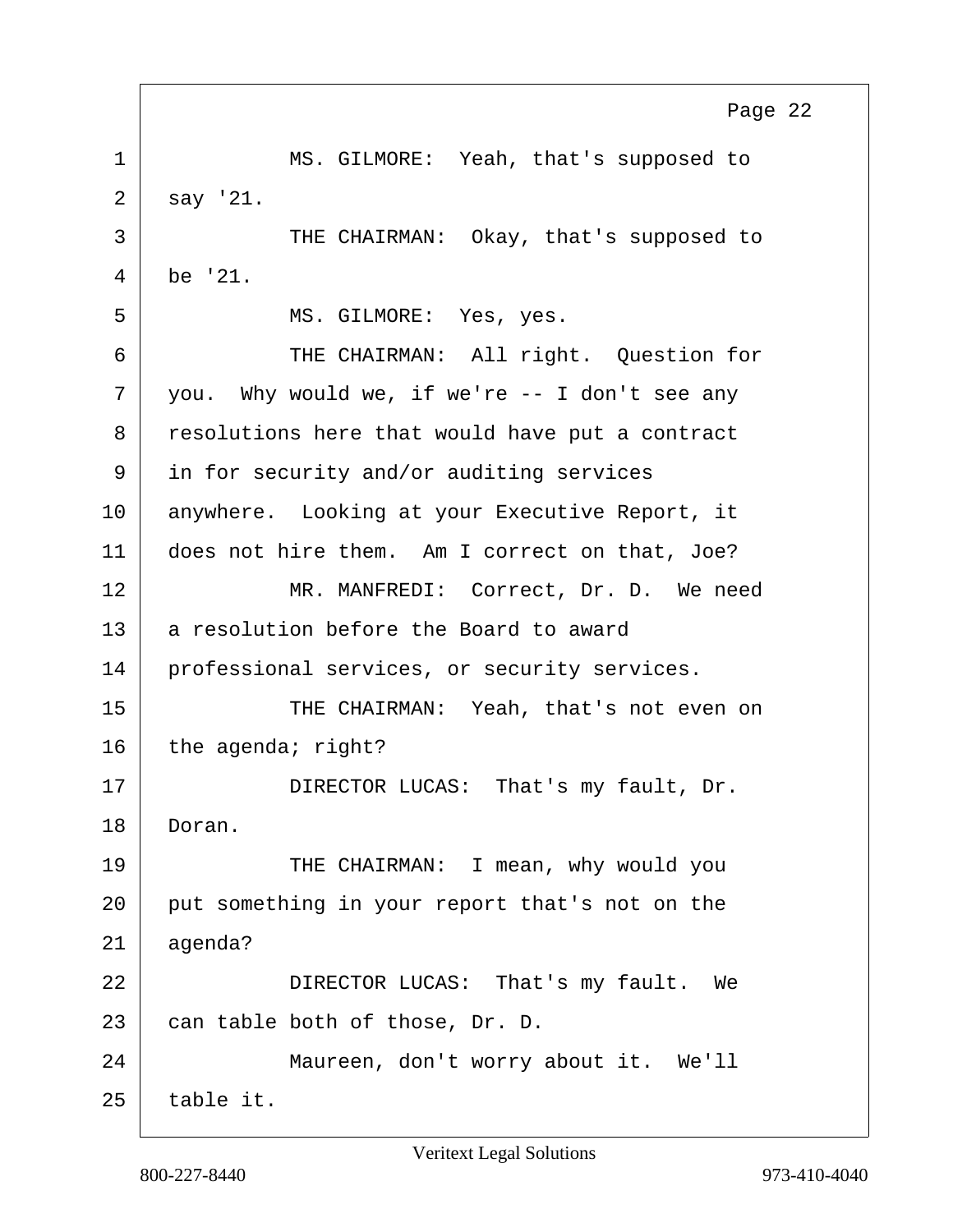<span id="page-22-0"></span>1 MR. MANFREDI: The Board can make an 2 award. What would happen, Dr. Doran and 3 Commissioners and Ray, I would just draft the 4 resolution after the fact, but as Dr. Doran  $5 \mid$  said  $-$ 6 (Multiple voices.) 7 (Reporter clarification.) 8 DIRECTOR LUCAS: Okay. Dr. Doran, what 9 we usually do is we present you with what we got 10 from the RFP, and I give you my recommendation. 11 | And once you pass it, then we do the resolution 12 after you guys say okay to what I recommend. So 13 there's not going to be anything on the agenda. 14 We wanted to let you know that we had two bids 15 for both services, and then I recommend who I  $16$  thought we should take, then you guys tell me 17 | what you want, then we make a resolution after  $18$  that. That's how we usually do it. 19 THE CHAIRMAN: Okay. We'll take a look 20 at it. 21 | DIRECTOR LUCAS: Yes, not a problem. 22 THE CHAIRMAN: Do I have a motion then 23 to accept the Executive Director's report? 24 COMMISSIONER CHOFFO: I'll make a 25 motion.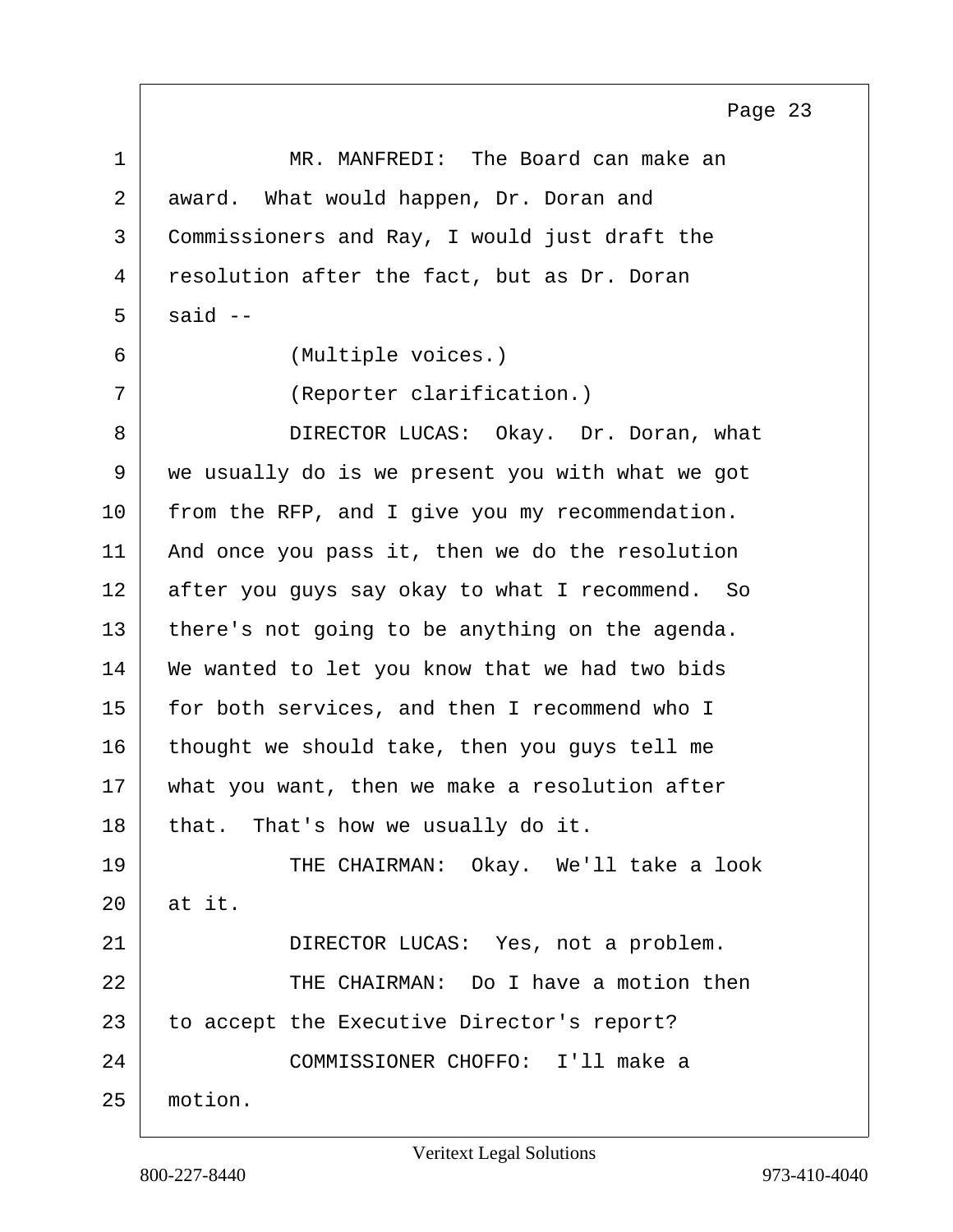<span id="page-23-0"></span>

|                | Page 24                                         |
|----------------|-------------------------------------------------|
| $\mathbf 1$    | COMMISSIONER PETTIGREW: Second.                 |
| $\overline{2}$ | THE CHAIRMAN: Motion by Choffo. And,            |
| 3              | again, those things will be held off until next |
| 4              | month.                                          |
| 5              | COMMISSIONER PETTIGREW: Second.                 |
| 6              | THE CHAIRMAN: Second by Pettigrew.              |
| 7              | Clerk, call the roll.                           |
| 8              | MS. GILMORE: Commissioner Choffo.               |
| 9              | COMMISSIONER CHOFFO: Aye.                       |
| 10             | MS. GILMORE: Commissioner Confessore.           |
| 11             | COMMISSIONER CONFESSORE: Aye.                   |
| 12             | MS. GILMORE: Commissioner Miller.               |
| 13             | COMMISSIONER MILLER: Aye.                       |
| 14             | MS. GILMORE: Commissioner Mustilli.             |
| 15             | COMMISSIONER MUSTILLI: Aye.                     |
| 16             | MS. GILMORE: Commissioner Pettigrew.            |
| 17             | COMMISSIONER PETTIGREW:<br>Aye.                 |
| 18             | MS. GILMORE: Dr. Doran.                         |
| 19             | THE CHAIRMAN: Aye.                              |
| 20             | Do we have -- Joe would you check your          |
| 21             | notes? Do we have a, did we list committees the |
| 22             | last time we reorganized? I can't remember.     |
| 23             | MR. MANFREDI: I believe we did,                 |
| 24             | Dr. Doran, yes. Yes. I can pull those. I        |
| 25             | believe Ray and Maureen and I have the list of  |

 $\Gamma$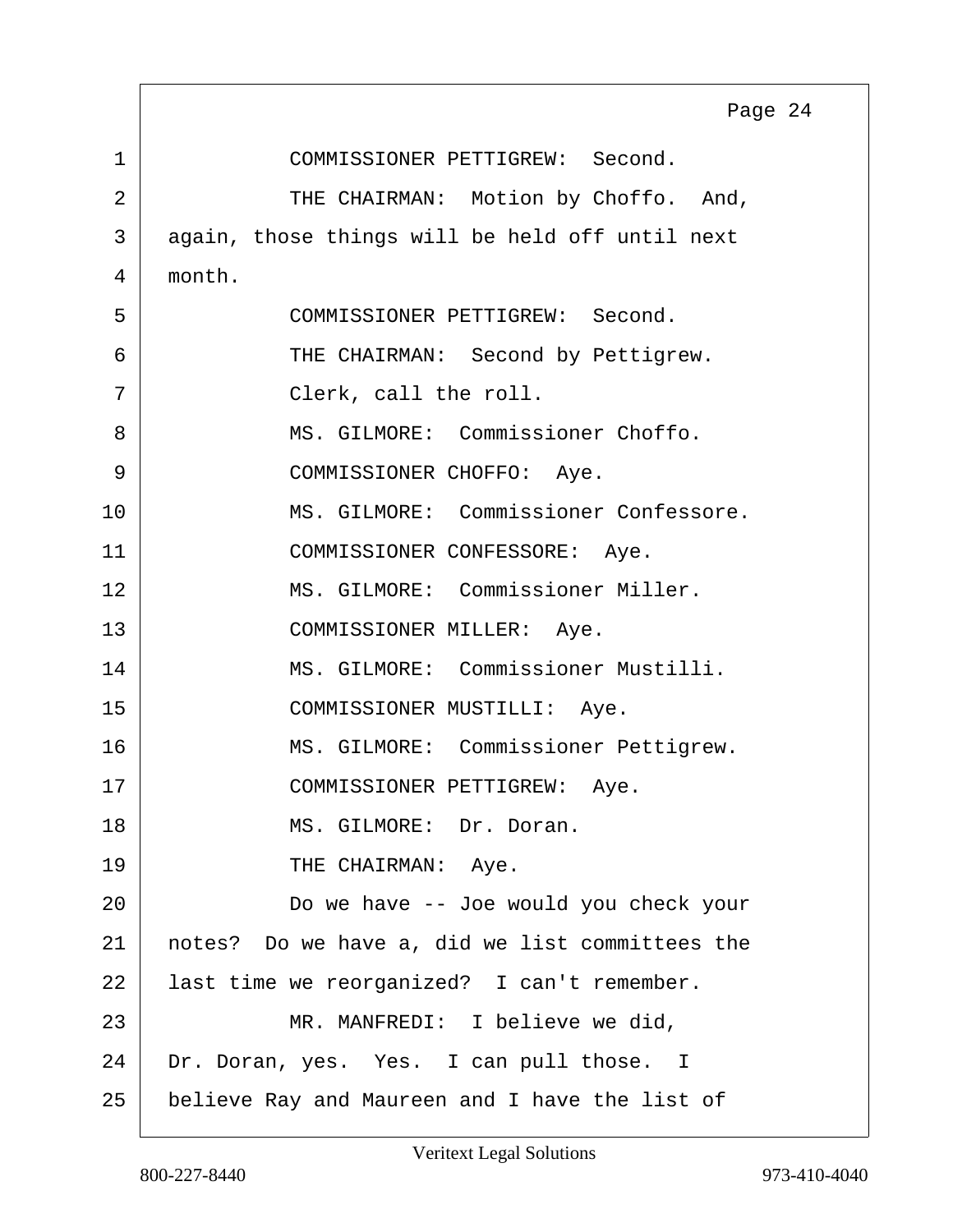<span id="page-24-0"></span>1 the most recent committees, Dr. Doran. 2 THE CHAIRMAN: Okay. If you could look  $3$  and give that to me? 4 | MR. MANFREDI: Will do. 5 THE CHAIRMAN: What I might do is refer  $6$  those to the committee to take a look at. 7 | DIRECTOR LUCAS: Which committee, 8 Dr. D? 9 THE CHAIRMAN: It would probably be 10 finance; no? 11 DIRECTOR LUCAS: That would be Richard 12 | Miller, Danny, and I forget the other one, 13 Maureen. Because Richard Miller took Dr. Doran's 14 seat, Danny's on that one. Right, Danny, 15 finance? 16 MS. GILMORE: Wait a minute. 17 | COMMISSIONER CHOFFO: I know it's  $18$  myself  $-$ 19 THE CHAIRMAN: We don't need to figure 20 it out right now. Just get it to me and then 21 we'll refer it to the committee. 22 DIRECTOR LUCAS: Okay. 23 | THE CHAIRMAN: Okay. Did I get --24 COMMISSIONER CHOFFO: It's myself, 25 Commissioner Miller and Commissioner Confessore. Page 25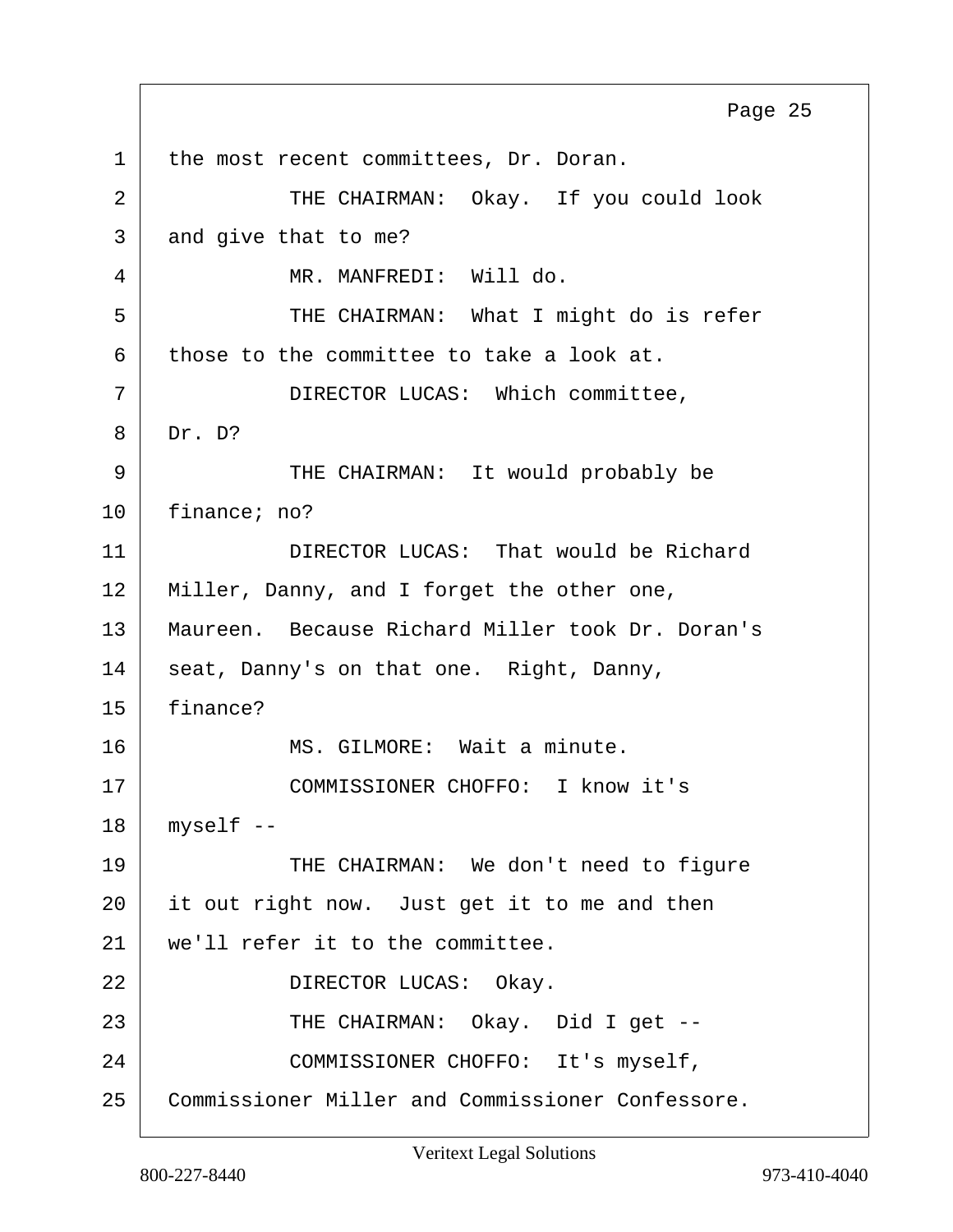<span id="page-25-0"></span>1 THE CHAIRMAN: Okay. So the next is 2 the maintenance report. Any questions on the 3 maintenance report? I think Gene's on. Gene is 4 on, hi Gene. Any questions for Gene on the 5 maintenance report? Okay. Make a motion to 6 accept the maintenance report. 7 COMMISSIONER CONFESSORE: Motion. 8 THE CHAIRMAN: Motion made by Fred 9 Confessore. 10 COMMISSIONER PETTIGREW: Second. 11 | THE CHAIRMAN: Second by Commissioner 12 Pettigrew. 13 Clerk, call the roll. 14 | MS. GILMORE: Commissioner Choffo. 15 COMMISSIONER CHOFFO: Aye. 16 MS. GILMORE: Commissioner Confessore. 17 | COMMISSIONER CONFESSORE: Aye. 18 MS. GILMORE: Commissioner Miller. 19 COMMISSIONER MILLER: Aye. 20 MS. GILMORE: Commissioner Mustilli. 21 COMMISSIONER MUSTILLI: Aye. 22 | MS. GILMORE: Commissioner Pettigrew. 23 COMMISSIONER PETTIGREW: Aye. 24 MS. GILMORE: Dr. Doran. 25 THE CHAIRMAN: Aye. Page 26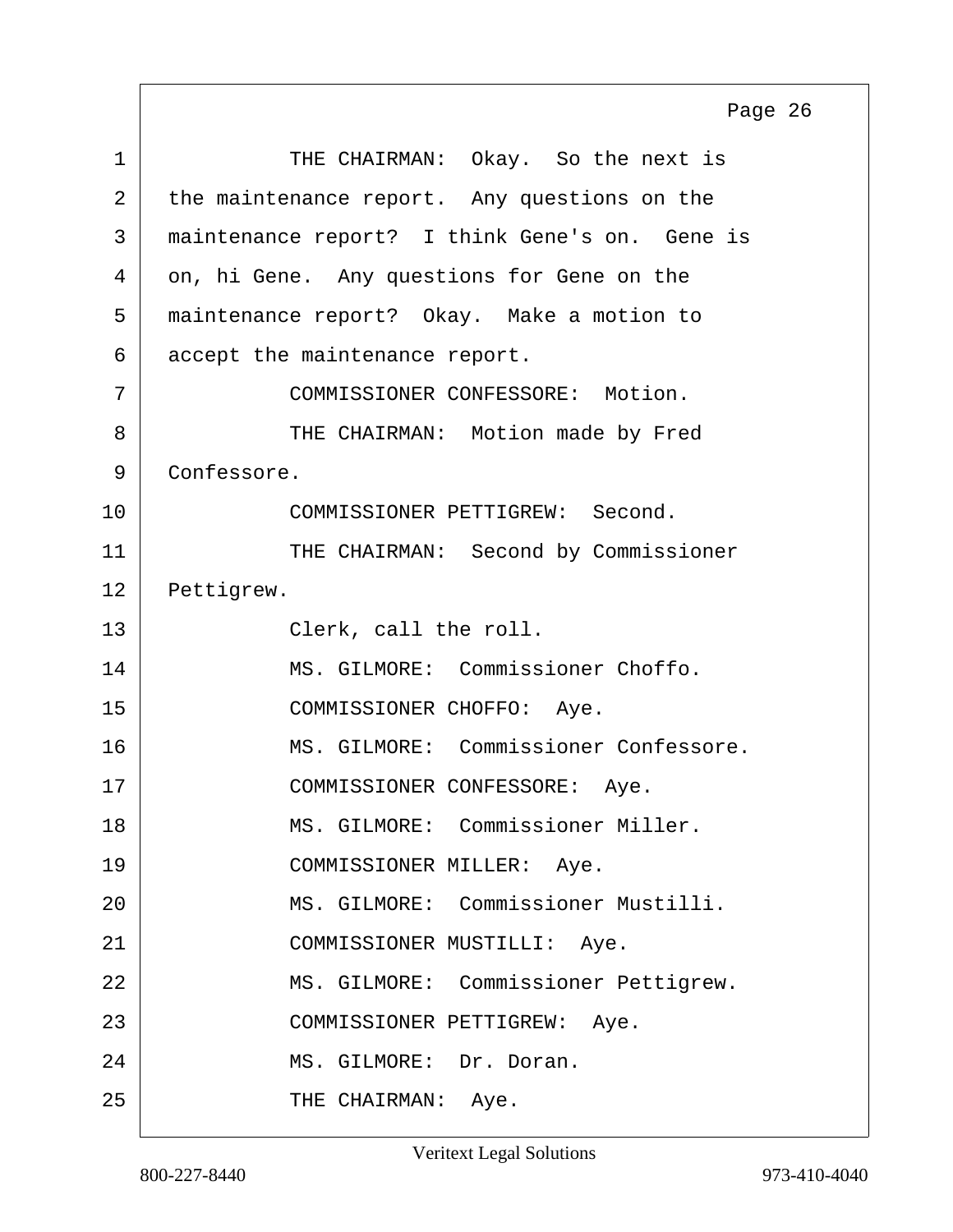<span id="page-26-0"></span>1 Okay. Does anybody have any questions 2 on the recommendation for the annual, the quote 3 for the annual fire alarm inspection? Any 4 questions on that? 5 Oh, I'm sorry, I didn't call for -- any 6 old business? 7 DIRECTOR LUCAS: No, sir. 8 THE CHAIRMAN: Okay. Anybody have any 9 new business other than what we're going to vote 10 on? 11 DIRECTOR LUCAS: No, sir. 12 THE CHAIRMAN: Okay. All right. 13 Motion to approve the quote for the annual fire 14 inspection. 15 COMMISSIONER CHOFFO: Motion. 16 COMMISSIONER MUSTILLI: Second. 17 | THE CHAIRMAN: Motion by Commissioner 18 | Choffo, second by Commissioner Mustilli. 19 Clerk, call the roll. 20 MS. GILMORE: Commissioner Choffo. 21 COMMISSIONER CHOFFO: Aye. 22 MS. GILMORE: Commissioner Confessore. 23 | COMMISSIONER CONFESSORE: Aye. 24 | MS. GILMORE: Commissioner Miller. 25 COMMISSIONER MILLER: Aye. Page 27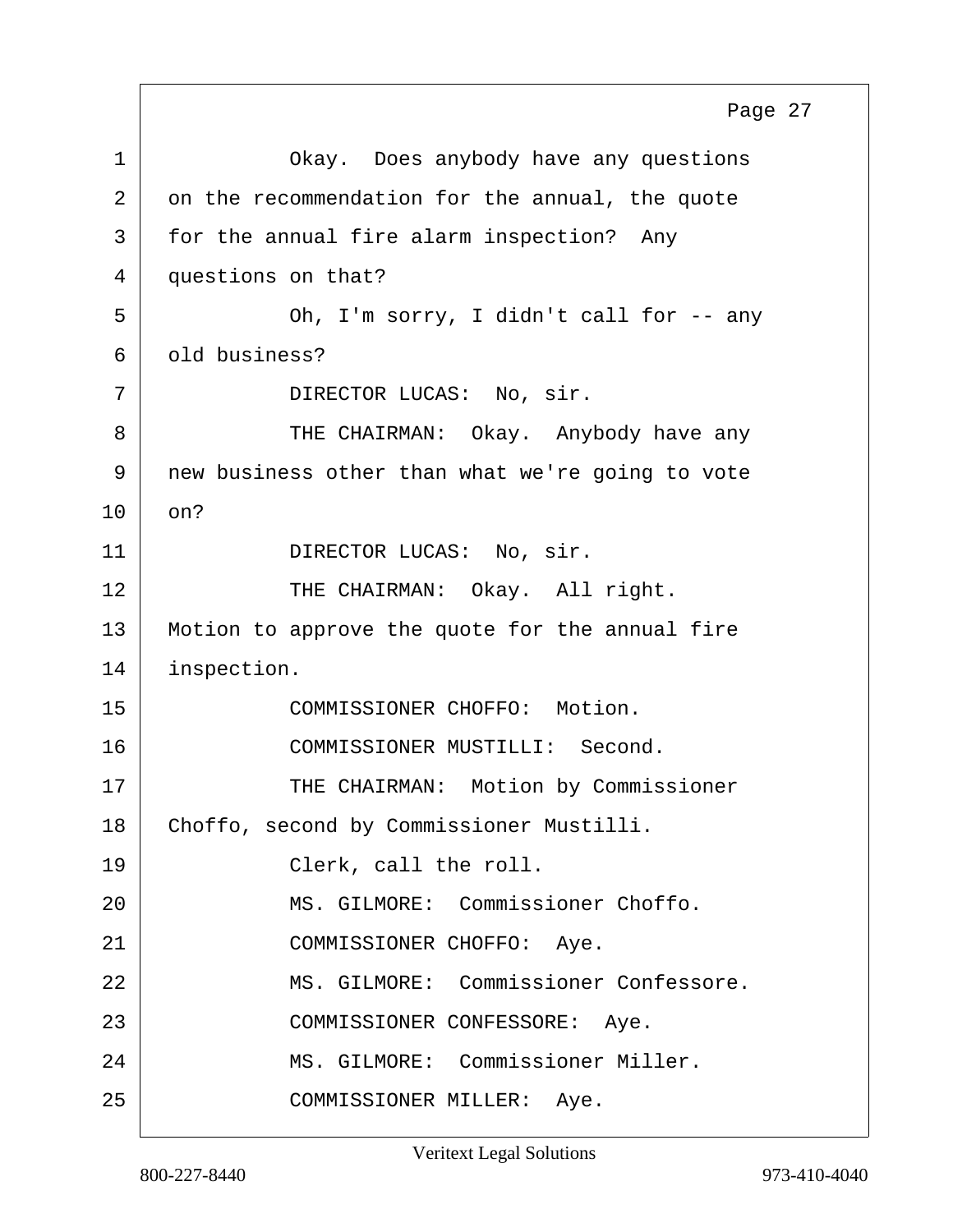<span id="page-27-0"></span>1 MS. GILMORE: Commissioner Mustilli. 2 COMMISSIONER MUSTILLI: Aye. 3 MS. GILMORE: Commissioner Pettigrew. 4 Commissioner Pettigrew? 5 SURFE CHAIRMAN: Yes, Artie? 6 COMMISSIONER PETTIGREW: Yes. 7 MS. GILMORE: Okay. And Dr. Doran. 8 THE CHAIRMAN: Yes. 9 Ray, can you just explain the next one 10 | briefly? Executing the audit review certificate. 11 DIRECTOR LUCAS: Were you talking to 12 | me, Dr. Doran? I'm sorry. 13 THE CHAIRMAN: Yes. If you could just 14 explain the next one, the execution of the audit 15 review certificate. What that is. 16 DIRECTOR LUCAS: The executive audit 17 | review certificate, all it's saying is HUD is 18 going to come in and, Maureen, what is that, a 19 couple months? 20 MS. GILMORE: No. This is the  $21$  auditor  $-$ 22 DIRECTOR LUCAS: Which one is this? We 23 have like four of them. 24 MS. GILMORE: No. The auditor sends 25 the report, and the Commissioners have to agree Page 28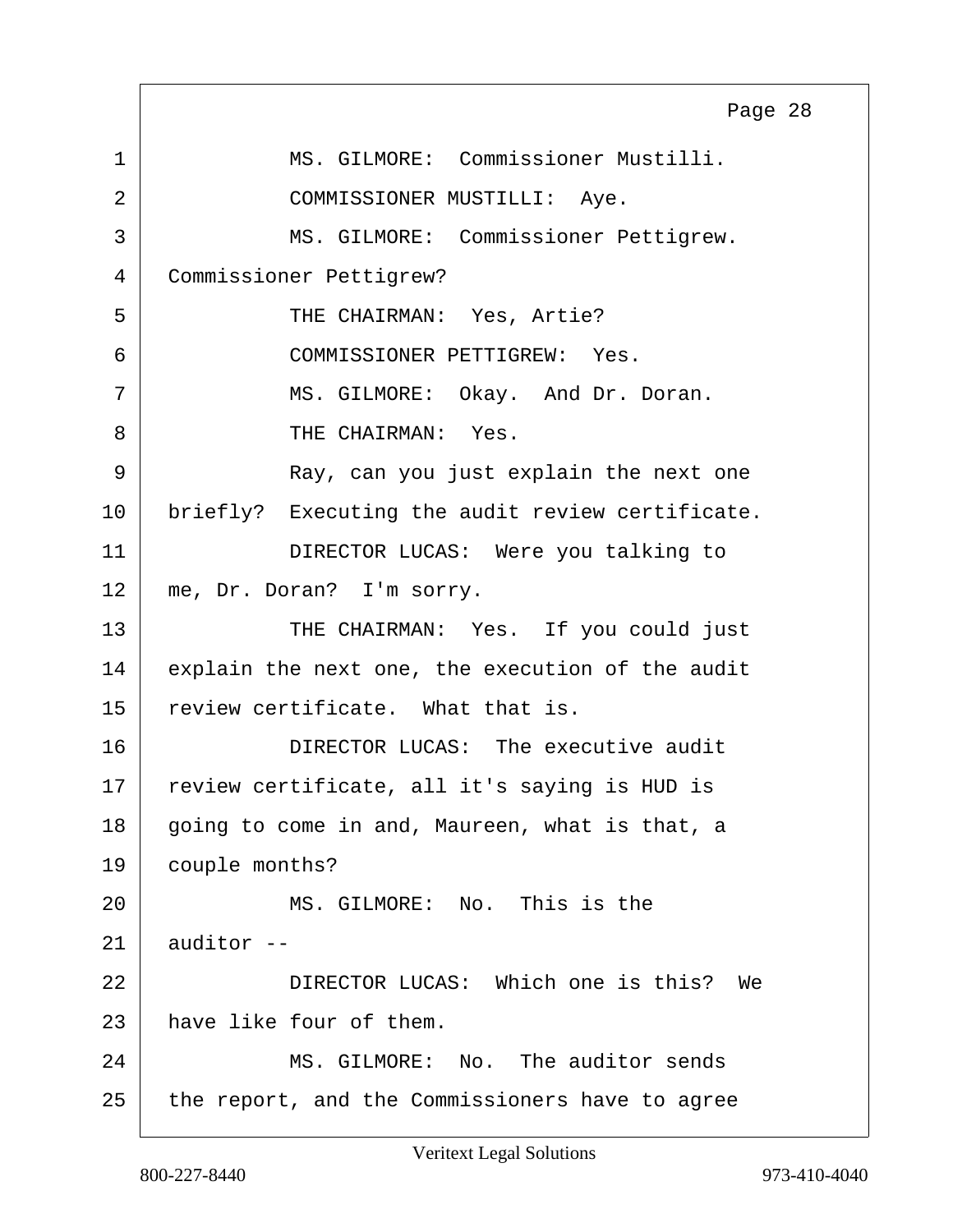<span id="page-28-0"></span>1 | that they're adopting it. 2 DIRECTOR LUCAS: Oh, this is the one we  $3$  sent you, Dr. Doran, that we have no problems in 4 our audit whatsoever. That's all this is. This 5 is something that's being done already. 6 THE CHAIRMAN: So this is 7 acknowledgment of the actual --8 DIRECTOR LUCAS: Yes. 9 THE CHAIRMAN: -- audit that we passed, 10 and the audit review, certify the resolution. 11 DIRECTOR LUCAS: Yes, sir. 12 MS. GILMORE: And then the original 13 audit certificate I have to send to each one of 14 you and you all have to sign it, and that's what 15 I send to the DCA. 16 DIRECTOR LUCAS: So this was already 17 done, Dr. Doran, the big one, DCA budget review. 18 | No findings whatsoever. 19 THE CHAIRMAN: Good. Good job. 20 DIRECTOR LUCAS: Thank you. 21 THE CHAIRMAN: Very good to hear. 22 Okay. Can I have a motion then to approve the 23 audit review certificate? 24 COMMISSIONER PETTIGREW: Motion. 25 COMMISSIONER CHOFFO: Second. Page 29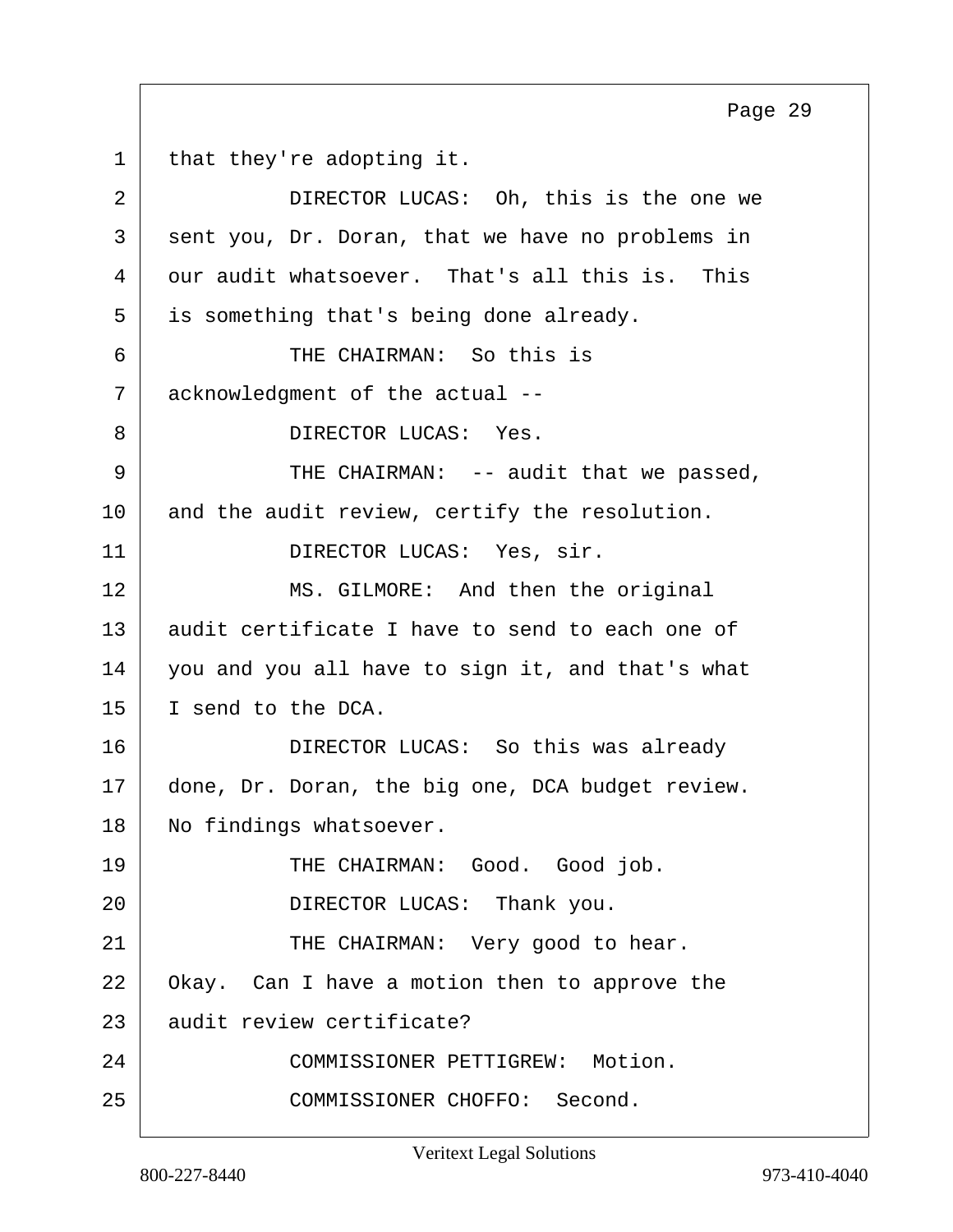<span id="page-29-0"></span>1 THE CHAIRMAN: Motion by Commissioner 2 Pettigrew, second by Commissioner Choffo. 3 Clerk, call the roll. 4 MS. GILMORE: Commissioner Choffo. 5 COMMISSIONER CHOFFO: Aye. 6 MS. GILMORE: Commissioner Confessore. 7 | COMMISSIONER CONFESSORE: Aye. 8 MS. GILMORE: Commissioner Miller. 9 | COMMISSIONER MILLER: Aye. 10 | MS. GILMORE: Commissioner Mustilli. 11 | COMMISSIONER MUSTILLI: Aye. 12 | MS. GILMORE: Commissioner Pettigrew. 13 COMMISSIONER PETTIGREW: Aye. 14 MS. GILMORE: Dr. Doran. 15 THE CHAIRMAN: Aye. 16 I'm just going to jump differently a 17 little bit and ask for a moment of silence in 18 respect for Ashlee Lynne Kelly, the niece of 19 Maureen Gilmore, and Maria Ricardina, who would 20 be the grandmother of Nuno Ligeiro. And we have 21 two resolutions on it, and before we pass the 22 resolution, I would just ask you all for a moment 23 of silence. 24 Motion to approve the resolutions. 25 COMMISSIONER CHOFFO: Motion. Page 30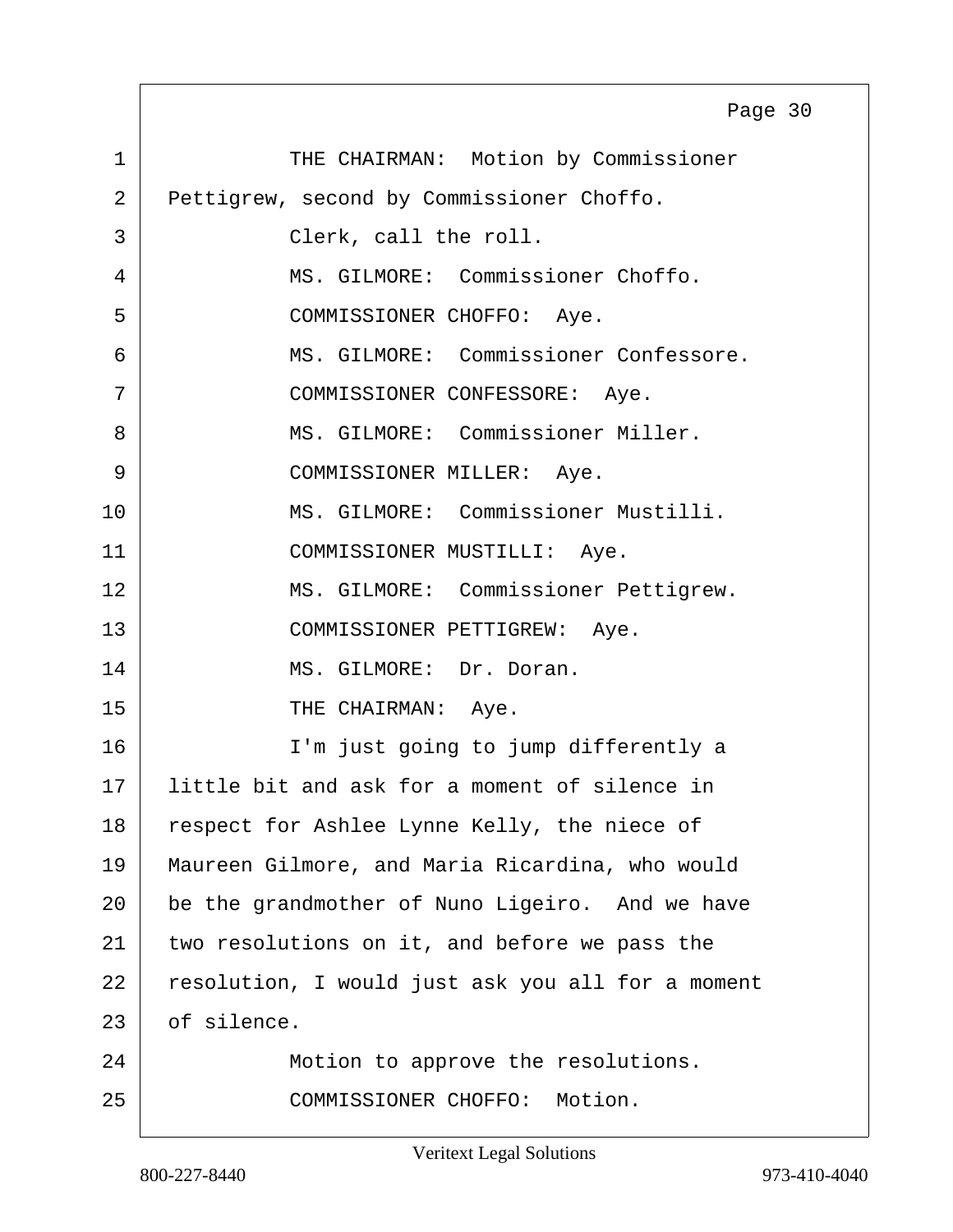<span id="page-30-0"></span>

|                | Page 31                                           |
|----------------|---------------------------------------------------|
| 1              | COMMISSIONER CONFESSORE: Second.                  |
| $\overline{2}$ | THE CHAIRMAN: Motion made by                      |
| 3              | Commissioner Choffo, second by Commissioner       |
| 4              | Confessore.                                       |
| 5              | DIRECTOR LUCAS: Thanks guys.                      |
| 6              | THE CHAIRMAN: Clerk, call the roll.               |
| 7              | MS. GILMORE: Commissioner Choffo.                 |
| 8              | COMMISSIONER CHOFFO: Aye.                         |
| 9              | MS. GILMORE: Commissioner Confessore.             |
| 10             | COMMISSIONER CONFESSORE: Aye.                     |
| 11             | MS. GILMORE: Commissioner Miller.                 |
| 12             | COMMISSIONER MILLER: Aye.                         |
| 13             | MS. GILMORE: Commissioner Mustilli.               |
| 14             | COMMISSIONER MUSTILLI: Aye.                       |
| 15             | MS. GILMORE: Commissioner Pettigrew.              |
| 16             | COMMISSIONER PETTIGREW: Aye.                      |
| 17             | MS. GILMORE: Dr. Doran.                           |
| 18             | THE CHAIRMAN: Aye.                                |
| 19             | Just for the rest of the commissioners,           |
| 20             | the Personnel Committee met last week and had     |
| 21             | some discussions as far as salary raises, and are |
| 22             | recommending the next two resolutions: One is a   |
| 23             | 3 percent salary raise for the rank and file, so  |
| 24             | to speak, of the staff of the Authority; and also |
| 25             | asking to improve the Executive Director's        |

Г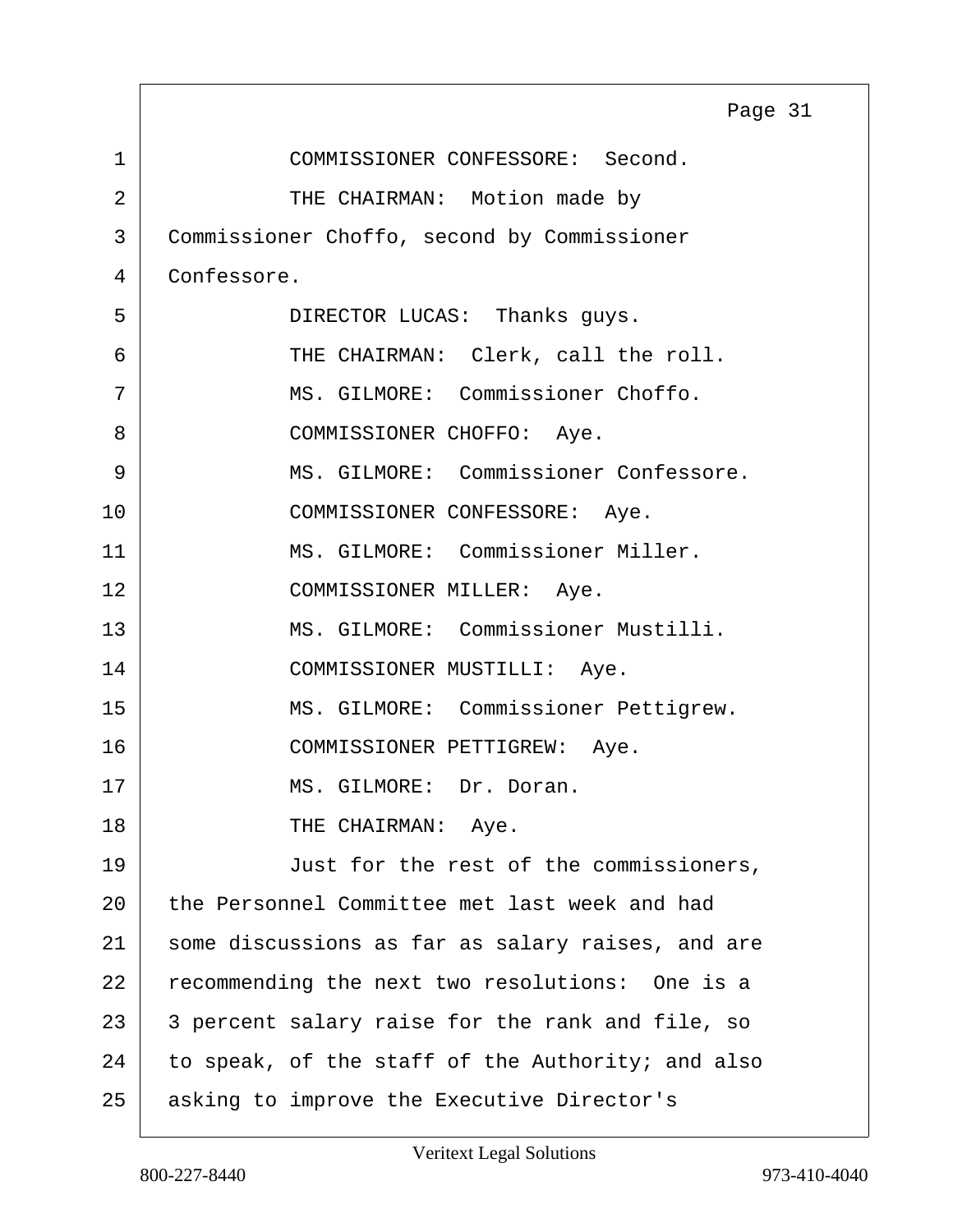<span id="page-31-0"></span>1 contract at a 3 percent increase also. So I 2 would ask if anybody has any questions on that or 3 concerns. Okay. That being said, I'd like to 4 vote on both of those. Joe, do we need separate 5 votes on those? 6 MR. MANFREDI: No, you can do a consent 7 agenda, Dr. Doran. 8 THE CHAIRMAN: Okay. So the Executive 9 Director contract and the salary increases for 10 staff. I ask for a motion. 11 COMMISSIONER CONFESSORE: I have to 12 abstain on one, so I don't know if you want to  $13$  separate them. 14 THE CHAIRMAN: All right, let's 15 | separate them. Let's go with a motion for 16 | Executive Director's contract, 3 percent 17 increase. 18 COMMISSIONER CONFESSORE: Motion. 19 THE CHAIRMAN: And also increase his 20 vacation days to 25. 21 COMMISSIONER PETTIGREW: Motion. 22 COMMISSIONER CONFESSORE: Second. 23 COMMISSIONER MUSTILLI: Second.

24 THE CHAIRMAN: Motion made by

25 Pettigrew, seconded by Commissioner Mustilli.

Page 32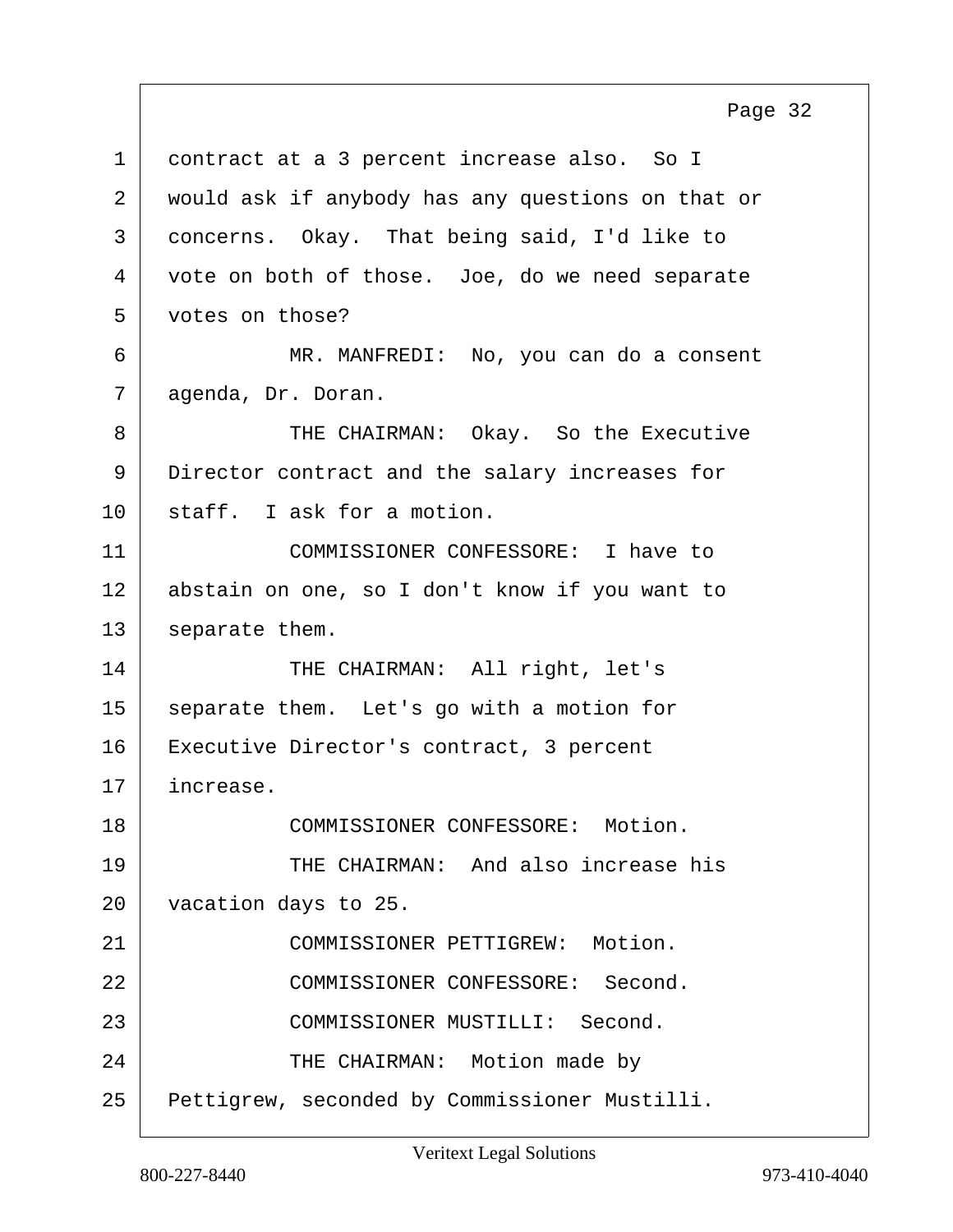<span id="page-32-0"></span>1 And, Clerk, call the roll. 2 MS. GILMORE: Commissioner Choffo. 3 COMMISSIONER CHOFFO: Aye. 4 MS. GILMORE: Commissioner Confessore. 5 COMMISSIONER CONFESSORE: Aye. 6 MS. GILMORE: Commissioner Miller. 7 | COMMISSIONER MILLER: Aye. 8 MS. GILMORE: Commissioner Mustilli. 9 | COMMISSIONER MUSTILLI: Aye. 10 | MS. GILMORE: Commissioner Pettigrew. 11 | COMMISSIONER PETTIGREW: Aye. 12 MS. GILMORE: Dr. Doran. 13 THE CHAIRMAN: Aye. 14 Okay. A motion to approve the salary 15 increases across the board for staff. 16 COMMISSIONER PETTIGREW: Motion. 17 COMMISSIONER MUSTILLI: Second. 18 | THE CHAIRMAN: Motion made by 19 Pettigrew, second by Lindy Mustilli. 20 Motion made and seconded. Clerk, call  $21$  the roll. 22 MS. GILMORE: Commissioner Choffo. 23 | COMMISSIONER CHOFFO: I vote aye. 24 MS. GILMORE: Commissioner Confessore. 25 COMMISSIONER CONFESSORE: Abstain. Page 33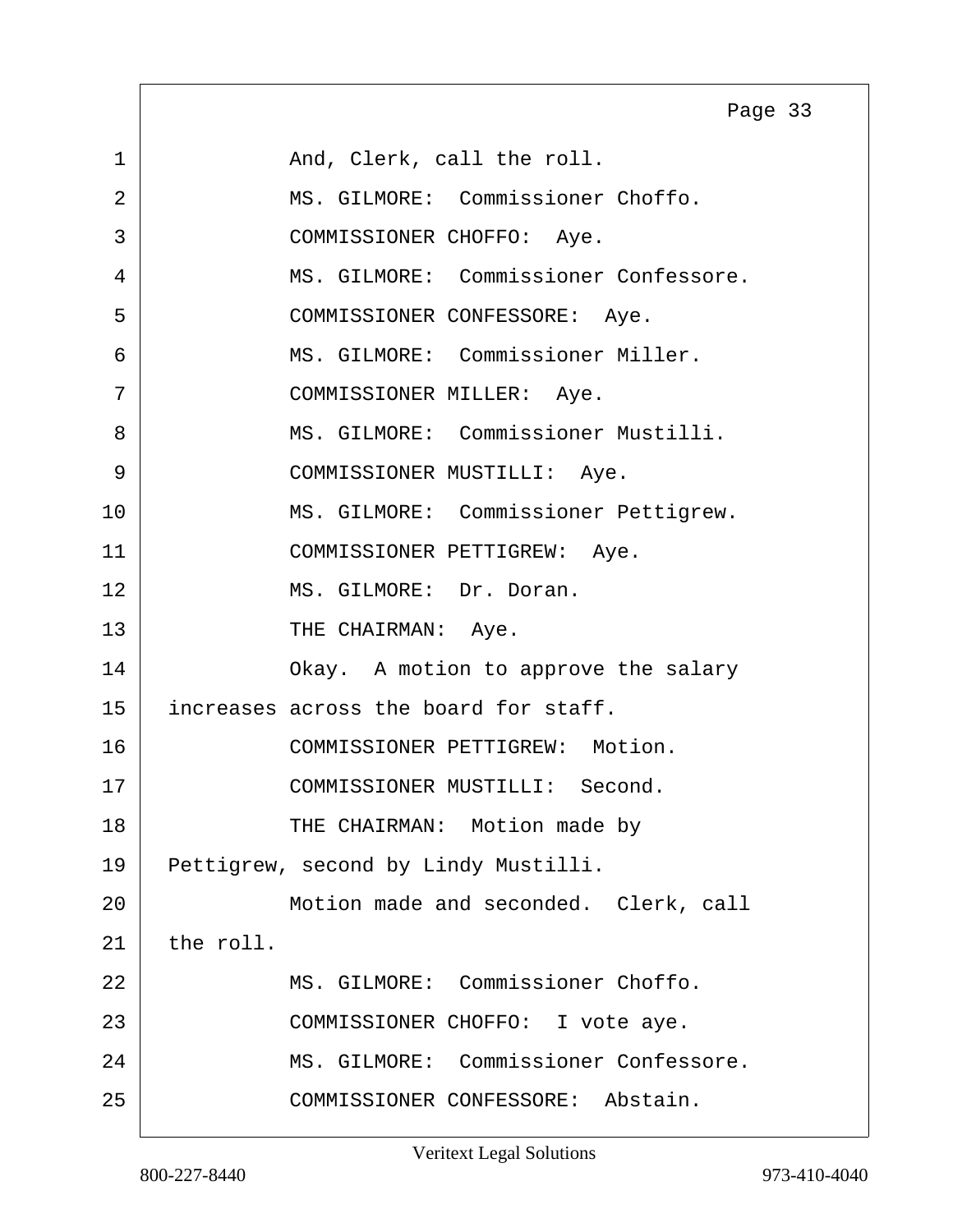<span id="page-33-0"></span>1 MS. GILMORE: Commissioner Miller. 2 COMMISSIONER MILLER: Aye. 3 MS. GILMORE: Commissioner Mustilli. 4 COMMISSIONER MUSTILLI: Aye. 5 MS. GILMORE: Commissioner Pettigrew. 6 COMMISSIONER PETTIGREW: Aye. 7 MS. GILMORE: Dr. Doran. 8 CHAIRMAN: Aye. 9 | Ts there anyone from the public that 10 wishes to be heard? I don't see anyone -- 11 COMMISSIONER PETTIGREW: Wait, wait a 12 | minute. I did not say "aye," and somebody behind 13 me says "aye," and you think it's me. I didn't 14 | say "aye" that time. There's background noise, I 15 didn't -- we really can't hear anything, but, you  $16$  know what... 17 MS. GILMORE: What? Did you say "aye"? 18 THE CHAIRMAN: Artie, that was a motion 19 to approve the 3 percent salary -- 20 COMMISSIONER PETTIGREW: I know what it 21 was. When you took the roll I didn't even say 22 | "aye" and somebody else said "aye," and it just  $23$  goes off. 24 (Reporter clarification.) 25 THE CHAIRMAN: I guess we have to slow Page 34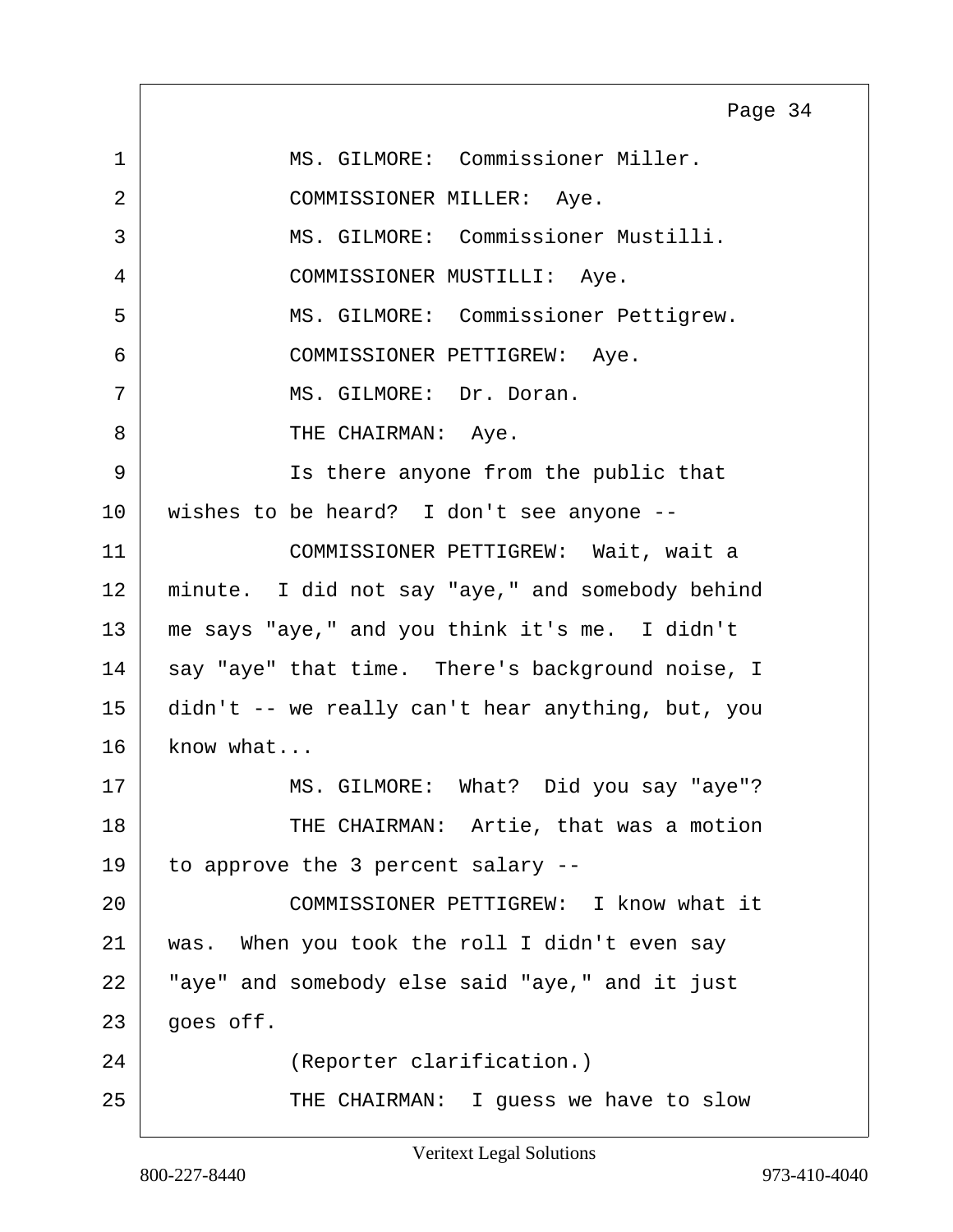<span id="page-34-0"></span>1 it down a little bit, Maureen, okay. So Artie, 2 vour vote was yes? 3 COMMISSIONER PETTIGREW: Yes, yes, it 4 was. 5 THE CHAIRMAN: Okay. Is there anyone  $6$  from the public that wishes to be heard? 7 DIRECTOR LUCAS: There's no attendees, 8 Dr. D. 9 THE CHAIRMAN: Okay. Does anyone else 10 wish to be heard? 11 COMMISSIONER CHOFFO: Does Joan 12 Michaelson need to be heard? 13 MS. GILMORE: Joanie? 14 DIRECTOR LUCAS: No, she doesn't, 15 Danny. She said she doesn't want to say 16 | anything, Daniel. 17 THE CHAIRMAN: Is she on as a panelist? 18 MS. GILMORE: Yes. 19 DIRECTOR LUCAS: You wanted to say 20 | something, Gene? 21 MR. GILMORE: Yeah. I just want to 22 thank the Board for the considerations on our  $23$  raises. 24 THE CHAIRMAN: Okay, Gene. Thank you. 25 Okay. Well, give our regards to the staff. Page 35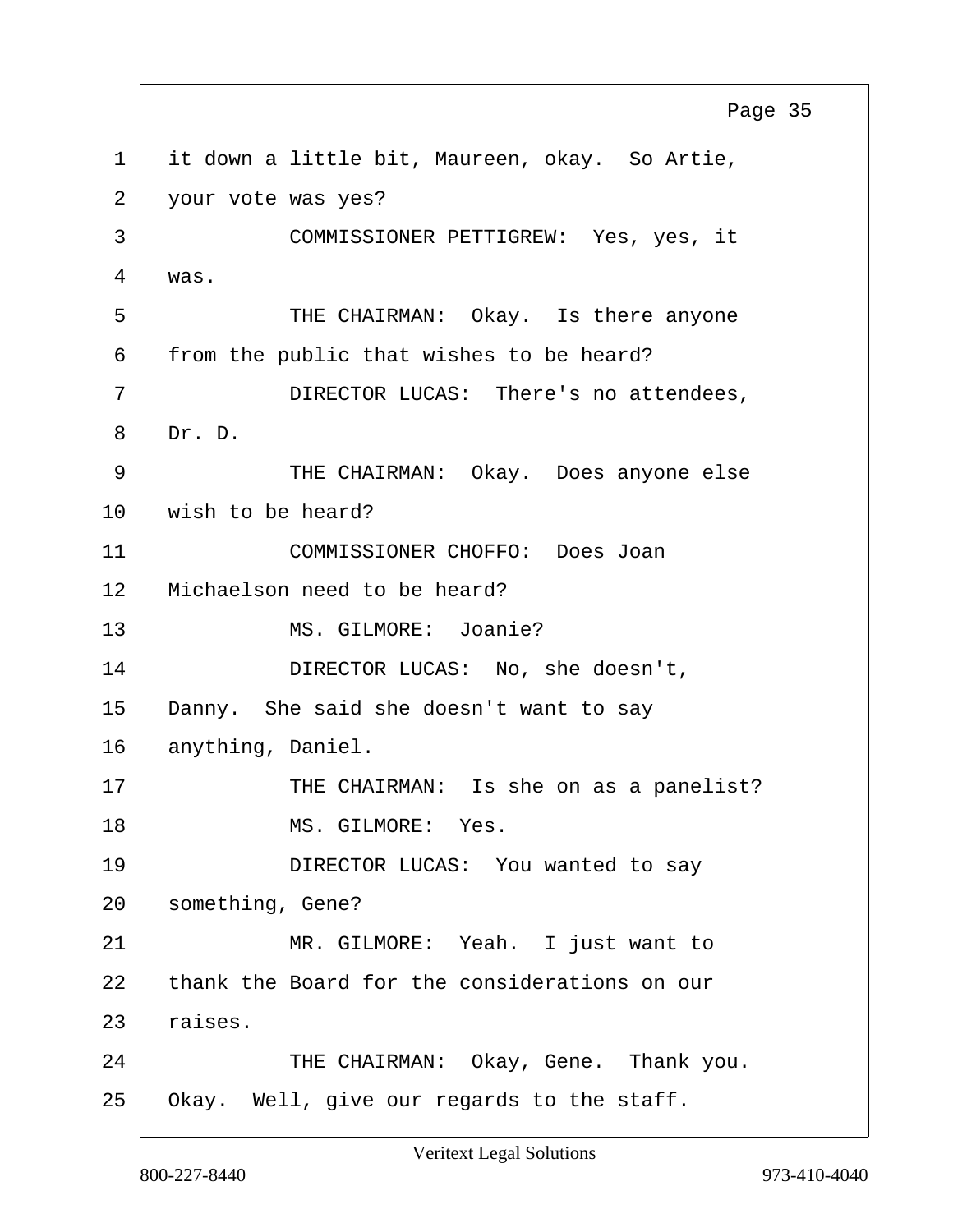<span id="page-35-0"></span>1 DIRECTOR LUCAS: Will do. 2 THE CHAIRMAN: And at this point I'm 3 going to call for a motion to adjourn. 4 COMMISSIONER CHOFFO: Motion. 5 COMMISSIONER MUSTILLI: Second. 6 THE CHAIRMAN: Motion made by 7 Commissioner Choffo, second by Commissioner 8 Mustilli. All those in favor?  $9 \mid$  (Ayes.) 10 THE CHAIRMAN: Those opposed? 11 (No response.) 12 THE CHAIRMAN: We'll all talk soon.  $13$  Thank you. 14 15 (Whereupon the proceedings concluded at 6:40  $16$  p.m.) 17 18 19 20 21 22 23 24 25 Page 36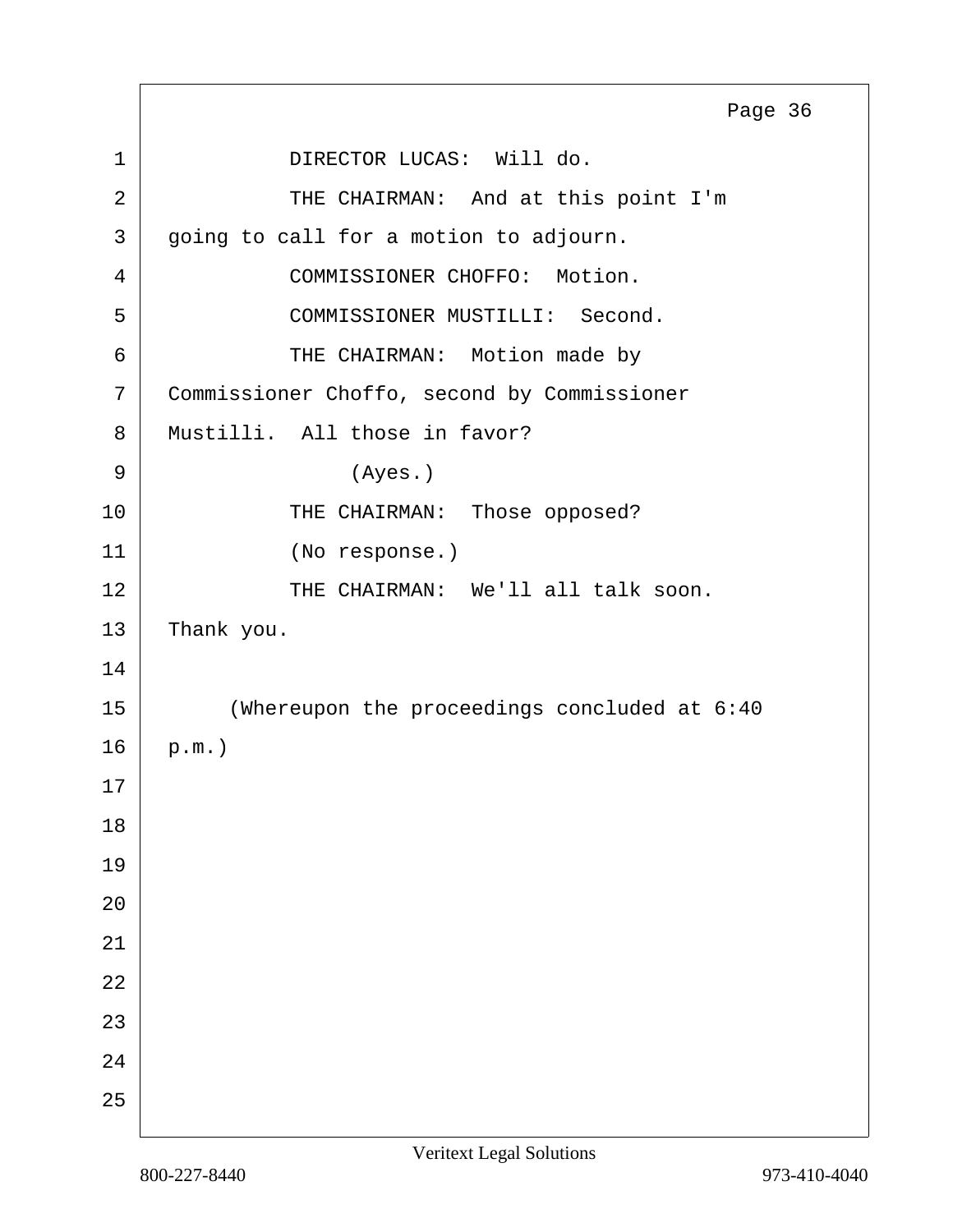<span id="page-36-0"></span>

| CERTIFICATE |
|-------------|
|             |

2 3 | I, SUSAN M. STYRON, Notary Public, 4 R.P.R., C.S.R., of the State of New Jersey, 5 License No. XIO1704, do hereby certify that the 6 foregoing is a true and accurate transcript of  $7$  the proceedings as taken stenographically by and 8 before me at the time, place and on the date 9 hereinbefore set forth. 10 I DO FURTHER CERTIFY that I am neither 11 | a relative nor employee nor attorney nor counsel  $12$  of any of the parties to this action, and that I 13 am neither a relative nor employee of such 14 attorney or counsel, and that I am not 15 | financially interested in the action. 16 17  $\mathcal{L}_{18}$  Auson M. Styrm 19 | Notary Public of the State of New Jersey My Certificate expires January 25, 2024 20 Dated: March 22 , 2022 21 22 23 24 25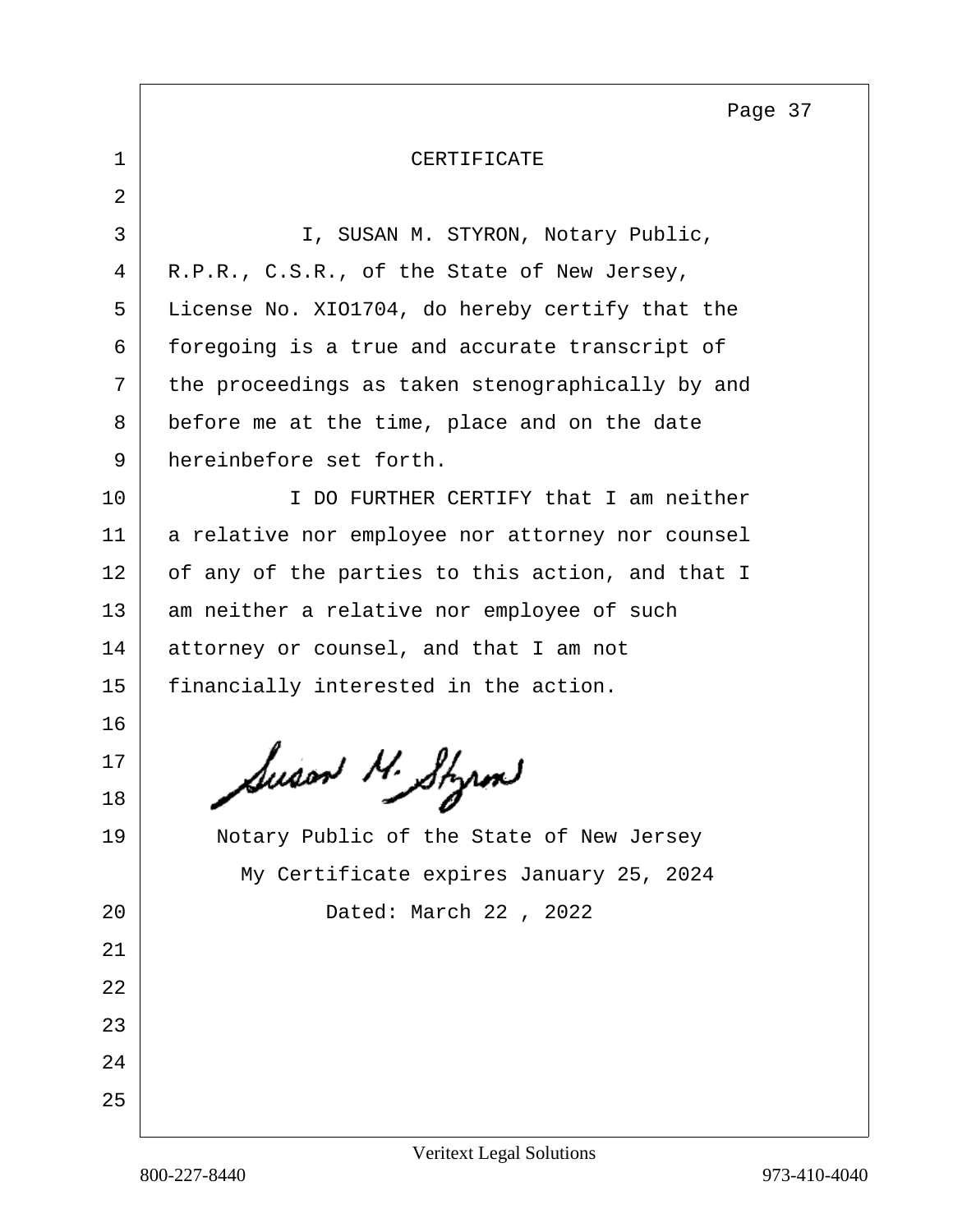# **[01704 - bill]** Page 1

| $\boldsymbol{0}$                | 5                        | adopting 29:1                    | <b>audit</b> 19:14 20:1,6  |
|---------------------------------|--------------------------|----------------------------------|----------------------------|
| 01704 1:22                      | 50,000<br>4:25           | aegis $16:1,4$                   | 28:10,14,16 29:4           |
| 07029<br>1:6                    | 6                        | agency 15:9                      | 29:9,10,13,23              |
| 1                               |                          | agenda 2:7 22:16                 | auditing 22:9              |
|                                 | 6 $1:4$                  | 22:21 23:13 32:7                 | auditor 28:21,24           |
| 1 1:5                           | 7                        | agent $5:20$                     | audits $21:10$             |
| $1/2$ 16:11                     | 1:5<br>788               | <b>ago</b> 6:9                   | authorities 18:8           |
| 12 $17:5$                       | 8                        | <b>agree</b> 10:20 13:11         | authority $1:1,3,17$       |
| 1580-02-22 20:2<br>1580-03-2022 | 1:42:43:8<br>8           | 28:25                            | 1:19 2:3 7:20 9:25         |
| 20:14                           | 9                        | alarm $27:3$                     | 13:6,7,15 14:3             |
| 1580-03-22 21:13                |                          | <b>alberti</b> 11:6,11           | 15:14 31:24                |
| 1st 20:5                        | 90 18:8                  | allegiance 2:11                  | avenue 1:5                 |
|                                 | 9280 37:18               | alliance 7:7,18                  | award 19:1 22:13           |
| $\overline{2}$                  | a                        | 8:19 9:22                        | 23:2                       |
| 2 20:9 21:22,23                 | absent $2:20$            | analysis $5:10,15$               | aye 3:15,17,19,21          |
| 2020 20:9 21:25                 | abstain $32:12$          | <b>annual</b> 21:18 27:2         | 3:23,25 14:7,9,11          |
| 2021 19:16 20:5                 | 33:25                    | 27:3,13                          | 14:13,15,17 24:9           |
| 21:19                           | accept 23:23 26:6        | answers 11:22                    | 24:11,13,15,17,19          |
| 2022 1:4 2:4 3:8                | accounting 17:18         | 12:4                             | 26:15,17,19,21,23          |
| 20:5 37:20                      | 17:20                    | anybody $27:1,8$                 | 26:25 27:21,23,25          |
| 2024 37:19                      | accounts 7:14            | 32:2                             | 28:2 30:5,7,9,11           |
| 21 20:20,21 21:8,9              | accurate 15:15           | appreciates 15:11                | 30:13,15 31:8,10           |
| 21:9 22:2,4                     | 37:6                     | approve $3:74:1$                 | 31:12,14,16,18             |
| 21,571 4:18                     | aces 7:7,11,19           | 12:22 13:22 27:13                | 33:3,5,7,9,11,13           |
| 22 37:20                        | 11:17                    | 29:22 30:24 33:14                | 33:23 34:2,4,6,8           |
| 24 18:15,22                     | acknowledgment           | 34:19                            | 34:12,13,14,17,22          |
| 24,000 18:13,20                 | 29:7                     | april 17:8 20:5                  | 34:22                      |
| 25 32:20 37:19                  | acronym 7:19             | arce 15:5                        | ayes 36:9                  |
| $26 \quad 4:17$                 | <b>action</b> 37:12,15   | arthur $1:8$<br>artie 28:5 34:18 | $\mathbf b$                |
| 26,505 4:4,21                   | <b>actual</b> $5:929:7$  | 35:1                             | <b>back</b> 7:4 11:4       |
| $\mathbf{3}$                    | <b>add</b> 12:5 13:8     | ashlee $30:18$                   | 19:18                      |
| 3 $31:233:21,16$                | 14:22,24 15:16           | asking $31:25$                   | background 34:14           |
| 34:19                           | <b>added</b> 18:22       | asset $6:3,4$                    | basically 7:25             |
| $3/31/21$ 20:3                  | additional 18:13         | assigned 15:3                    | behalf $10:24$             |
| 31 19:16 20:5 21:9              | 18:16,21                 | associates 17:21                 | <b>believe</b> 24:23,25    |
| 21:18,25                        | adjourn 36:3             | atkinson 14:25                   | <b>bid</b> $17:2$          |
| <b>31st</b> 20:7                | <b>admiral</b> 16:1,8,10 | attendees 35:7                   | bidder 18:4                |
|                                 | 16:19,21,22,23,24        | attorney 1:16                    | bids $23:14$               |
|                                 | 16:25                    | 37:11,14                         | big $4:3 15:6 29:17$       |
|                                 |                          |                                  | <b>bill</b> 4:4,15,25 6:21 |
|                                 |                          |                                  | 6:23,23 7:5 12:6,8         |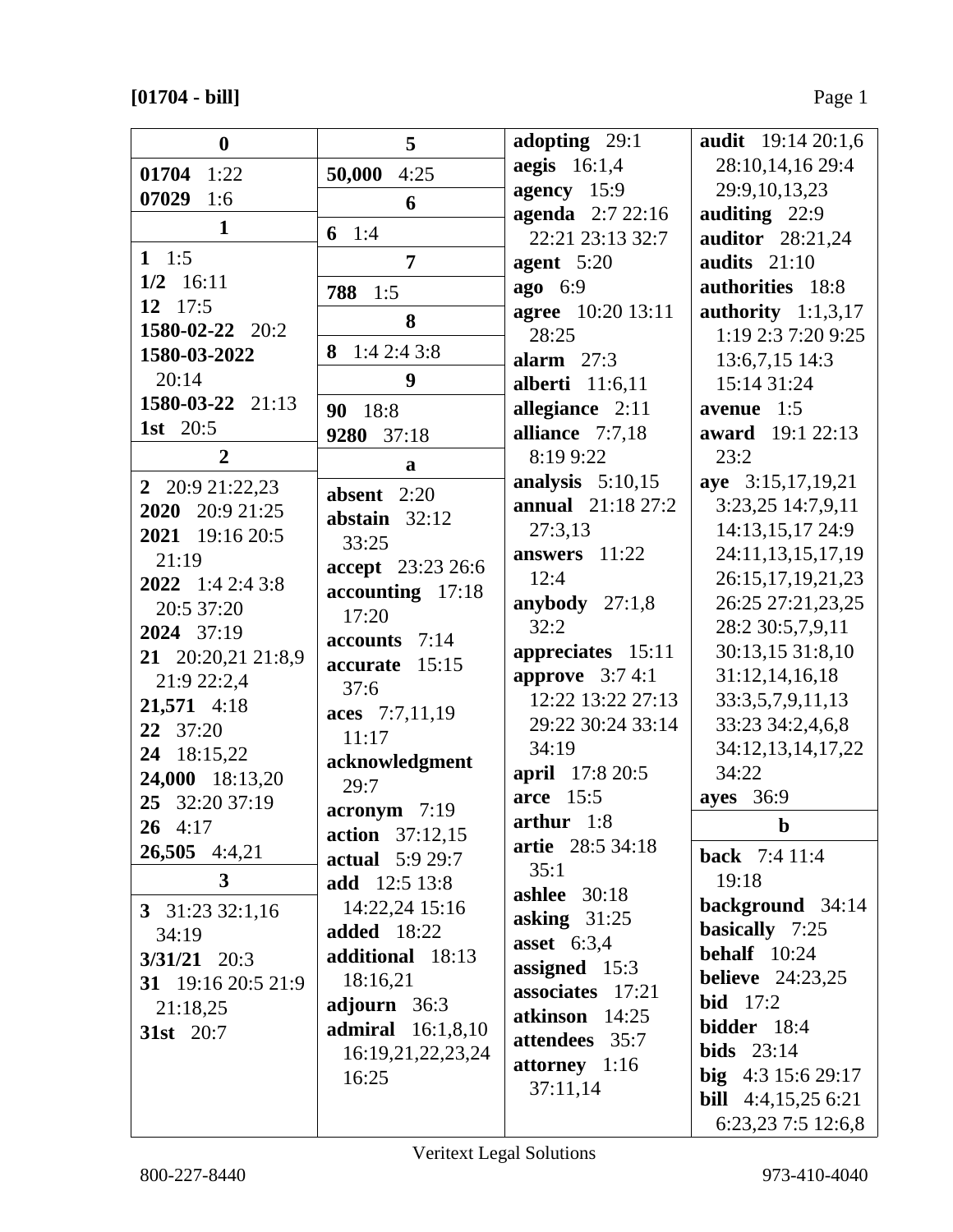# **[bill - considerations]** Page 2

| 12:9,16,23 13:21          | chairman $1:7,8$     | choice 8:16          | 32:25 33:2,3,4,5,6 |
|---------------------------|----------------------|----------------------|--------------------|
| 14:3                      |                      |                      |                    |
|                           | $2:1,12$ 3:6,11,25   | $cirrocco$ 17:22     | 33:7,8,9,10,11,16  |
| <b>bills</b> 4:2,13 13:22 | 4:18,20,245:4,7      | clarification 23:7   | 33:17,22,23,24,25  |
| <b>bit</b> $30:1735:1$    | 8:5,8,22 9:3,11,16   | 34:24                | 34:1,2,3,4,5,6,11  |
| bldg $1:5$                | 9:24 10:12,22        | clerk 2:12 3:13      | 34:20 35:3,11      |
| <b>board</b> 1:16 6:10    | 12:5,21 13:5,13      | 14:4 24:7 26:13      | 36:4,5,7,7         |
| 19:1 22:13 23:1           | 13:20,25 14:17,21    | 27:19 30:3 31:6      | commissioners      |
| 33:15 35:22               | 15:18,20 17:16,20    | 33:1,20              | 23:3 28:25 31:19   |
| <b>boss</b> $15:6$        | 17:24 18:2 19:5,9    | come 4:2 28:18       | committed 18:20    |
| <b>bottom</b> $11:23$     | 20:11 21:12,17,24    | commissioner 1:9     | committee 25:6,7   |
| 12:12,20                  | 22:3,6,15,19         | 1:10,11,12,13        | 25:21 31:20        |
| <b>brief</b> 15:8         | 23:19,22 24:2,6      | 2:14,16,17,18,19     | committees 24:21   |
| <b>briefly</b> 12:6 28:10 | 24:19 25:2,5,9,19    | $2:21,24,25$ 3:1,2,3 | 25:1               |
| brunilda $1:10$           | 25:23 26:1,8,11      | 3:4,9,10,14,15,16    | communications     |
| <b>budget</b> 5:9,14 6:2  | 26:25 27:8,12,17     | 3:17,18,19,20,21     | 14:18              |
| 6:13,15,22,24             | 28:5,8,13 29:6,9     | 3:22,23 5:5,8,25     | companies 4:10     |
| 29:17                     | 29:19,21 30:1,15     | 6:8,16,20 7:4,18     | 7:13,23 8:3 10:13  |
| <b>bulk</b> 9:15          | 31:2,6,18 32:8,14    | 8:13 11:2,16,24      | 11:17              |
| <b>business</b> 10:9 12:4 | 32:19,24 33:13,18    | 12:25 13:11,19,23    | company $4:6,21$   |
| 27:6,9                    | 34:8, 18, 25 35:5, 9 | 13:24 14:6,7,8,9     | 7:10 8:17 10:18    |
| <b>bust</b> $6:2,137:2$   | 35:17,24 36:2,6      | 14:10,11,12,13,14    | 16:17 17:5         |
| buying $8:16$             | 36:10,12             | 14:15 15:21,24       | competitive 7:8,19 |
| <b>buzz</b> 11:21         | change 10:24 11:3    | 16:3,6,16,22         | 9:23               |
| $\mathbf c$               | changing 18:4,7      | 17:13 19:11,19,23    | compliance 2:7     |
| c $7:20$                  | check 7:21 24:20     | 20:8,18,24 21:5      | complimented       |
|                           | choffo $1:92:15,16$  | 21:22 23:24 24:1     | 14:25              |
| c.s.r. $1:21\,37:4$       | 3:10,12,14,15        | 24:5,8,9,10,11,12    | concerns 32:3      |
| call 2:12 3:13 14:4       | 6:16 7:4,18 11:16    | 24:13,14,15,16,17    | concluded 36:15    |
| 24:7 26:13 27:5           | 11:24 13:19 14:6     | 25:17,24,25,25       | confessore 1:11    |
| 27:19 30:3 31:6           | 14:7 15:21,24        | 26:7, 10, 11, 14, 15 | 2:17,183:16,17     |
| 33:1,20 36:3              | 16:3,6,16,22         | 26:16,17,18,19,20    | 11:2 13:24 14:1,8  |
| called 7:7,17             | 17:13 19:11,19,23    | 26:21, 22, 23 27:15  | 14:9 24:10,11      |
| calling $10:23$           | 20:8,18,24 21:5      | 27:16,17,18,20,21    | 25:25 26:7,9,16    |
| calls $11:8$              | 21:22 23:24 24:2     | 27:22,23,24,25       | 26:17 27:22,23     |
| caught 19:23              | 24:8,9 25:17,24      | 28:1,2,3,4,6 29:24   | 30:6,7 31:1,4,9,10 |
| certain $10:1$            | 26:14,15 27:15,18    | 29:25 30:1,2,4,5,6   | 32:11,18,22 33:4   |
| certificate 19:14         | 27:20,21 29:25       | 30:7,8,9,10,11,12    | 33:5,24,25         |
| 28:10,15,17 29:13         | 30:2,4,5,25 31:3,7   | 30:13,25 31:1,3,3    | consent 32:6       |
| 29:23 37:1,19             | 31:8 33:2,3,22,23    | 31:7,8,9,10,11,12    | considerations     |
| <b>certify</b> 29:10 37:5 | 35:11 36:4,7         | 31:13,14,15,16       | 35:22              |
| 37:10                     |                      | 32:11,18,21,22,23    |                    |
|                           |                      |                      |                    |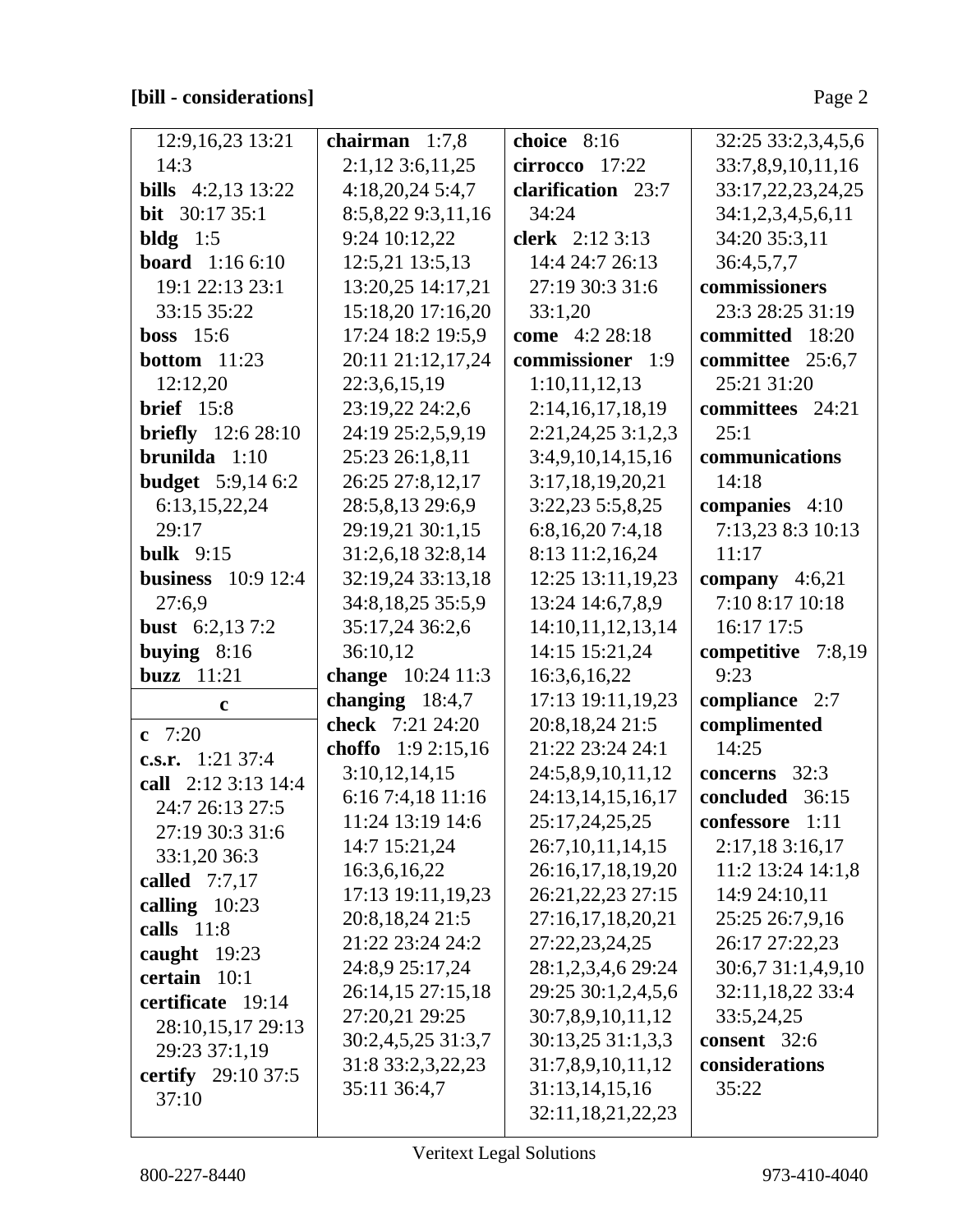# **[consortium - first]** Page 3

| consortium 11:7           | dawn $1:13$             | 25:1 26:24 28:7       | everybody 12:3               |
|---------------------------|-------------------------|-----------------------|------------------------------|
| 11:12                     | days 16:20 32:20        | 28:12 29:3,17         | 18:10                        |
| contact $4:12$            | dca $29:15,17$          | 30:14 31:17 32:7      | exceptions 12:16             |
| <b>contract</b> 22:8 32:1 | dealing 15:9            | 33:12 34:7            | excused 1:13                 |
| 32:9,16                   | declare $2:1$           | doran's $25:13$       | executing 28:10              |
| conversation              | different 7:13          | doreen 10:5           | execution 28:14              |
| 18:12                     | 20:20                   | dr $2:233:5,245:5$    | executive 1:15               |
| cooperative 9:7,8         | differently 30:16       | 8:11 9:6,6 10:8       | 14:22 15:22 22:10            |
| 9:21                      | difficult 10:17         | 12:12,19 13:10        | 23:23 28:16 31:25            |
| coordination 8:19         | director $1:152:22$     | 14:16 15:19 20:15     | 32:8,16                      |
| 18:25<br>corners          | 4:5,19,225:1,3          | 22:12,17,23 23:2      | expires 37:19                |
| <b>correct</b> 4:17 9:20  | 6:6 7:16,25 8:7,10      | 23:4,8 24:18,24       | explain 15:4 28:9            |
| 10:3 17:23 22:11          | 8:18,24 9:5,14,20       | 25:1,8,13 26:24       | 28:14                        |
| 22:12                     | 10:2,8,20 11:14         | 28:7,12 29:3,17       | explained 5:16               |
| costs 18:13               | 11:20 12:2,11,17        | 30:14 31:17 32:7      | explaining $5:10,16$         |
| <b>counsel</b> 37:11,14   | 13:3,17 14:23           | 33:12 34:7 35:8       | 6:4                          |
| <b>county</b> 5:24 8:20   | 15:19,23 16:2,5         | draft $23:3$          | explanation 5:14             |
| 8:25 9:7,10 10:5          | 16:10,18,24 17:19       | drastically 5:13      | export 18:10                 |
| couple 11:5 28:19         | 17:23,25 18:5,19        | e                     | f                            |
| cousin $11:5$             | 19:2,8,10,17,21         | e $1:4,47:20$         | fact $23:4$                  |
| covid 16:12               | 20:14,22 21:1,15        | easier 18:9           | $far$ 31:21                  |
| current 4:16 16:8         | 22:17,22 23:8,21        | <b>ed.d</b> 1:7       | <b>fault</b> 20:22,25        |
| cut 13:2                  | 25:7,11,22 27:7         | effective $9:18$ 10:1 | 21:3 22:17,22                |
| d                         | 27:11 28:11,16,22       | either $19:22$        | favor $36:8$                 |
| d $2:238:119:6,6$         | 29:2,8,11,16,20         | electric 5:2,3 12:9   | february 3:8                 |
| 10:8 12:12 15:19          | 31:5 32:9 35:7,14       | 12:12                 | fees 13:16                   |
| 20:15 22:12,23            | 35:19 36:1              | electrical 9:15       | figure $25:19$               |
| 25:8 35:8                 | director's 23:23        | electricity 13:2      | file 31:23                   |
| dan $11:20$ 13:7          | 31:25 32:16             | email 12:3 19:20      | filing $15:10$               |
| 15:23 20:11               | directors's 15:22       | 19:24,24              | fill 15:7                    |
| <b>daniel</b> 1:9 13:18   | discrepancy 4:13        | employee 37:11        | finance $25:10,15$           |
| 35:16                     | $discussing$ 13:6       | 37:13                 | financially $37:15$          |
| danny $7:168:1$           | discussions 14:2        | ends 21:11            | find $5:11\,10:7$            |
| 9:22 13:13 20:23          | 31:21                   | energy $7:8,199:8$    | 15:6                         |
| 25:12,14 35:15            | district $11:19$        | 9:21                  | findings $29:18$             |
| danny's $25:14$           | districts 7:6           | entire $16:14$        | <b>fine</b> 12:21            |
| <b>date</b> 2:6 9:18 10:1 | dokey $14:4$            | entities $4:9,9$      | fingers $21:6$               |
| 19:16 37:8                | <b>doran</b> 1:7 3:5,24 | especially $7:13$     | fire $27:3,13$               |
| <b>dated</b> 37:20        | 5:5 12:19 13:10         | 10:13                 | <b>first</b> $11:9 16:17,19$ |
| david 17:21               | 14:16 22:18 23:2        | esq $1:16$            | 19:15                        |
|                           | 23:4,8 24:18,24         |                       |                              |

 $\overline{\phantom{a}}$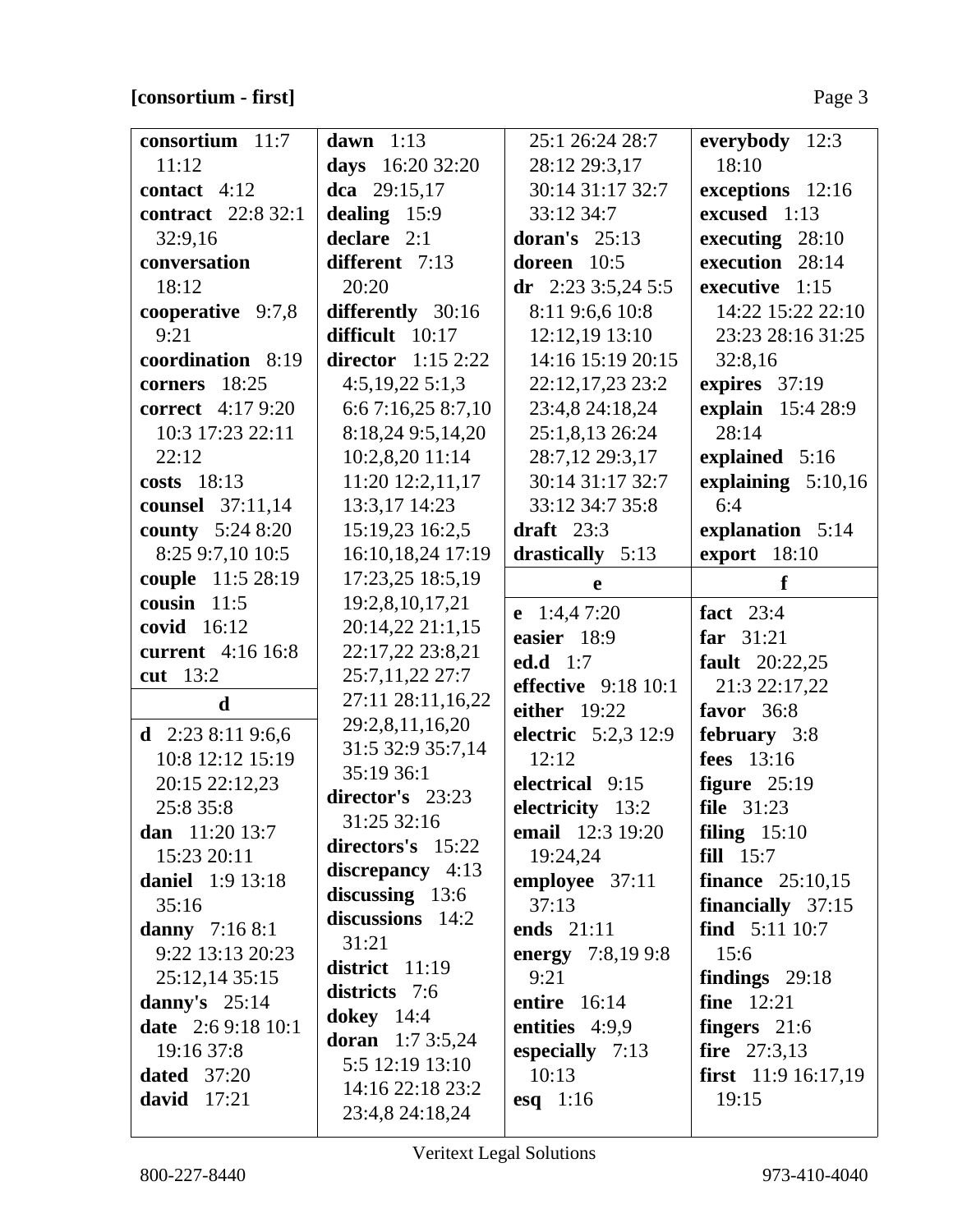# **[fixed - lieu]** Page 4

| <b>fixed</b> 19:17                     | 34:17 35:13,18,21   | <b>hard</b> 18:11            | interim $14:24$                              |
|----------------------------------------|---------------------|------------------------------|----------------------------------------------|
| flag $2:10$                            | give 8:2,5,8 11:21  | <b>harrison</b> $1:1,3,5,5$  | invite 2:9                                   |
| fly $7:12$                             | 12:17 13:6,7,15     | 1:62:3,45:23                 | <b>involved</b> 7:6 18:16                    |
| foregoing 37:6                         | 14:2 23:10 25:3     | 6:22 8:23 15:13              |                                              |
| forget $25:12$                         | 35:25               | <b>hear</b> $2:216:18$       | james $1:7$                                  |
| forth 37:9                             | given 5:21 6:4      | 29:21 34:15                  |                                              |
| four 18:25 28:23                       | 10:14               | <b>heard</b> $15:13\,34:10$  | january $37:19$<br><b>jersey</b> 1:6,22 18:9 |
| fred 14:1 26:8                         | gives $8:20$        | 35:6,10,12                   | 37:4,19                                      |
| frederick 1:11                         | go 2:22 9:1 10:23   | held $24:3$                  |                                              |
| <b>further</b> 14:2 37:10              | 11:21 18:24 21:22   | hereinbefore 37:9            | jetted $4:10$                                |
| g                                      | 32:15               | $hi 26:4$                    | jewel 16:18,23,24<br><b>joan</b> $1:1935:11$ |
| gardens 1:5                            | goes 34:23          | higher $11:9$                | <b>joanie</b> 35:13                          |
| gas 4:3,23,25 5:2,3                    | going $5:187:22,23$ | <b>hire</b> 22:11            | <b>job</b> $29:19$                           |
| 5:4, 19 7:5 8:16, 17                   | 8:1 10:16 16:3      | <b>hired</b> 16:12,19        | joe $12:1422:11$                             |
|                                        | 17:2 18:6, 13, 15   | hit 15:23                    | 24:20 32:4                                   |
| 8:17 10:15,16,16<br>12:7,11 13:2 14:3  | 18:15,21 19:5,15    | <b>hold</b> $2:229:5$        |                                              |
|                                        | 21:23 23:13 27:9    | 12:13,14 19:6                | joseph $1:16$                                |
| geltrude 17:21,25<br>18:6,10           | 28:18 30:16 36:3    | 20:10                        | $jump$ 30:16                                 |
|                                        | good 13:8,15        | holding $12:16$              | $\bf k$                                      |
| gene 1:18 26:3,4,4                     | 29:19,19,21         | hopes $15:2$                 | <b>keep</b> 21:23                            |
| 35:20,24                               | grabs $15:5$        | <b>house</b> 10:23           | <b>kelly</b> 30:18                           |
| <b>gene's</b> 26:3                     | grandmother         | housekeeping                 | ken 14:25 15:5                               |
| getting 5:9                            | 30:20               | 19:12                        | <b>kind</b> $9:22$ 15:4                      |
| gilmore 1:17,18                        | great 8:22 15:13    | <b>housing</b> $1:1,3,2:3$   | kinsella 1:13 2:19                           |
| 2:14,17,19,243:1                       | 15:18               | 7:20 15:14 18:8              | know $5:14,168:24$                           |
| 3:3,5,14,16,18,20                      | group 5:24 7:12     | hud $14:24$ 15:6,10          | 8:25 10:18 11:6                              |
| 3:22,24 5:2,22                         | guarantee 11:6      | 15:17 28:17                  | 11:15 12:8 14:25                             |
| 6:19 10:4,11 14:6                      | guaranteed 11:8     | <b>hudson</b> 8:20 9:10      | 15:2,11 23:14                                |
| 14:8, 10, 12, 14, 16                   | guess 34:25         | 10:5                         | 25:17 32:12 34:16                            |
| 14:20 20:3,10,16                       | guy $15:1$          | hypershared 9:14             | 34:20                                        |
| 20:19 21:3,7,16                        | guys 8:25 10:9      | i                            | 1                                            |
| 21:21 22:1,5 24:8                      | 12:18 13:5,18       |                              | large $7:14$                                 |
| 24:10,12,14,16,18                      | 23:12,16 31:5       | 31:25<br>improve<br>increase | late 13:16                                   |
| 25:16 26:14,16,18<br>26:20,22,24 27:20 | $\mathbf h$         | 32:1,17                      | law $2:8$                                    |
|                                        | half $6:10$         | 32:19                        | learn $18:14$                                |
| 27:22,24 28:1,3,7                      |                     | increases 32:9               | leasing $17:17$                              |
| 28:20,24 29:12                         | handled $4:14$      | 33:15                        | $\text{legal } 19:6$                         |
| 30:4,6,8,10,12,14                      | happen $11:10,11$   | <b>input</b> 18:9            | <b>letter</b> 9:17,25 10:2                   |
| 30:19 31:7,9,11                        | 23:2                | inputting 18:11              | <b>license</b> $1:22\,37:5$                  |
| 31:13,15,17 33:2                       | happened $11:4$     | inspection $27:3,14$         | <b>lieu</b> 7:9                              |
| 33:4,6,8,10,12,22                      | happening 6:5       | interested<br>37:15          |                                              |
| 33:24 34:1,3,5,7                       | 11:12               |                              |                                              |

Veritext Legal Solutions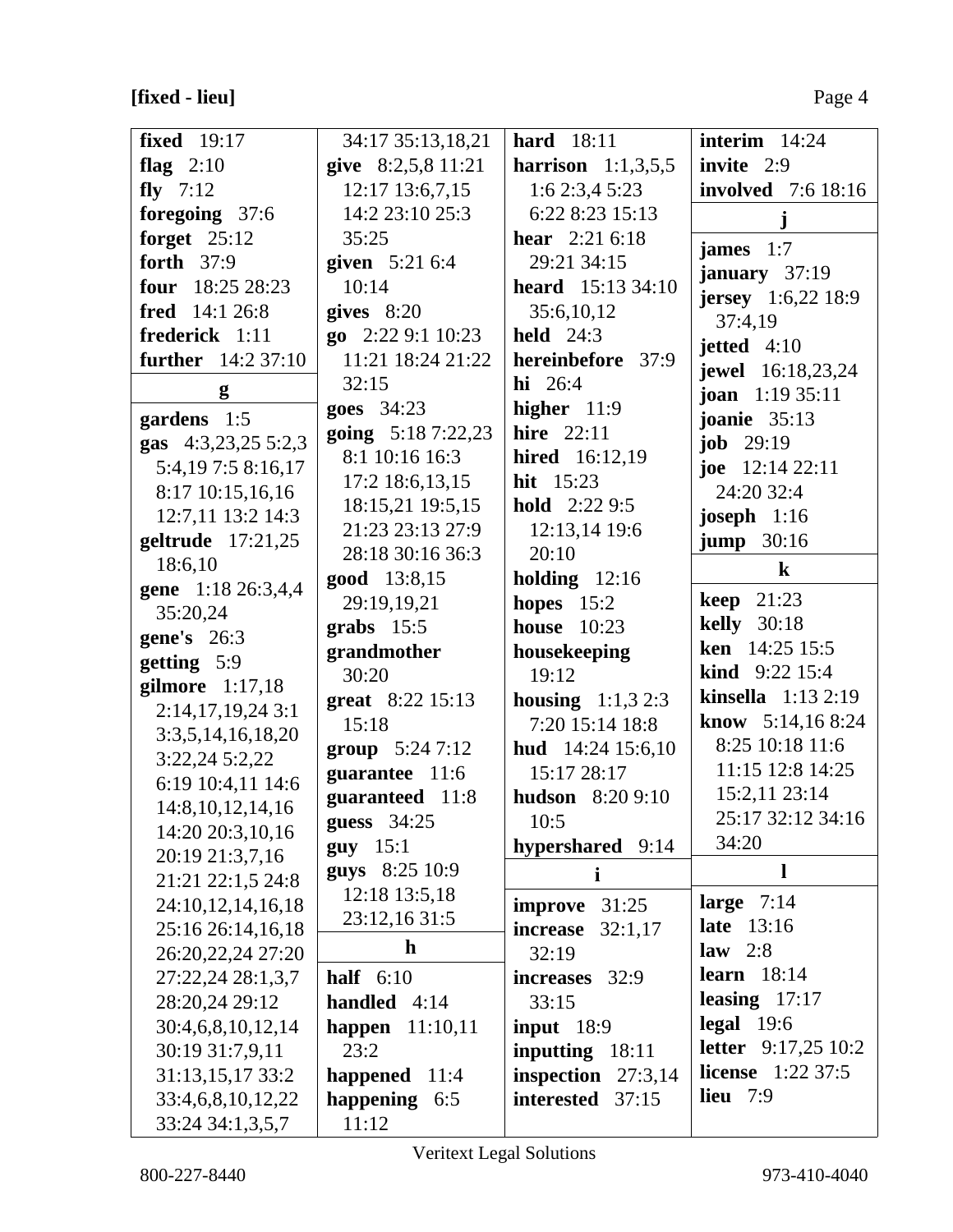# **[ligeiro - opposed]** Page 5

| ligeiro $30:20$           | management              | <b>minute</b> 20:16,17      | <b>new</b> 1:6,22 4:10 |
|---------------------------|-------------------------|-----------------------------|------------------------|
| lindy $33:19$             | 14:24 15:3              | 25:16 34:12                 | 4:16 9:18 18:8         |
| list 9:2 13:21            | manager 6:3             | minutes 3:8                 | 27:9 37:4,19           |
| 24:21,25                  | manfredi 1:16           | mistake $21:4,7$            | niece 30:18            |
| listed $12:6$             | 12:15 13:10 18:17       | mistakes 21:6               | night $7:12$           |
| <b>little</b> 12:18 15:16 | 18:24 19:3 22:12        | <b>moment</b> 30:17,22      | noise 34:14            |
| 30:17 35:1                | 23:1 24:23 25:4         | <b>monies</b> 18:16,22      | normal 5:20            |
| location 2:6              | 32:6                    | monopoly 8:15               | normally 4:24          |
| <b>locked</b> 7:23 10:13  | <b>march</b> $1:42:4$   | <b>month</b> 4:25 19:7      | notary 1:21 37:3       |
| 10:18                     | 19:16 20:5,7 21:9       | 24:4                        | 37:19                  |
| long $9:2 15:1 16:9$      | 21:18,25 37:20          | monthly 6:11                | <b>note</b> 16:7       |
| look 6:25 11:25           | <b>maria</b> 30:19      | months 17:4,6,7,8           | <b>notes</b> 24:21     |
| 12:1 23:19 25:2,6         | <b>market</b> 10:14     | 17:9 28:19                  | notice 2:6             |
| <b>looking</b> 7:1 22:10  | maur 10:2 14:19         | morning $11:21$             | notify $9:17,24$       |
| <b>lot</b> $16:12,13$     | maureen 1:17            | <b>motion</b> 3:7,9,11      | 11:3                   |
| <b>lower</b> 11:8         | 4:13 5:25 6:16          | 4:1 12:22 13:22             | numbers 5:13           |
| <b>lowest</b> 18:4        | 18:20 19:17 22:24       | 13:23,25 23:22,25           | <b>nuno</b> 30:20      |
| lucas $1:15$ 2:22 4:5     | 24:25 25:13 28:18       | 24:2 26:5,7,8               | $\bf{0}$               |
| 4:19,225:1,36:6           | 30:19 35:1              | 27:13,15,17 29:22           | $0 \quad 1:4,4$        |
| 7:16,25 8:7,10,18         | mean 6:21 10:16         | 29:24 30:1,24,25            | october 17:8           |
| 8:24 9:5,14,20            | 22:19                   | 31:2 32:10,15,18            | <b>offer</b> 21:18     |
| 10:2,8,20 11:14           | meant $6:1$             | 32:21,24 33:14,16           | oh 6:19 19:21          |
| 11:20 12:2,11,17          | meeting $1:22:2,2$      | 33:18,20 34:18              | 21:24 27:5 29:2        |
| 13:3,17 14:23             | 2:5,53:8                | 36:3,4,6                    | okay 4:1 5:4 8:22      |
| 15:19,23 16:2,5           | members 1:20            | multiple 23:6               | 9:16 10:10 12:2        |
| 16:10,18,24 17:19         | mentioned 15:12         | <b>mustilli</b> $1:103:1,2$ | 12:20,21 13:5,13       |
| 17:23,25 18:5,19          | met 31:20               | $3:20,21$ 14:12,13          | 13:20,21 14:18,21      |
| 19:2,8,10,17,21           | meters 4:15 11:18       | 24:14,15 26:20,21           | 18:6 19:10 20:9        |
| 20:14,22 21:1,15          | michaelson 1:19         | 27:16,18 28:1,2             | 21:17,24 22:3          |
| 22:17,22 23:8,21          | 35:12                   | 30:10,11 31:13,14           | 23:8,12,19 25:2        |
| 25:7,11,22 27:7           | <b>miller</b> 1:12 2:21 | 32:23,25 33:8,9             | 25:22,23 26:1,5        |
| 27:11 28:11,16,22         | 2:24,253:18,19          | 33:17,19 34:3,4             | 27:1,8,12 28:7         |
| 29:2,8,11,16,20           | 5:5,8,25 6:8,20         | 36:5,8                      | 29:22 32:3,8           |
| 31:5 35:7,14,19           | 8:13 12:25 13:11        | <b>mute</b> 6:16            | 33:14 35:1,5,9,24      |
| 36:1                      | 14:10,11 24:12,13       | n                           | 35:25                  |
| 30:18<br>lynne            | 25:12,13,25 26:18       | $n \quad 1:4,4$             | <b>okey</b> 14:4       |
| m                         | 26:19 27:24,25          | <b>need</b> 10:22,24        | old 27:6               |
| $1:21$ 37:3<br>m          | 30:8,9 31:11,12         | 22:12 25:19 32:4            | once 15:5 23:11        |
| maintenance<br>1:18       | 33:6,7 34:1,2           | 35:12                       | op $11:25$             |
| 26:2,3,5,6                | <b>mind</b> 11:20       | <b>neither</b> 37:10,13     | opposed 36:10          |
|                           |                         |                             |                        |
|                           |                         |                             |                        |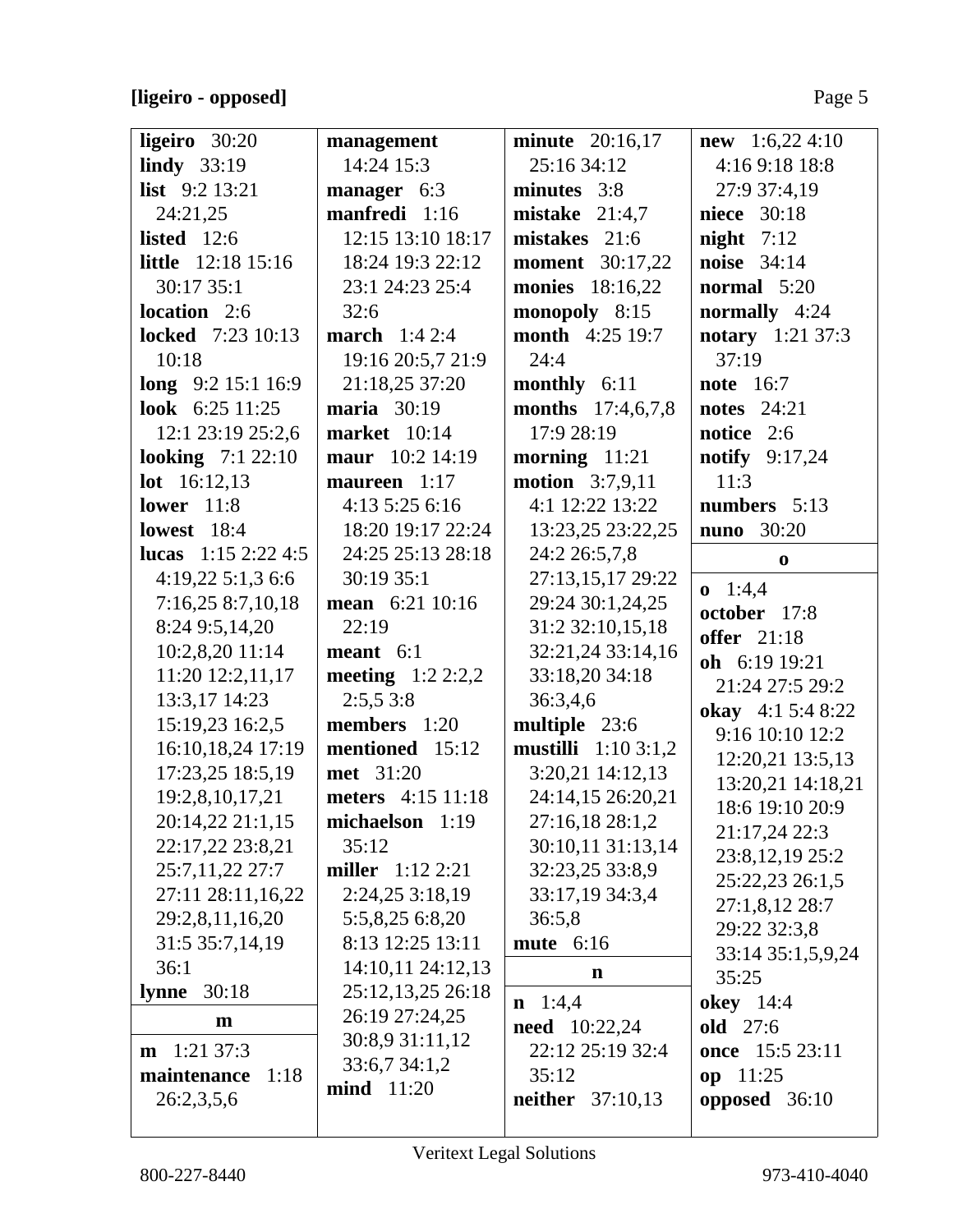**[ops - respect]** Page 6

| ops $11:25$              | pha 18:6,9,11,14    | provides 8:17             | recommend 23:12          |
|--------------------------|---------------------|---------------------------|--------------------------|
| <b>option</b> 8:3,6,9,14 | 18:23               | <b>proviso</b> 13:8 14:1  | 23:15                    |
| options 8:21 9:1         | <b>phone</b> $11:7$ | $pse\&g$ 4:3,6,8,11       | recommendation           |
| order 2:2                | pipeline 8:15       | 4:18 5:19 7:10 8:7        | 7:11 9:12 23:10          |
| original 29:12           | place 37:8          | 8:14 10:24 12:7           | 27:2                     |
| $\mathbf{p}$             | planned 7:2         | 13:1 14:3                 | recommended 7:9          |
| $p \quad 1:4,7$          | please 2:9 6:17     | <b>public</b> 1:20,21 2:6 | recommending             |
| <b>p.m.</b> $1:436:16$   | 14:5                | 11:4,9 34:9 35:6          | 31:22                    |
| panelist 35:17           | pleasure 15:8       | 37:3,19                   | <b>red</b> 20:18         |
| part 11:17 20:9          | pledge $2:11$       | <b>pull</b> 24:24         | <b>refer</b> 25:5,21     |
| parties 37:12            | plug 15:17          | purpose 2:7               | referred 19:24           |
| <b>party</b> 5:23 7:9    | point 16:25 36:2    | put 9:12 17:1 19:5        | <b>regard</b> 19:13 20:1 |
| pass 12:15 23:11         | pointing 21:6       | 22:8,20                   | regards 35:25            |
| 30:21                    | position 10:17      | $\mathbf{q}$              | regional 9:8             |
| passaic $8:20,25$        | posted 2:7          | question $4:25:6$         | regular $10:16$          |
| 9:7,21                   | present $1:6,14$    | 7:5 15:22 17:14           | regularly 2:5            |
| passed 29:9              | 2:1623:9            | 22:6                      | regulated 8:15           |
| pay 13:7,15 14:3         | price 10:15,15      | questions 5:12            | related 5:12             |
| 17:5                     | 16:7                | 12:23,24 13:21            | relative $37:11,13$      |
| paying $4:20$            | pricing 9:8         | 26:2,4 27:1,4 32:2        | remember 24:22           |
| payment 12:6             | probably 25:9       | quickly 12:6              | reorganized 24:22        |
| people 16:20             | problem 11:15       | quote 27:2,13             | <b>report</b> 6:11 14:22 |
| percent 18:8             | 23:21               |                           | 15:16,22 22:10,20        |
| 31:23 32:1,16            | problems 29:3       | $\mathbf{r}$              | 23:23 26:2,3,5,6         |
| 34:19                    | proceedings 1:3     | r.p.r. $1:21\,37:4$       | 28:25                    |
| performing 7:2           | 36:15 37:7          | <b>raise</b> 31:23        | reporter 23:7            |
| period 21:18             | professional 18:3   | raises 31:21 35:23        | 34:24                    |
| permanent 15:3           | 22:14               | <b>rank</b> 31:23         | reporting $15:10$        |
| personnel 31:20          | promise 6:7         | rate $11:8$               | reports 15:15            |
| petroleum 10:15          | promised 6:9        | ray $4:28:613:7$          | rescinded 4:15           |
| pettigrew $1:83:3$       | proper 2:6          | 13:14 14:21 17:16         | research 5:17            |
| 3:4,9,12,22,23           | proposal $18:18,19$ | 18:18 20:25 23:3          | resolution 19:13         |
| 13:23,25 14:14,15        | 18:25               | 24:25 28:9                | 19:14,20,25 20:1         |
| 24:1,5,6,16,17           | proposals 15:25     | raymond $1:157:5$         | 20:12 21:12 22:13        |
| 26:10,12,22,23           | 17:17               | 15:25                     | 23:4,11,17 29:10         |
| 28:3,4,6 29:24           | proposing 17:7      | realizes 15:14            | 30:22                    |
| 30:2,12,13 31:15         | provide 8:15        | <b>really</b> 10:6 12:7   | resolutions 20:25        |
| 31:16 32:21,25           | provided 9:15       | 17:3,9,10,11              | 22:8 30:21,24            |
| 33:10,11,16,19           | provider $5:19,23$  | 34:15                     | 31:22                    |
| 34:5,6,11,20 35:3        | 9:19 10:25          | reason $18:4,5$           | respect $30:18$          |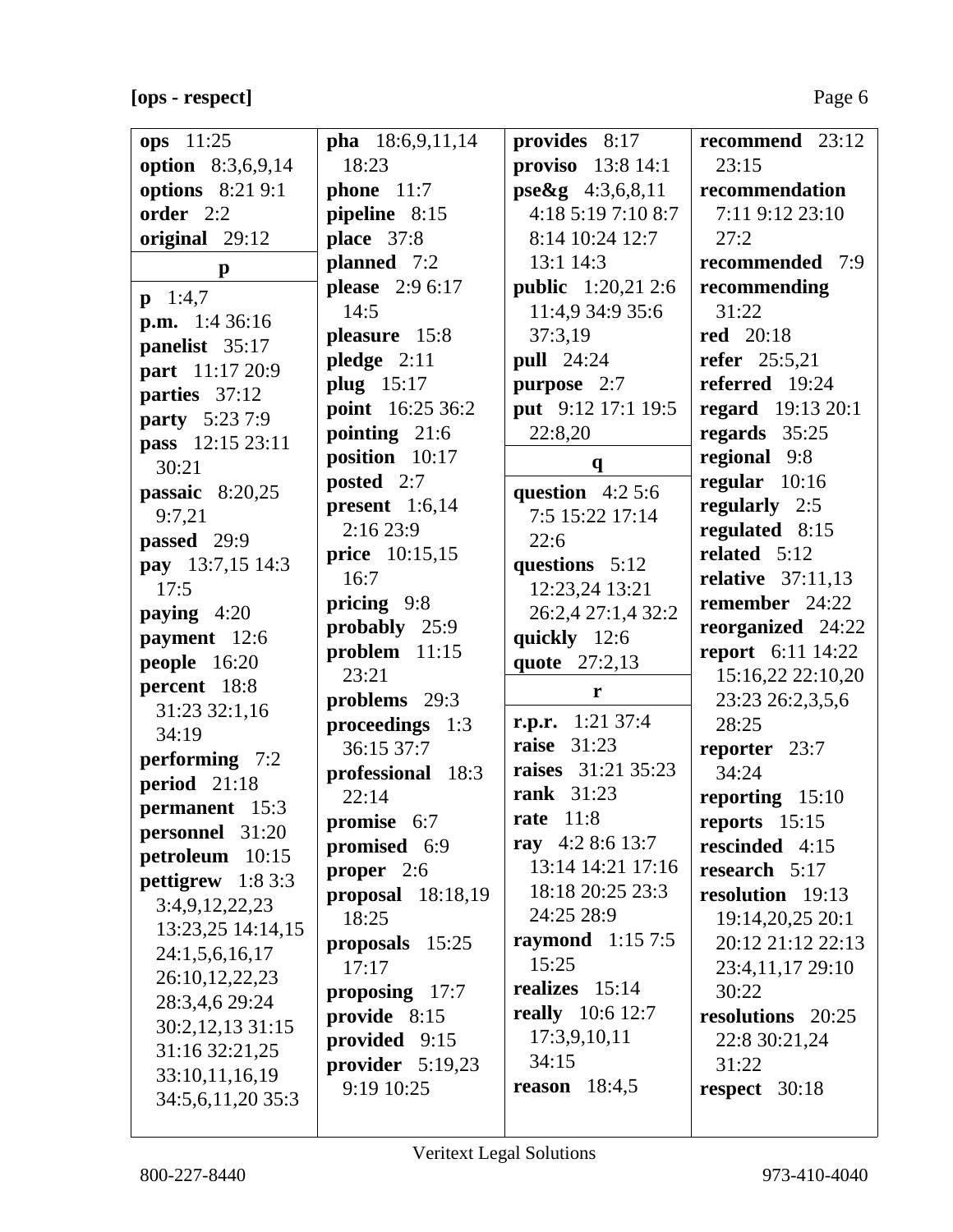# **[response - tomorrow]** Page 7

| response 36:11            | second 3:10,12 9:5      | $six$ 17:8           | system 9:8 18:7             |
|---------------------------|-------------------------|----------------------|-----------------------------|
| <b>rest</b> 31:19         | 13:22,24 14:1           | skip 12:19           | t                           |
| retired $15:1,5$          | 24:1,5,6 26:10,11       | slow $34:25$         | <b>table</b> 19:8 22:23     |
| review 19:6,14            | 27:16,18 29:25          | somebody 34:12       | 22:25                       |
| 20:1 28:10,15,17          | 30:2 31:1,3 32:22       | 34:22                | take 12:1 13:1              |
| 29:10,17,23               | 32:23 33:17,19          | soon 36:12           | 18:3 23:16,19               |
| $rfp$ 23:10               | 36:5,7                  | sorry 5:22 6:19      | 25:6                        |
| ricardina 30:19           | seconded 32:25          | 7:16 12:23 19:12     | taken $37:7$                |
| <b>richard</b> $1:126:7$  | 33:20                   | 27:5 28:12           | talk $36:12$                |
| 6:18 12:3 13:4            | section 19:16           | speak $31:24$        | <b>talked</b> 18:20         |
| 25:11,13                  | security $16:1,20$      | specialist 14:24     | talking $6:17\ 20:12$       |
| right $4:177:2,14$        | 17:18 22:9,14           | 15:4                 | 21:13,19 28:11              |
| 10:14 11:22 12:17         | see $7:1 10:12,16$      | staff $1:17,1931:24$ | tell 6:3 9:1 23:16          |
| 12:22 16:11,25            | 17:17 20:18 22:7        | 32:10 33:15 35:25    | telling $8:109:3$           |
| $17:1,13,25$ 20:8         | 34:10                   | stand $2:9$          | tenure 15:8                 |
| 20:20,21 21:21            | seen 19:3               | state 1:21 2:2 37:4  | teresa $15:5$               |
| 22:6,16 25:14,20          | send 9:25 10:5          | 37:19                | <b>thank</b> 5:8 13:17      |
| 27:12 32:14               | 12:3 29:13,15           | stated $21:19$       | 15:20 29:20 35:22           |
| roll $2:13\,3:13\,14:4$   | sending $4:16$          | stenographically     | 35:24 36:13                 |
| 24:7 26:13 27:19          | <b>sends</b> 28:24      | 37:7                 | <b>thanks</b> 13:17,18      |
| 30:3 31:6 33:1,21         | sense 17:5              | stuff $9:9$          | 31:5                        |
| 34:21                     | sent 19:18 29:3         | styron $1:21\,37:3$  | thanksgiving                |
| ronnie $11:5,11$          | separate 4:8,9          | sub $4:8$            | 16:14                       |
| run $13:16$               | 32:4,13,15              | subcontracts 4:7     | thing 6:1,17 17:16          |
| S                         | service 9:15 11:4       | subject $12:16$      | 19:12                       |
| $\mathbf{s}$ 1:4,4,4 7:20 | 11:10                   | subletting $4:11,11$ | <b>things</b> $6:12\,15:13$ |
| salary 19:25 31:21        | services $7:8,19$       | substation 11:10     | 24:3                        |
| 31:23 32:9 33:14          | 9:14,23 16:1            | summer 17:6          | think 10:4 26:3             |
| 34:19                     | 17:18,21 18:3           | summertime           | 34:13                       |
| salute 2:10               | 22:9, 14, 14 23:15      | 17:11                | <b>third</b> $5:237:9$      |
| satisfied 16:8            | <b>set</b> 37:9         | sunshine 2:8         | thought $17:2$              |
| saying 6:18 9:25          | seven 16:20 17:8        | supervisor 1:18      | 23:16                       |
| 11:12,15,17 16:7          | sewer 6:21,23,24        | supplemental 4:6     | three $7:24$                |
| 28:17                     | shoes 15:7 16:13        | supplier $7:9$ 12:7  | time $2:66:7,23$            |
| says $5:421:17,24$        | show 20:11              | supposed $20:19,21$  | $10:23$ 12:1,18             |
| 34:13                     | sign $29:14$            | 21:8,822:1,3         | 15:1,9 17:1 18:11           |
| scam $11:1$               | signature $37:18$       | sure 10:6,19 11:24   | 24:22 34:14 37:8            |
| scheduled 2:4,5           | <b>silence</b> 30:17,23 | susan $1:21\,37:3$   | times $11:5$                |
| school 7:6                | similar $5:117:21$      | switch 7:22 11:4     | $tomorrow$ 10:10            |
| seat 25:14                | $\sin$ 4:19,22 21:15    | switches 7:10        | 12:4                        |
|                           | 27:7,11 29:11           |                      |                             |

 $\overline{\phantom{a}}$